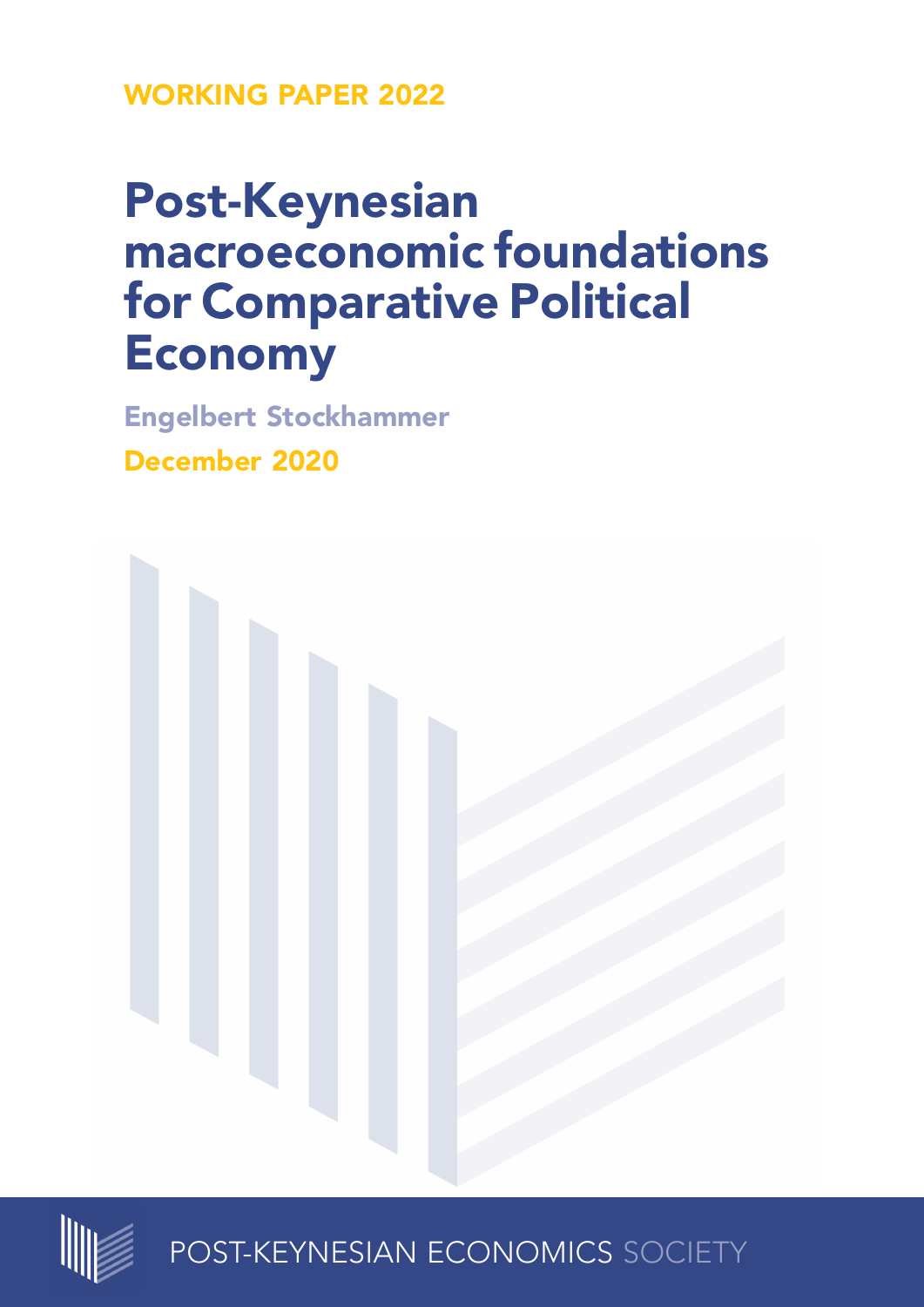#### **Post-Keynesian macroeconomic foundations for Comparative Political Economy**

Ver. 3.00 Oct. 2020

This WP builds on PKES WP#1809.

Engelbert Stockhammer King's College London Virginia Woolf Building, 22 Kingsway, London, WC2B 6NR, UK tel: +44 (0)20 7848 6697 email: [engelbert.stockhammer@kcl.ac.uk](mailto:engelbert.stockhammer@kcl.ac.uk)

**Abstract.** Since the global financial crisis and the ensuing weak growth interest in macroeconomic issues has grown within Comparative Political Economy (CPE). The dominant Varieties of Capitalism approach focuses on how different institutional arrangements contribute to competitiveness and thus has a strong supply-side focus, which is complementary with modern mainstream economics. Baccaro and Pontusson (2016) have suggested basing CPE on post-Keynesian theory of distribution and growth. This paper generalises their point and makes a systematic case for post-Keynesian (PK) foundations for CPE. It highlights the PK theory of money and finance and that PKE analyses inequality as well as financial relations as based on class and power relations. The paper identifies the analysis of financialisation, financial cycles, the understanding of neoliberal growth models and the political economy of central banks as areas where PKE can provide specific insights for CPE.

**Keywords:** post-Keynesian economics, comparative political economy, growth models, financial instability

**Acknowledgements.** Earlier versions of the paper were presented at the workshop Growth models, Koln, at the University of the West of England and at the IPEG conference. The paper has benefited from discussions there and from comments by Joseph Baines, Louis Daumas, Karsten Kohler, Paul Lewis, Inga Rademacher, and James Wood . The usual disclaimers apply.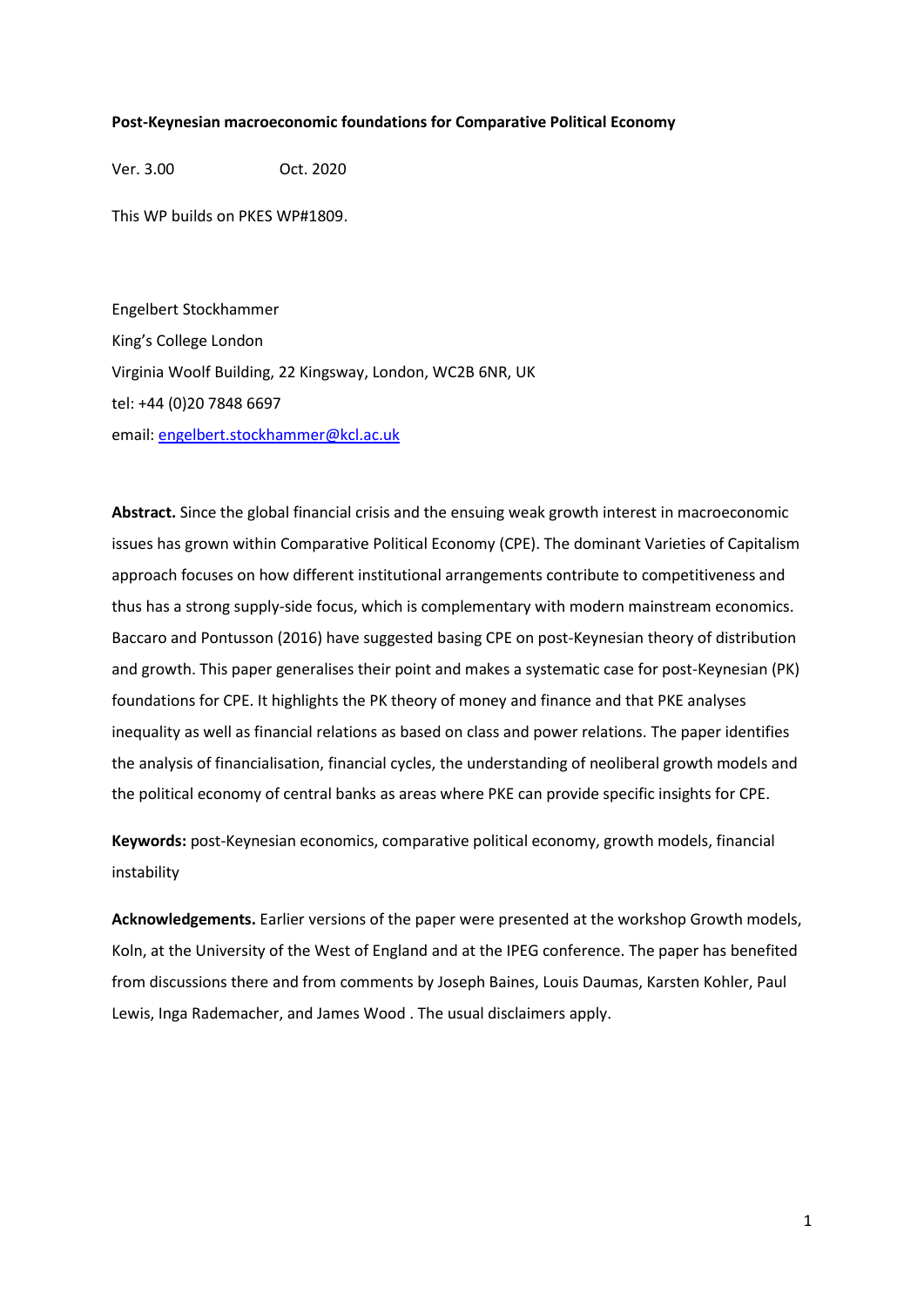# **Introduction**

Political Economy approaches assert that economic, social and political factors have to be analysed in conjunction. Comparative Political Economy (CPE) is the field that studies differences in institutions, policies and economic outcomes across countries. It asks questions like why some countries have higher incomes or economic growth than others, why there are different degrees of inequality, and how these relate to differences in the institutions structuring industrial relations, financial systems and welfare regimes. CPE therefore needs a theory of institutions and politics as well as theory of how the economy works. One key question that divides economic theories is whether growth should be understood driven mostly by (slowly changing) supply-side factors like the skills of the workforce and the speed of technological progress or by the (more volatile) demand side, i.e. spending decisions of firms, households and governments. The answer to this question has far reaching implications for economic analysis, but most importantly shapes the interpretation of economic crises. Are they due to exogenous unforeseeable shocks that bring about temporary deviations from an otherwise stable growth path (as implied by most supply-side theories)? Or are they the endogenous outcome of systemic forces that lead to boom bust cycles, as non-mainstream versions of demand-side analyses suggest?

These questions matter to CPE as they are necessary to understand countries' economic performances and to evaluate economic policies, but CPE rarely confronts them head on. Schwartz and Tranoy argue that over decades there has been a slow shift in CPE from macroeconomic approaches that emphasise economic instability and issues of political legitimacy to neoinstitutional approaches, in particular the Varieties of Capitalism (VoC) approach, that presuppose (stable) market outcomes which allow for multiple institutional equilibria. <sup>1</sup> This has moved CPE closer to mainstream economics with its supply-side focus and an interpretation of market economies as inherently stable. The global financial crisis and the ensuing weak growth has re-ignited interest in macroeconomic issues of growth, distribution and stability and thus the question of the economic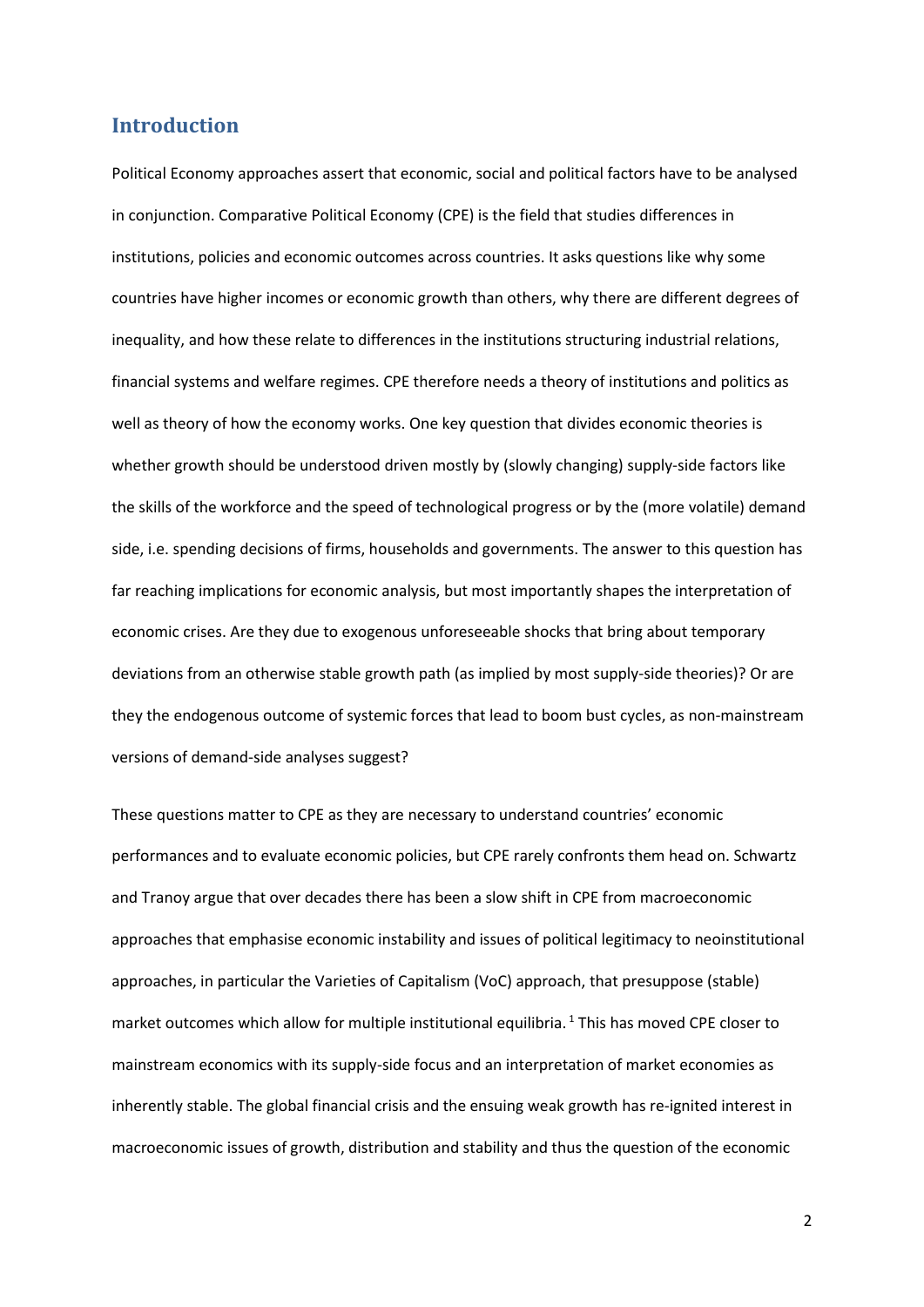underpinning for CPE. Baccaro and Pontusson propose basing CPE on post-Keynesian (PK) theory of demand regimes and use the cases of Germany, Sweden and the UK to analyse export-led and debtled growth models.<sup>2</sup> In a reply Hope and Soskice argue that the more mainstream New Keynesian (NK) theory, which is based on methodological individualism, features a supply-side determined long-run equilibrium and regards financial crises as caused by exogenous shocks, is a more appropriate foundation.<sup>3</sup>.

This paper is a reply to this controversy and makes a systematic case for post-Keynesian economics (PKE) as macroeconomic foundation for the comparative analysis of capitalisms. It argues that CPE lacks adequate macroeconomic foundations; it needs an analytical framework that allows an analysis of the potential instability of growth in a financialised economy and the power relations that underpin inequality as well as financial relations. PKE, in contrast to NKE, offers a (Kaleckian) theory of demand regimes that allows for wage-led as well as profit-led demand regimes, partially used by Baccaro and Pontusson. Importantly, PK theory of money and finance that enables an analysis of financialisation that considers the dysfunctional aspects of finance and the emergence of (Minskyan) financial instability. It has a focus on the demand side of growth, but considers growth as pathdependent with (Kaldorian) technological progress is induced by demand pressures. Together this forms a basis for an analysis of growth models that is more appropriate than mainstream economics for a world characterised by distributional conflict and financial crises.

The paper is at the same time highly sympathetic to and critical of Baccaro and Pontusson. I argue that PKE has more to offer that Baccaro and Pontusson realise, in particular regarding finance and financial instability. The paper discusses several specific areas where a PKE approach can make contributions to CPE debates. First, the PK analysis of endogenous financial instability has implications for our understanding of financialisation. 4 Second, we argue that, contrary to what Baccaro and Pontusson assert, neoliberal growth models are premised on wage-led demand regimes and that the stagnation tendencies they encounter in the face of rising inequality are compensated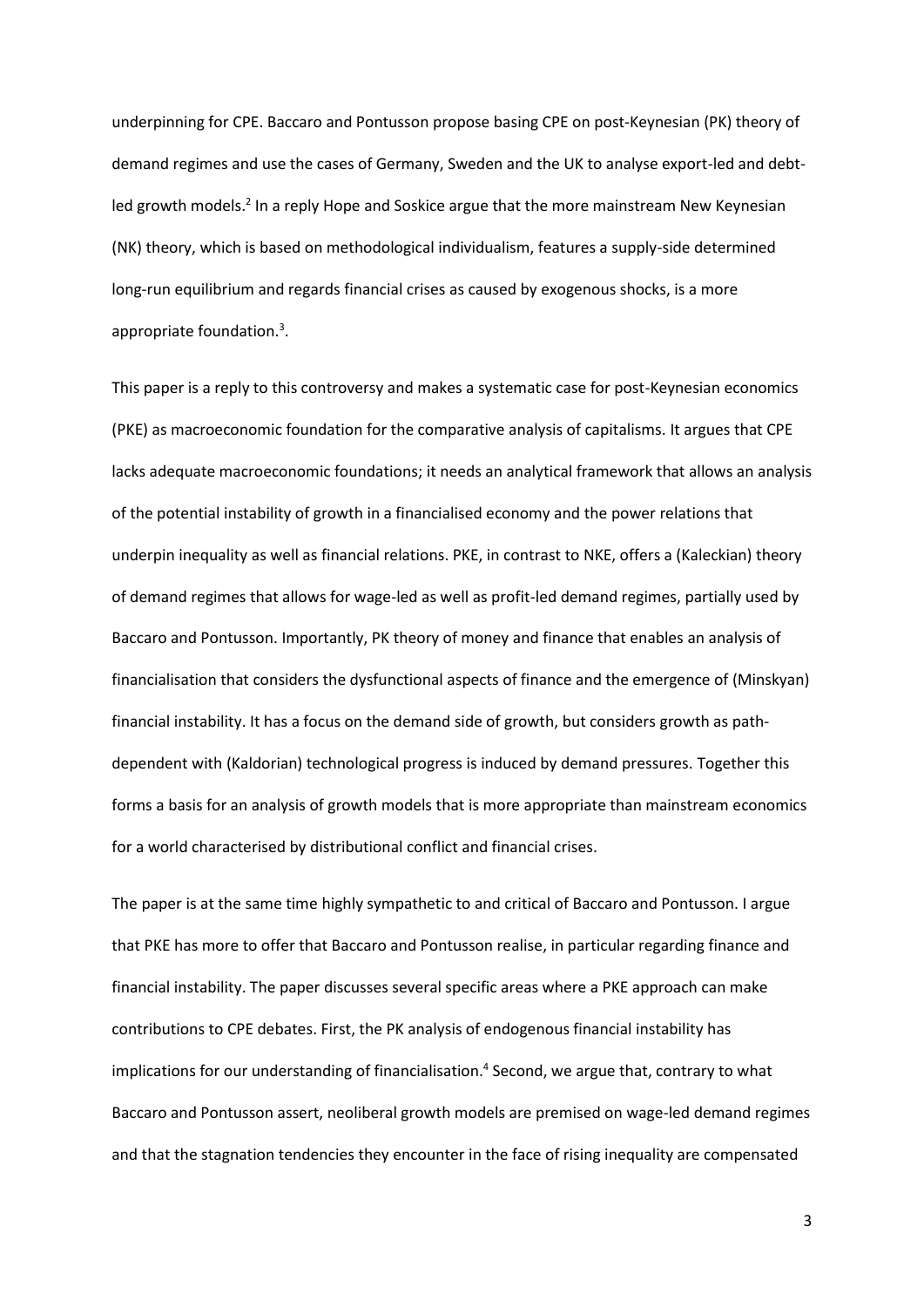by debt-driven or export-driven stimulation, both of which give rise to unstable regimes. Third, endogenous financial instability has implications for the political economy of central banks. They act as lender of last resort for private financial institutions as well as governments, which gives them a distinct form of financial power. The overall PK vision of capitalist dynamics is one of intrinsically unstable growth process, where class relations, financial instability and government activity shapes the growth path of economies.

Like most scholarly works, this article seeks to contribute to a specific academic debate. It thereby highlights specific logical and empirical implications of certain macroeconomic arguments and expose analytical shortcomings of particular theories, here the VoC approach. However, the difference between NK and PK macroeconomic theories is not only relevant for academic debates. Macroeconomic theory matters because it enables policy. It has immediate and important implications for government policy and for what CPE has to say about economic policies in era of secular stagnation with ongoing social, distributional and economic crises. The paper thus highlights when PKE and NKE suggest different policy proposals for governments and central banks.

A clarification on the geographical scope of this paper is in place. Much of CPE is concerned with advanced economies and the debates which this paper seeks to contribute to refer to the European and US experiences. This paper shares this Eurocentrism for reasons of space. The PK approach does have several elements that are important for understanding the experience of developing economies. In particular Latin American structuralism,<sup>5</sup> which offers a theory divergent growth of advanced and developing economies based on structural differences of economies reliant on import of capital goods, is a close relative of PKE and the PK theory of finance offers a theory of the hierarchy of currencies and of financial instability based of volatile financial flows.<sup>6</sup> We will briefly touch upon these issues in section 4, but otherwise the paper develops its argument with respect to the US and European experience.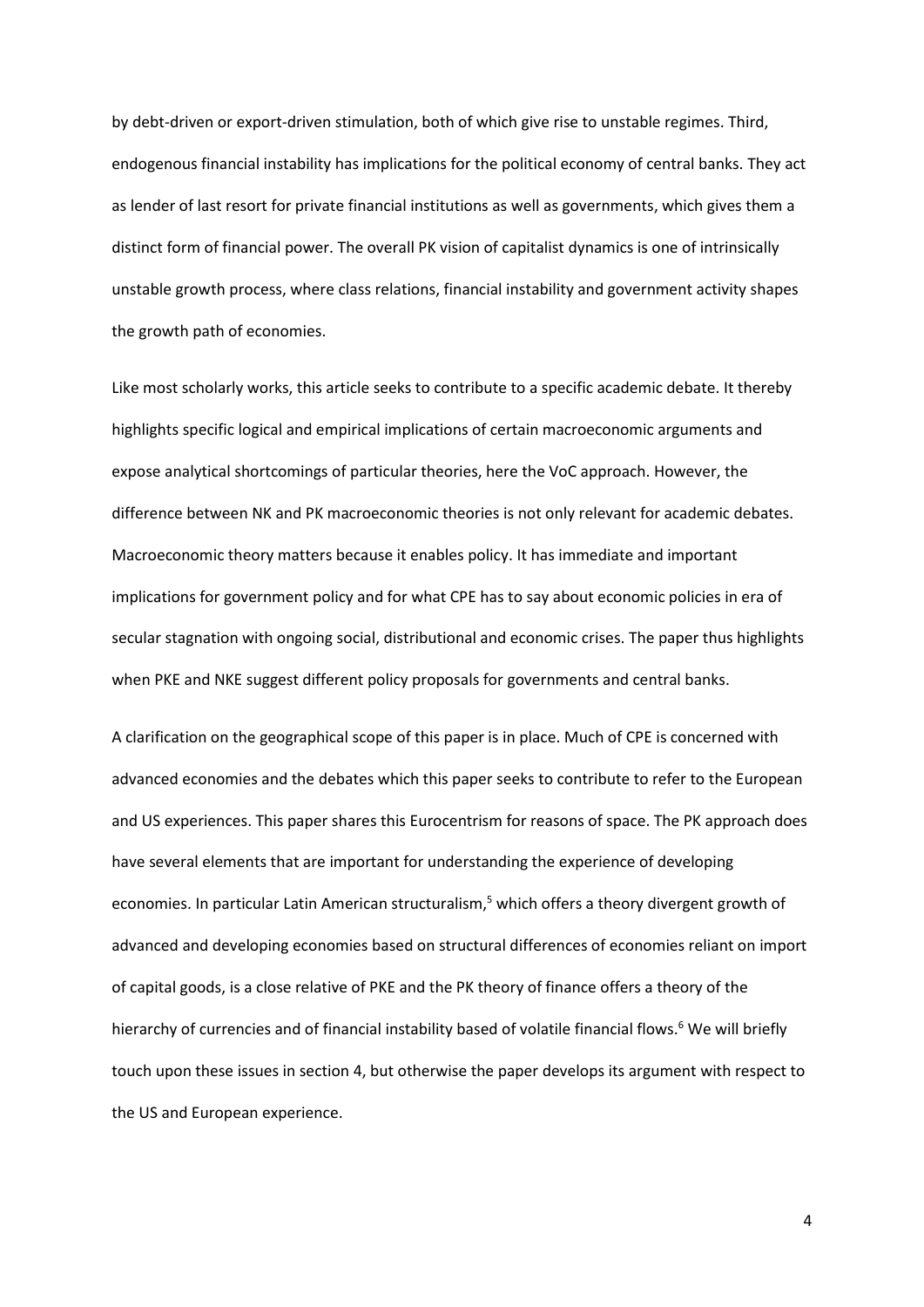The paper is structured as follows. Section 2 situates PKE and CPE within the historical development of the political economy approach. Section 3 discusses recent debates on the role of macroeconomics in CPE. Section 4 presents NK theory and the three-equation model advocated by Hope and Soskice. Section 5 set out the core features of the PK analysis of distribution, finance and path dependent growth. Section 6 highlights contributions of PKE to CPE on financialisation and financial cycles, for the interpretation of neoliberal growth models, and for the political economy of central banking. Finally, section 7 concludes.

# **From Political Economy to heterodox economics and Comparative Political Economy**

While the main objective of this paper is to clarify the contributions PKE can make to CPE, many of the arguments here will also be relevant to other areas of political economy. Political Economy started as a holistic approach in the 19th century that aimed at unified analysis of social, economic and political issues. Towards the late 19<sup>th</sup> and early 20th century under the influence of neoclassical theory economics turned into 'pure economics' and a disciplinary bifurcation occurred, with economics becoming a distinct discipline from political sciences and sociology.<sup>7</sup> The Political Economy agenda, which runs across academic disciplines, thus also split along disciplinary lines. Within economics the PK and Marxist traditions pursued a political economy approach. Economics experienced a broadening of its theories with the Keynesian revolution of the 1930s, in particular the emergence of a separate field of macroeconomics, and then a narrowing with the Monetarist counterrevolution of the 1970s, which delegitimized non-mainstream approaches and macroeconomic theory. To survive in an hostile academic environment modern non-mainstream economics has increasingly relied on formal modelling, which makes communication with political economists in the social sciences more difficult. This is true for PKE, but also applies to other non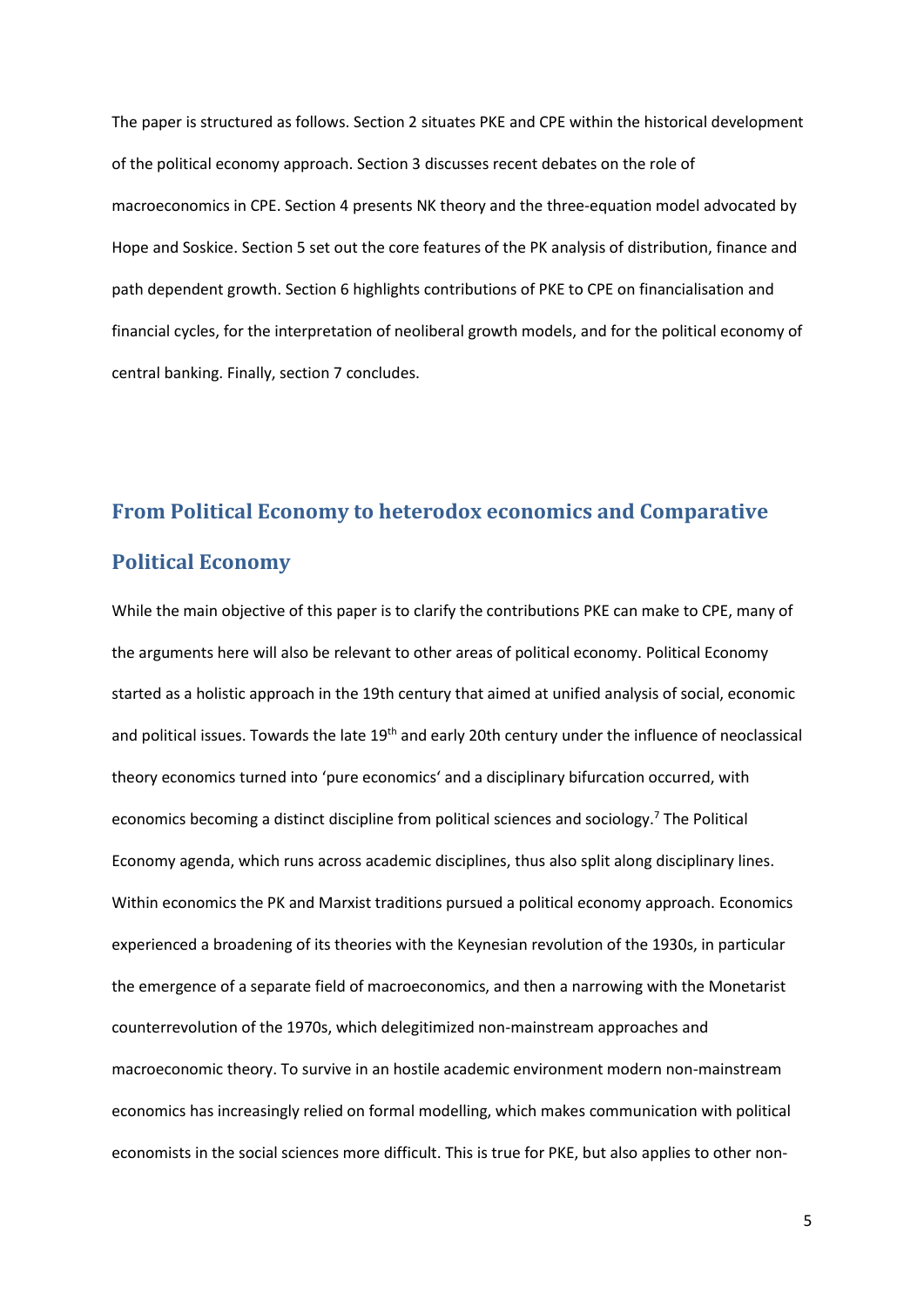mainstream approach, which (since the 1970s) include Evolutionary, Institutionalist and Feminist Economics. It is symptomatic that these approaches typically use the term 'heterodox economics' rather than Political Economy as a unifying label.

Within the social sciences the fields of International Political Economy (IPE), Comparative Political Economy and Economic Sociology formed in part to overcome the disciplinary divide. Among these IPE and Economic Sociology have an eclectic understanding of modern non-mainstream economics; CPE, in the form of VoC, has gone furthest in drawing on mainstream economics. But the gap between heterodox economics and CPE is also reflected in Ben Clift's excellent book *Comparative*  Political Economy.<sup>8</sup> It has an insightful discussion of 19th century economic theory and debates, but ends it coverage of economics debates with the controversy between Keynes and Hayek in the 1930s and lacks a coverage of contemporary heterodox economics. This paper argues Political Economy research in economics as well social sciences became impoverished as a consequence of the disciplinary split. Modern CPE, in particular the VoC approach, builds on contemporary mainstream economics and incorporates its shortcomings. Contemporary heterodox macroeconomics and specifically PKE offers a valuable alternative that can enrich CPE.

It is noteworthy that debate on the macroeconomic foundations of IPE has also begun. Blyth and Matthijs argue that IPE has been unable to anticipate and analytically deal with the global financial crisis and its economic and political fallout.<sup>9</sup> This is because while (American) IPE has developed its microfoundations, leaning on modern mainstream economics, it lacks in its treatment of the macroeconomy. They propose the term macroeconomic regime, which they define with regards to the "the main target variable for a country's macroeconomic policy".<sup>10</sup> Effectively, they distinguish between a Keynesian (full employment) and neoliberal (price stability) policy goals, but offer limited discussion of different macroeconomic theories.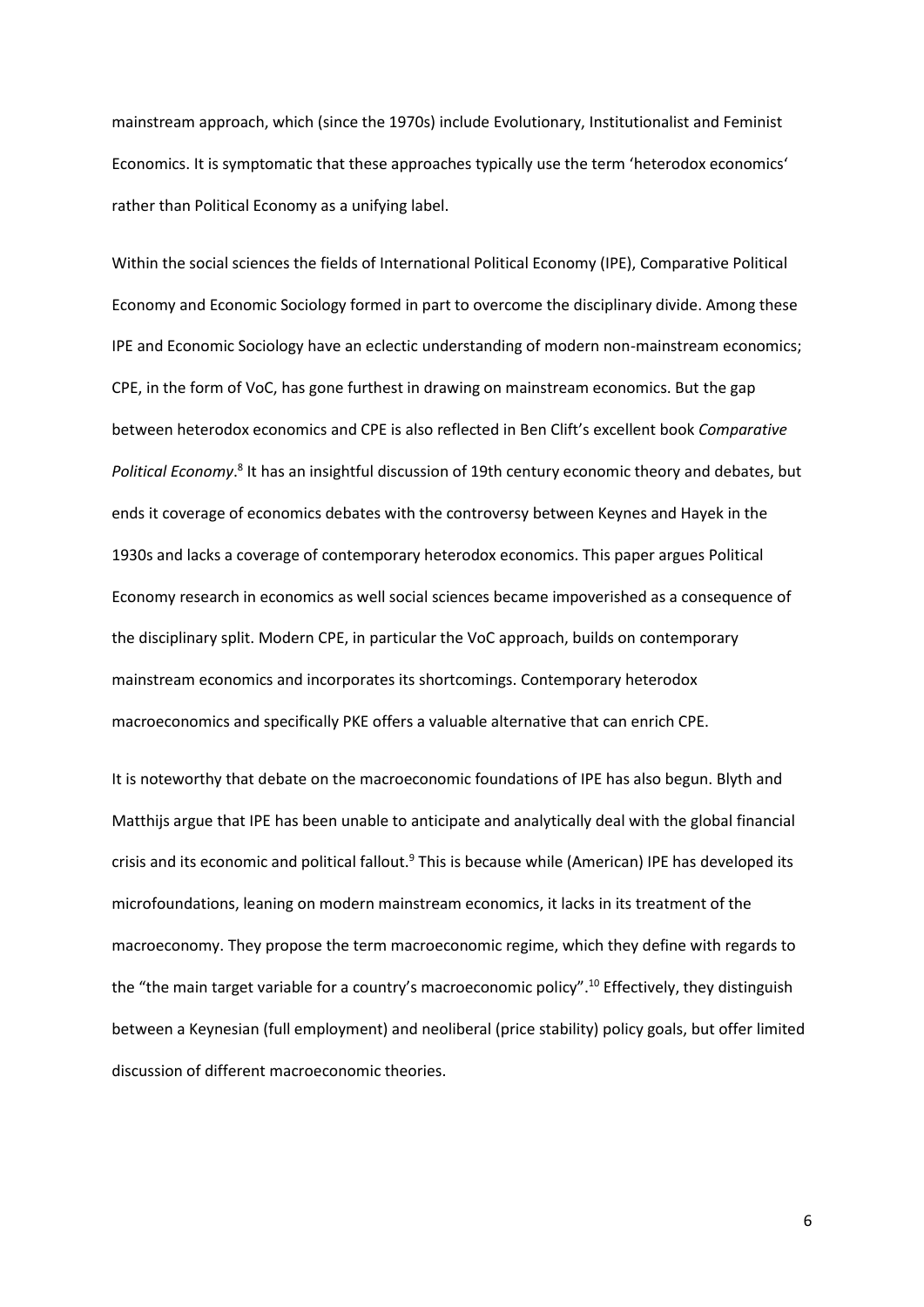### **The macroeconomics of current Comparative Political Economy**

While at the inception of CPE, Andrew Shonfield had a focus on demand formation, economic stability and political legitimacy and, similarly, Peter Hall's early work was concerned with demand management,<sup>11</sup> in subsequent debates CPE moved gradually in the direction of microeconomic questions and a supply side focus. Schwartz and Tranoy trace this gradual shift and argue that it has resulted in a neglect of fallacy of composition problems and financial instability.<sup>12</sup> The culmination of this development is the VoC approach, which regards as core reference point for the establishment of a viable variety of capitalism its ability to generate competitiveness.<sup>13</sup> VoC takes a firm-centric view, analyses firms as a set of relations that includes those to their employees, embodied in industrial relations and training systems, the relations between owners and stake holders (corporate governance), relations to its financiers and to competing firms. All these are shaped in part by national regulations and policies which constitute the constraints that firms face. There exist complementarities between different sets of institutions, which led VoC to distinguish liberal, coordinated and mixed market economies. The subtitle of Hall and Soskice's famous book encapsulates the approach: the institutional foundations of comparative advantage. VoC offers an institutionally nuanced supply-side analysis of economic performance, centred around the concept of competitiveness that highlights the possibility of multiple institutional equilibria. Traditional concerns of Keynesian macroeconomics like unemployment caused by demand deficiencies or crises and financial instability are not at the core of its research agenda.

In an attempt to reconstitute CPE Baccaro and Pontusson suggest an approach that builds on PK macroeconomic theory of demand regimes and develop this into an analysis of growth models which highlights the interaction between distributional changes, demand formation and export performance. They identify Germany as an export-led growth model and the UK as consumptionled, with Sweden as an intermediate case and Italy as case of stagnation.<sup>14</sup> Their growth models are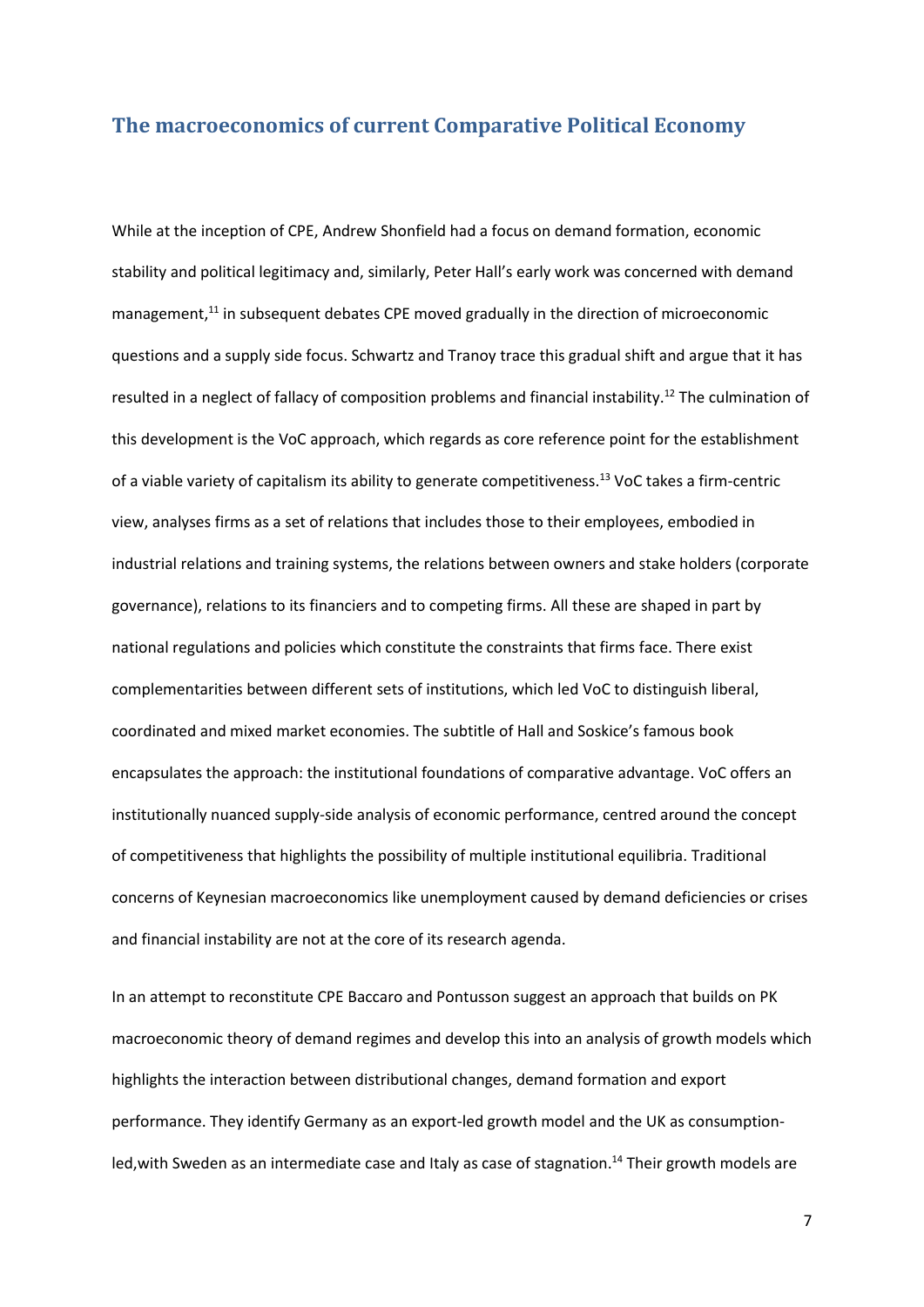'more numerous and more unstable' than traditional VoC analyses.<sup>15</sup> They conceive the growth models as underpinned by social coalitions and a hegemonic social bloc, which is based on sectoral interests, and illustrate this with reference to coalitions around export interests. This is an important step away from static VoC classifications that tries to grapple with instability, but there is clear asymmetry in the depth with which export orientation is covered and an absence of an analysis of financialisation and thus the debt-led growth model.

In a reply Hope and Soskice welcome the discussion of demand issues but argue that the modern New Keynesian mainstream economics is a more appropriate foundation. They specifically suggest the three-equation model, a textbook version of NKE.<sup>16</sup> This model is anchored in a supply-side determined long-run equilibrium with monetary policy providing a stabilising function. This will be discussed in more detail in the next section. As much of the VoC literature does not discuss its macroeconomic underpinning Hope and Soskice's work is welcome in that it makes explicit the implicit macroeconomic assumptions of the VoC approach. There is a basic complementarity between NKE and VoC in that both share a supply-side focus, despite different research agendas. Demand formation plays a secondary (short-run) role; in a longer perspective only institutions and other supply-side factors like technology matter. Issues like financial stability or the demand effects of rising inequality were sidelined until recently.

While VoC plays a strong role within CPE, there is a substantial and growing literature that has moved beyond VoC. In doing so many CPE authors take a positions and asks questions very close to those of PKE, at times they build explicitly on PKE. Colin Crouch proposed the concept of 'privatized Keynesianism' to describe a regime where private consumption (rather than government spending) is credit financed. Colin Hay uses the term 'Anglo-liberal growth model' to describe more specifically how rising asset prices and equity withdrawal gives rise to a growth model based on credit creation.<sup>17</sup> This is very close to the PK concept of debt-driven growth to be discussed later. In their discussions of the Euro crisis Andreas Noelke and Magnus Ryner prominently feature PK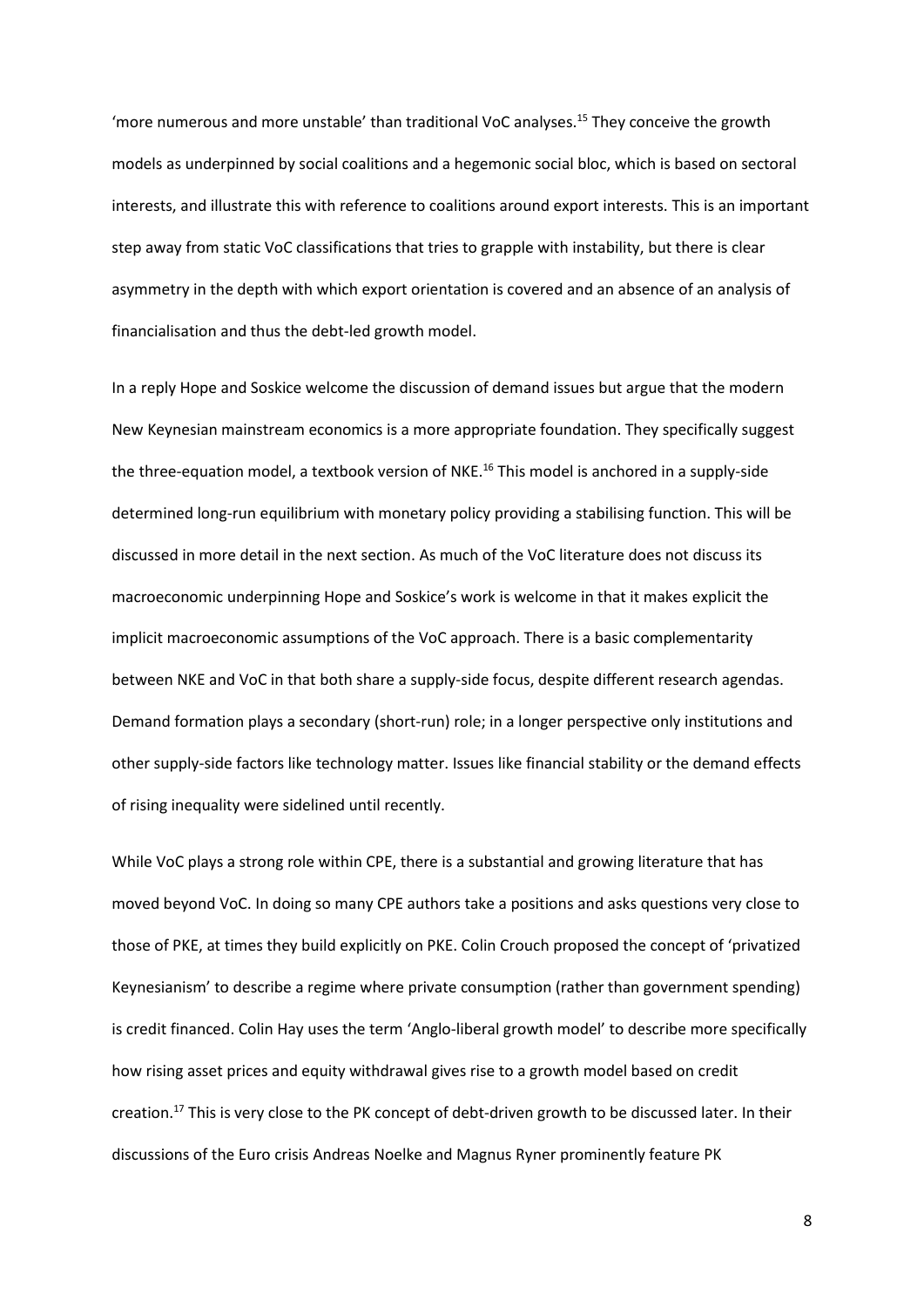contributions and specifically the juxtaposition of export-driven and debt-driven growth models and how their interaction generates systemic instability.<sup>18</sup> Baccaro and Pontusson's interest in PKE thus is symptomatic for a growing engagement of CPE and IPE with macroeconomic issues and theories. However these attempts are as of yet eclectic and limited in scope. They explain specific episodes but do not reflect systematically on the macroeconomic foundations of CPE. Crouch and Hay explicitly analyse the UK or Anglo-Saxon experience during the pre-2008 boom and do not attempt a systematic theory of finance. Our argument is that the best developed stream within CPE, the VoC approach, is closely wedded to parts of contemporary mainstream economics, which hampers its ability to comprehend the changes brought about by financialisation and thus fails to understand the instability of neoliberal varieties of capitalism. CPE needs to consider its macroeconomic foundations more systematically and in particular how it explains economic growth process and crises.

# **New Keynesian Economics and the three-equation model**

Hope and Soskice make the case for New Keynesian, i.e. mainstream economic, foundations for CPE. To appreciate the significance of Hope and Soskice's proposal, we need to situate NK theory in the context of competing economic paradigms and their changing dominance over time. In the face of the Great Depression Keynes had called for an overhaul of both economic policy and economic theory. Starting with the New Deal Keynesian arguments indeed influenced policy making in the postwar era. Immediately after the publication of the *General Theory* the debate on its interpretation began.<sup>19</sup> John Hicks led the mainstream side by proposing the ISLM model to marry neoclassical and Keynesian arguments.<sup>20</sup> This model became an essential building block of the Neoclassical-Keynesian Synthesis that dominated economics textbooks in the postwar era. The Synthesis regarded Keynesian arguments as a special case of the neoclassical general equilibrium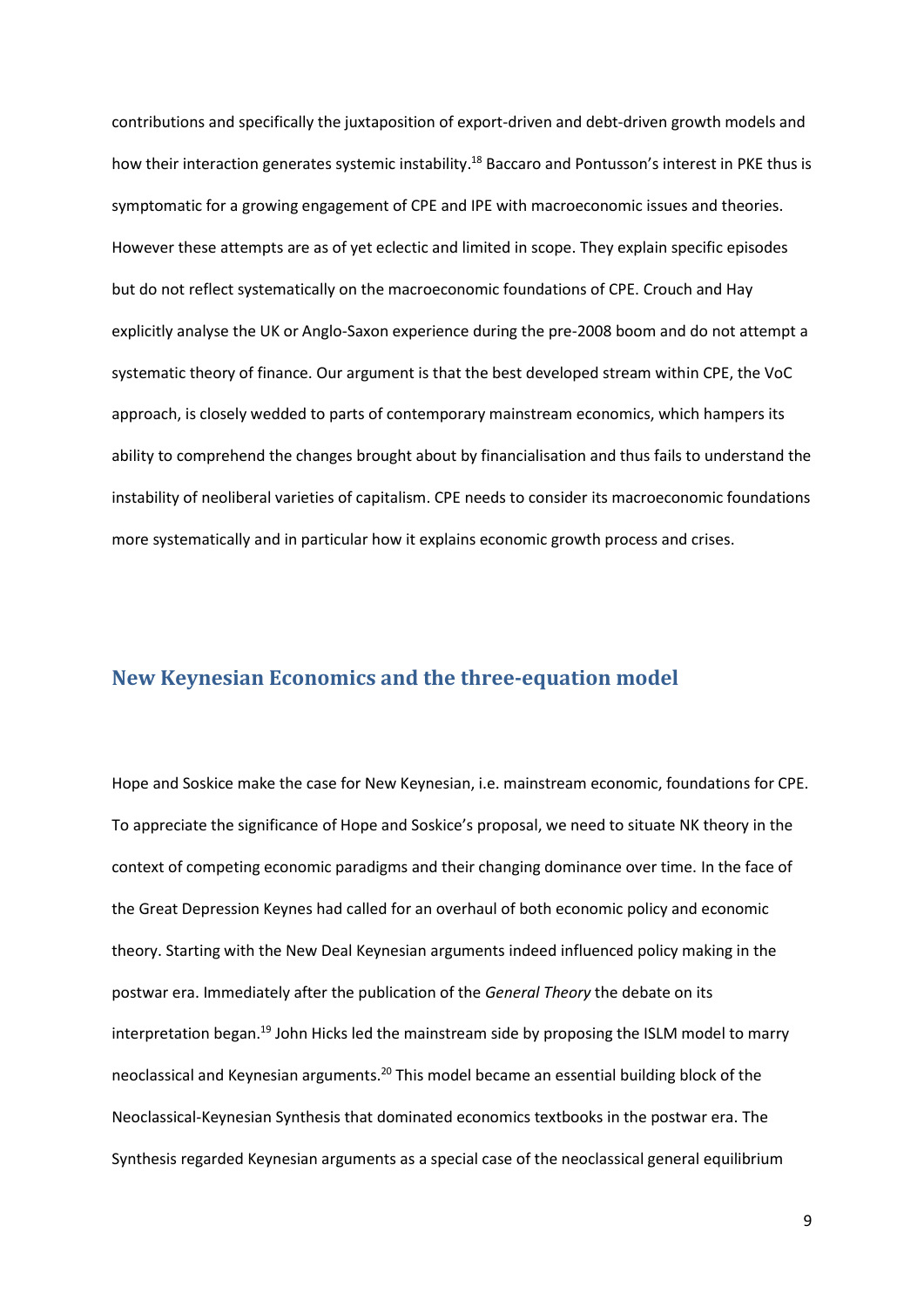model that arises when wage and price are not fully flexible, for example due to collective bargaining agreements that prevent immediate wage adjustments. Such wage and price rigidities occur in the short run, but market forces would force wage or price change over longer periods. Analytically it posited that in the short run involuntary unemployment was possible and thus the economy had Keynesian features, whereas in the long run markets would clear and the economy would thus be represented by neoclassical general equilibrium where all markets clear, i.e. there is full employment. Theoretically the Keynesian revolution was thus domesticated and for a few decades an uneasy truce between the (mainstream) Keynesians and the neoclassicals emerged and gave rise to the distinct fields of (Keynesian) macroeconomics and (neoclassical) microeconomics. This truce ended with the New Classical revolution of the 1970s and 80s, an important dividing line in the development of modern economics. The New Classicals postulated that macroeconomics needs to be based on microfoundations with rational, utility maximising individuals and market clearing via the price mechanism. In other words, macroeconomics had to be built on strictly neoclassical assumptions. This transformed the field of macroeconomics, but it also impacted the discipline of economics by marginalising approaches that did not adhere to methodological individualism (such as PKE).

NKE emerged from the New Classical counterrevolution of the 1970s by accepting methodological individualism and the requirement for microfoundations of macroeconomics, but argued that wage and price rigidities can arise even in a world of perfectly rational individuals if they face transaction costs or information asymmetries. If changing prices is costly, e.g. because it requires physically changing price tags or printing menus, or if management uses wages as an incentive mechanism to elicit higher effort by workers, optimising behaviour will not result in clearing markets. In other words, NKE is an attempt to reformulate some Keynesian arguments, such as that involuntary unemployment can occur and government deficit spending can be socially useful, within a strict neoclassical optimising framework. NKE has changed over time. In the 1980s and 90s NKE analysed specific instances of market failures, such as involuntary unemployment and credit rationing.<sup>21</sup> In the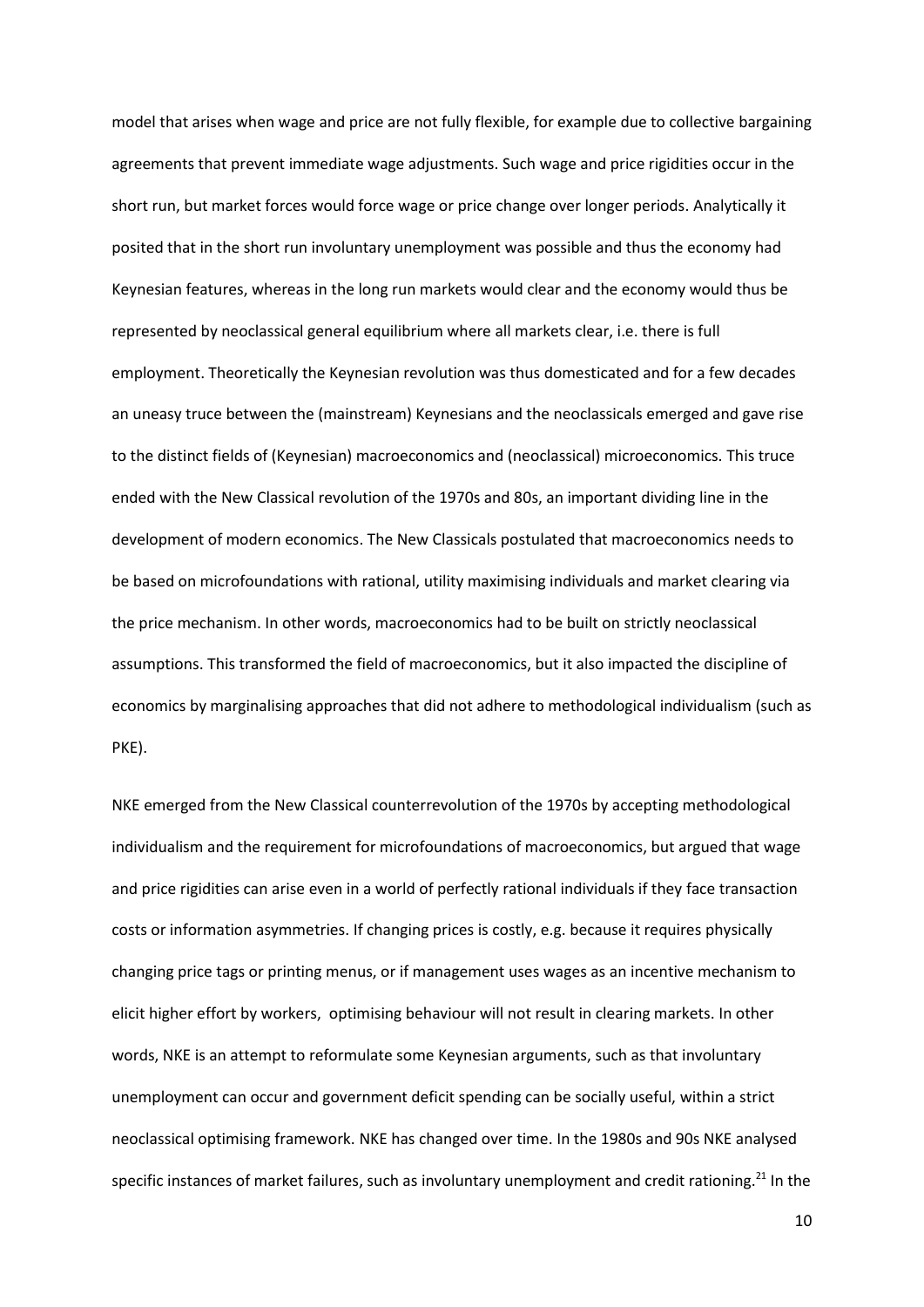course of the 2000s NKE moved closer to neoclassical general equilibrium models (technically: NK Dynamic Stochastic General Equilibrium models). An important feature of these is that recessions and financial crises are understood as the result of exogenous shocks to an economic system that has self-healing properties and will revert to its supply-side equilibrium.

The three-equation model, which Hope and Soskice suggest as the macrofoundation of CPE, is a simplified textbook version of the NK model. It is widely used for monetary policy discussions and consists of the following three macroeconomic relations: First, a demand equation, which summarises the goods market equilibrium and portrays output as, in the short run, determined by demand and depending negatively on the interest rate. Second, a Phillips curve, which is derived from the labour market, links inflation and output. Higher levels of economic activity come with higher employment, which leads to higher inflation. Third, a monetary policy reaction function that depicts how central banks react to changes in inflation and output. Central banks are assumed to be either inflation targeting or following a Taylor rule, i.e. they responding to higher inflation (or more precisely: deviation of actual inflation from the CB inflation target) by increasing the interest rate.

We want to highlight two important features of the model. First, while demand plays a key role in these models in the short run, in the long run they are supply-side side determined. In the words of Hope and Soskice: "the supply side of the economy (…) pins down the equilibrium levels of output and unemployment in the medium run".<sup>22</sup> The model is a version of the natural rate of unemployment or NAIRU (non-accelerating inflation rate of unemployment) models. This is the unemployment rate at which inflation is stable and it only depends on labour market institutions such as the degree of collective bargaining, the structure of the welfare state and the organisational strengths of labour unions, but not on demand factors or actual unemployment. The Phillips curve gives a short-run trade off between inflation and unemployment, but in the long run, the economy gets back to the equilibrium unemployment rate. In other words, government spending can manipulate economic activity in the short run, but eventually the economy returns to its equilibrium.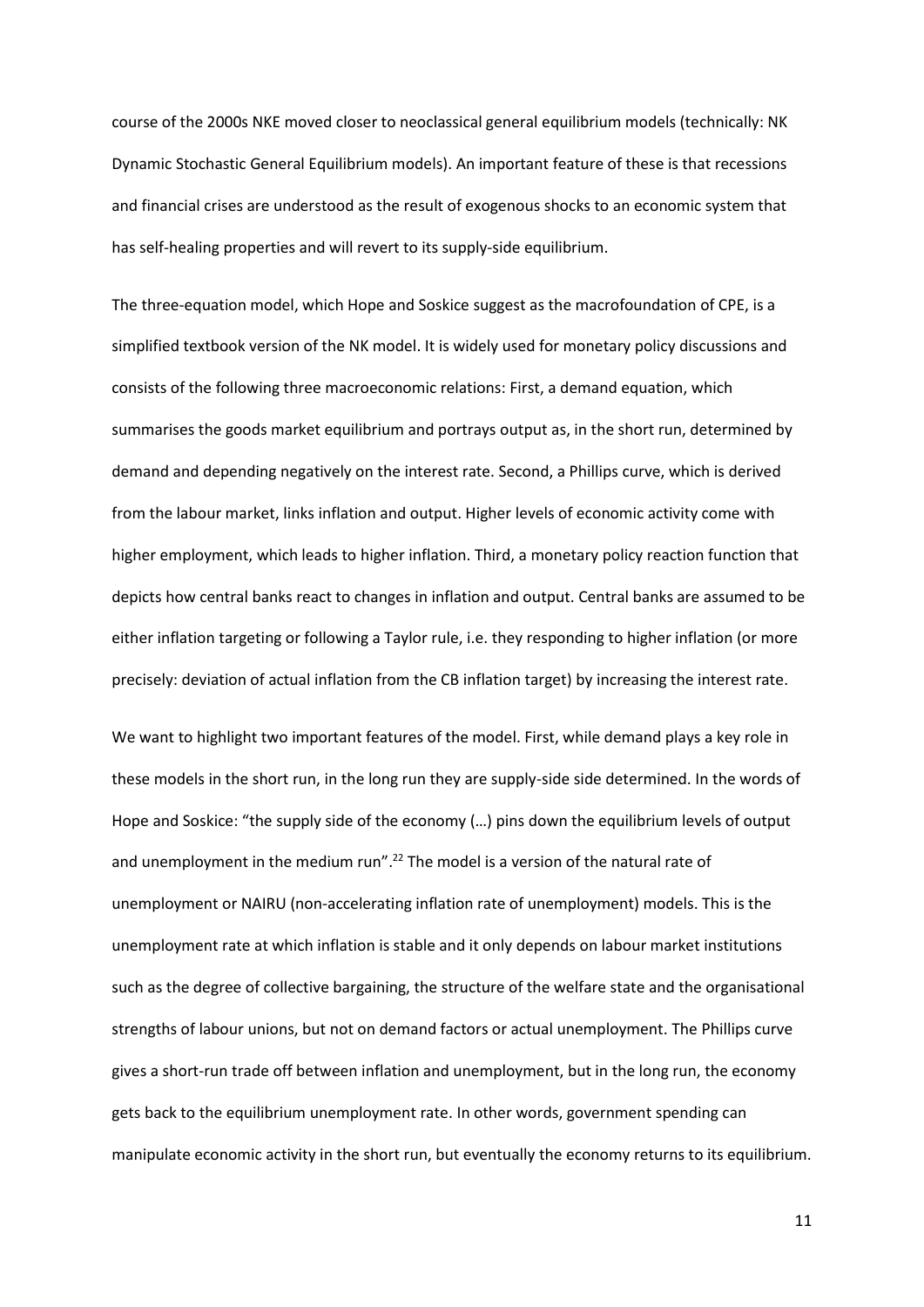The model belongs to the Synthesis tradition with a Keynesian short run and a neoclassical long run. For economic policy this means that if governments want to lower unemployment beyond the short term, they need to pursue labour market reform rather than demand management. The NAIRU theory thus has justified the deregulation of labour markets and weakening social protection.<sup>23</sup>

Second, the three-equation model does not explicitly model the financial sector. The key financial variable is the interest rate, *which is set by the central bank*. Financial variables, such as business debt, household debt or asset prices do not feature in the model; portfolio decisions or speculative dynamics are absent. This approach implicitly assumes that financial markets are operating smoothly, i.e. changes in the central banks base rate passed on to lending interest rates. Asset price bubble or booms in private sector lending are regarded as exogenous, which only makes sense if financial markets are regarded as relatively stable and efficient. Importantly the three-equation model does not allow CPE analyses to incorporate endogenous financial instability. This is reflected in the pre-crisis version of the macroeconomics textbook by Carlin and Soskice, $24$  where only a single, short section<sup>25</sup> is devoted to bank runs (due to asymmetric information and panics) and discussed largely as a historical phenomenon.<sup>26</sup> Short, the three-equation model is about consumer price inflation and central bank policy, not about financial instability.

Hope and Soskice advocate basing CPE on the NK three equation models. Indeed, we notice a strong complementarity between the institutional focus of VoC and the supply-side focus of NKE. While VoC does not primarily aim to explain economic performance, but rather analyses institutional differences and similarities across countries, it clearly shares some ideas about the working of the economy with NKE. By not considering demand side developments and focussing on institutions, VoC implicitly assumes that actual demand growth will adjust to the institutional supply-side equilibrium, which is why VoC and NKE make good companions. There is however a substantial difference in how NKE and VoC conceive of these supply-side institutions. To illustrate this, consider the labour market. For NKE labour market institutions such as collective bargaining lead to wage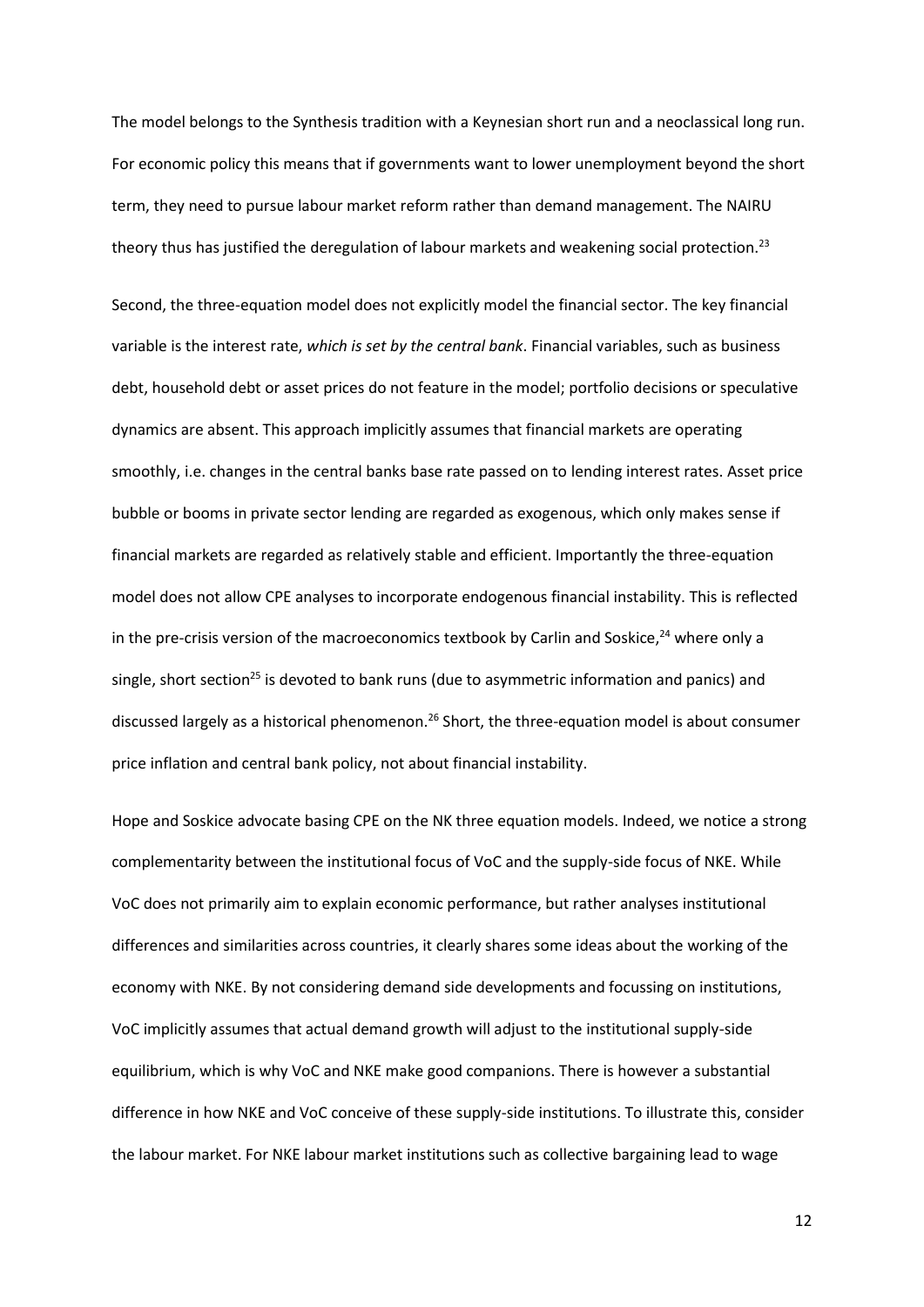rigidities and consequently unemployment. There is usually a unique (liberal), socially optimal institutional equilibrium. In contrast, in VoC institutions play a more constructive role and different sets of institutional arrangements can deliver similar results in terms of competitiveness. There are (at least) two institutional equilibria that allow for competitive outcomes. However, NKE and VoC share a neglect of financial instability and the role of demand for growth beyond the short run.

# **Post-Keynesian Economics**

PKE is the stream of Keynesianism which emphasises analytical differences to neoclassical economics and in particular rejects methodological individualism.<sup>27</sup> It has its origins in the circle of collaborators of Keynes (Robinson, Kaldor, Kahn), who discussed drafts of Keynes' *General Theory*. Michal Kalecki had independently developed arguments very similar to those of Keynes, but his work got translated to English only later.<sup>28</sup> Keynes' own analysis emphasised short-run dynamics and argued that in a world of fundamental uncertainty decisions, in particular regarding investment expenditures and financial portfolio allocations, will not be fully rational as the future is unknown, but will depend on social norms (business sentiment), simple heuristics and social-psychological phenomena. These result in herding behaviour which can temporarily stabilise norms, but can also give rise to cyclical dynamics if these heuristics include projecting current price movements into the future. As a consequence, market economies will in general not have a self-adjusting mechanism and, specifically, will not guarantee full employment. Rather the level of employment will depend on investment decisions, which determine aggregate demand and output via the multiplier process. Business cycle fluctuations thus are primarily understood as driven by changes in investment expenditures due to changes in expectations and to financial markets prone to speculation.

PKs endorsed the more radical elements of Keynes and rejected the neoclassical-Keynesian Synthesis. The project was to develop a distinctly Keynesian theory that breaks with rational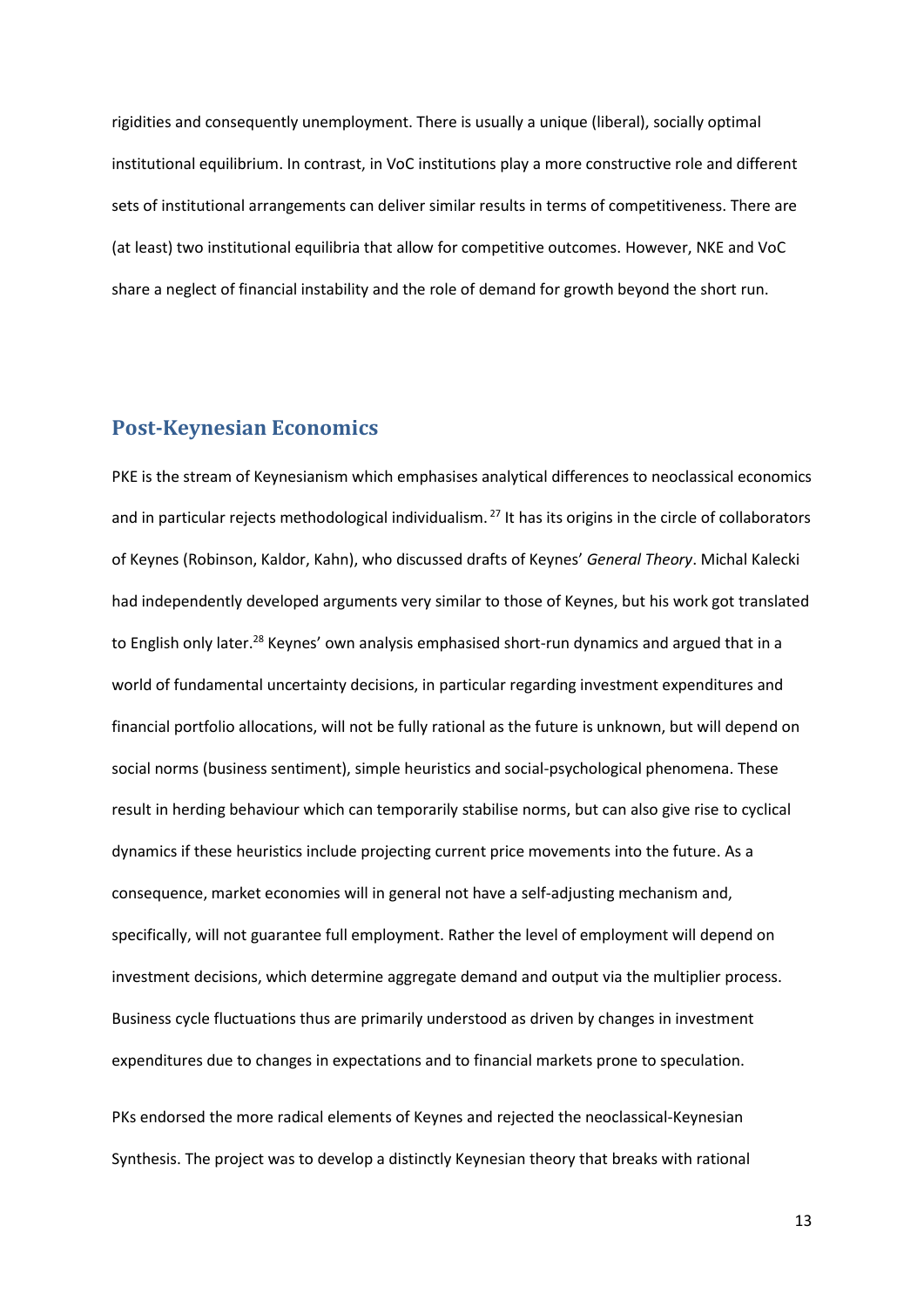behaviour assumptions and market clearing models. They sought to generalise Keynes' (short-run) theory of effective demand into a theory of growth and distribution. This involved a criticism of (neoclassical) marginal productivity theory that posits that wages and profits are determined by technological factors and households' preferences, which culminated in the Cambridge Capital Controversies.<sup>29</sup> PKE went beyond Keynes in three respects. First, the neo-Ricardian and Kaleckian streams drew on the tradition of classical Political Economy and its class analysis and interpret income distribution as the outcome of social struggles and power relations. In their macroeconomic models income distribution plays a core role. Second, monetary Keynesians developed further Keynes' analysis of fundamental uncertainty, liquidity preference and endogenous money creation. Hyman Minsky formulated this into the Financial Instability Hypothesis of endogenous financial cycles (to be discussed below). Third, Kaldor's argument of cumulative causation clarified mechanisms how supply constraints adjust to demand pressures over longer periods. PKE formed a distinct school of thought in the 1970s, when under the Monetarist and New Classical counterrevolution mainstream economics narrowed theoretically and methodologically as PKs rejected the requirement of rational behaviour microfoundations for macroeconomics.<sup>30</sup>

For the purpose of contrasting it to NKE we will highlight four features of PKE (to be discussed in more depth below). <sup>31</sup> First, income distribution plays a key role in PKE. Distribution is understood to reflect power relations and PKE offers a flexible theory of demand regimes that allows for wage-led as well as profit-led demand regimes. Second, financial instability is regarded as an intrinsic feature of market economies. This is due to the credit-driven endogenous money creation in PKE and the assumption that in a world with fundamental uncertainty actors will adopt simple behavioural rules (often called heuristics), that are prone to herd behaviour and can generate boom-bust cycles in financial asset prices. Third, PKE asserts that demand matters in the short as well as in the long run. It specifically rejects the notion that economic activity is anchored in the long run in some natural rate of unemployment. This is because induced technological progress and hysteresis on the labour market ensure that supply side adapts, at least to some extent, to demand. Fourth, this has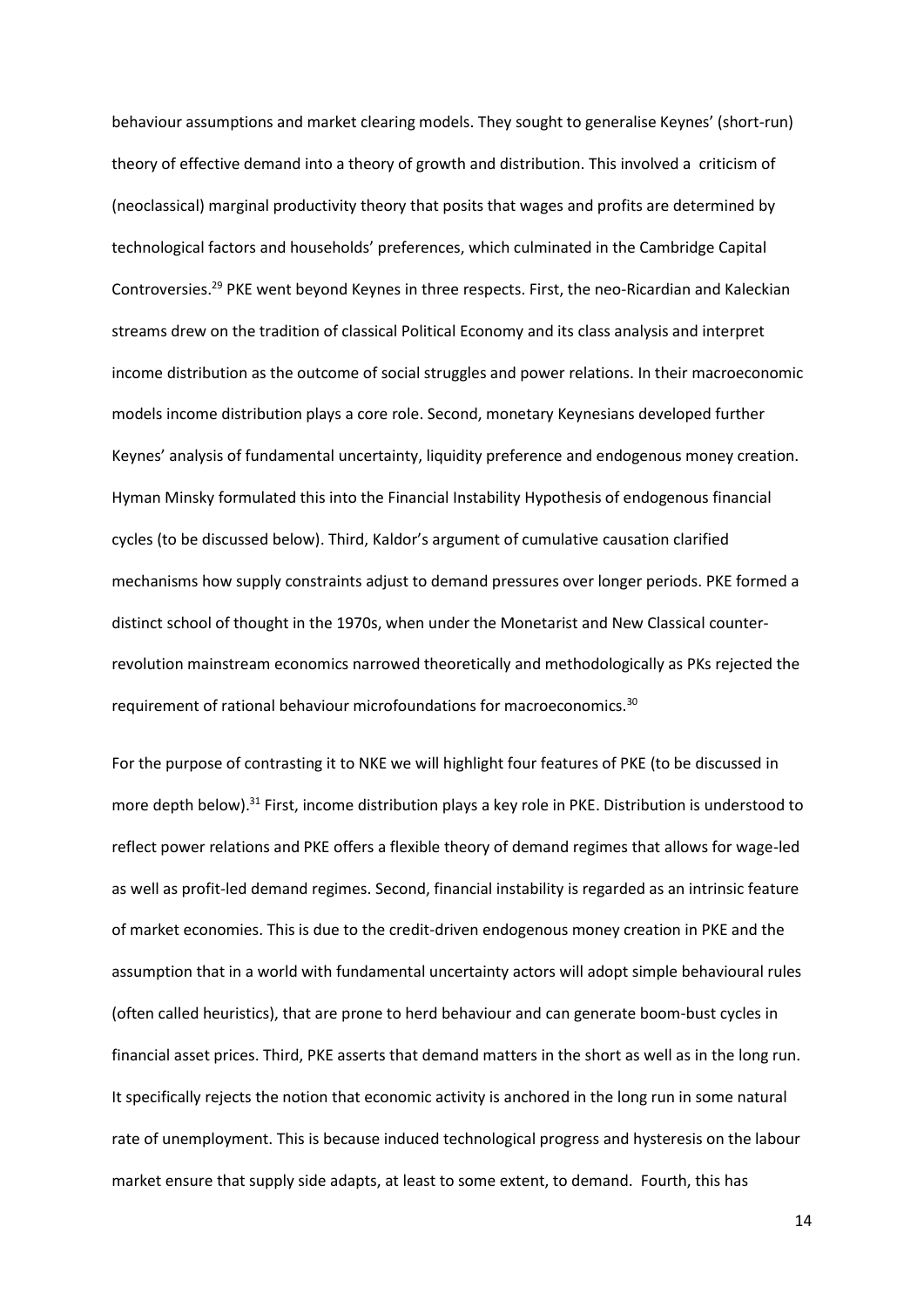important implications for the effectiveness of government policies. Post-Keynesians assert that fiscal policy will be highly effective in times of financial crises as they have demand-side as well as supply-side effects. 32

#### **Distribution and demand regimes**

PKE builds on a long tradition in political economy that highlights the importance of income distribution, in particular between profits and wages.<sup>33</sup> Distribution lost centre stage with the shift from political economy to modern economics (at the end of the 19<sup>th</sup>/early 20<sup>th</sup> century) and mainstream macroeconomics has until recently not considered income distribution as an important factor (but was concerned with the effect of interest rates or prices on demand). In contemporary PK debates the Bhaduri-Marglin model has become an important reference point in analysing the interaction of income distribution and demand formation and has been used Baccaro and Pontusson.<sup>34</sup> Its contribution is to offer a general framework that allows wage-led as well as profitled demand regimes and clarifies under which conditions they arise. An increase in real wages (for a given labour productivity and income) is likely to have expansionary effects on consumption (as workers typically will have higher marginal propensities to consume), but it may have negative effects on investment (as profit margins get squeezed) and on net exports (as higher wages negatively impact on competitiveness). The sum of these different effects, which determine whether demand is wage led or profit led, will depend on institutional factors, such as the degree of inequality, the tax and pension system, and the structure of the financial system, which shape how much firms rely on retained profits for investment finance, how prominently demand versus cost factors feature in management's perceptions and can change over time. The model sheds light on different assumptions in economic paradigms. While mainstream and Marxists theories (often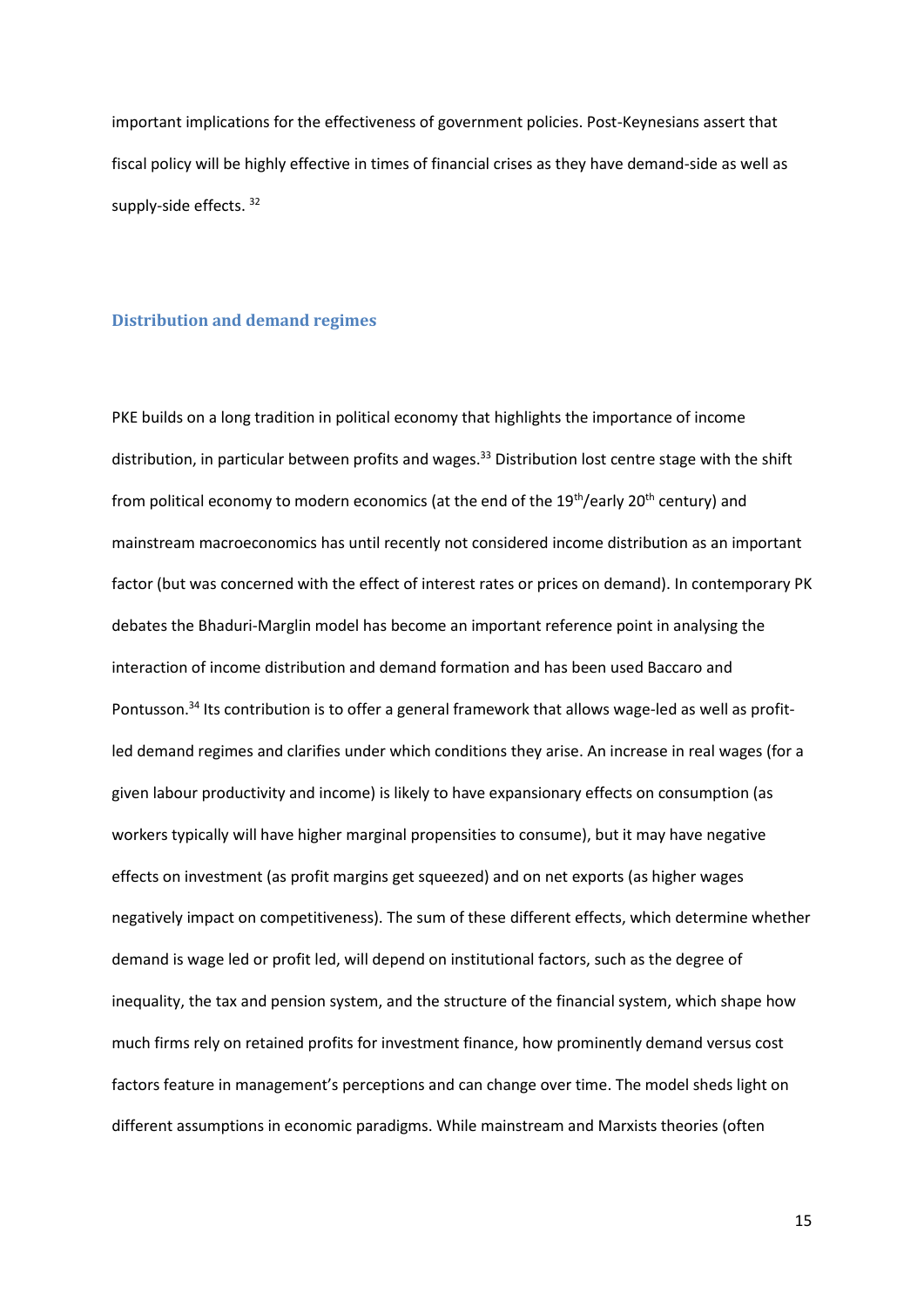implicitly) assume profit-led demand regimes, post-Keynesians tend to assume wage-led demand regimes.

The Bhaduri-Marglin model has become a benchmark model in PK debates and it has inspired numerous empirical studies to identify demand regimes in different countries.<sup>35</sup> These studies differ in econometric estimation strategy.<sup>36</sup> A majority of studies find that the consumption effect of a change in the wage share dominates the investment effect; in other words the domestic components of the demand regimes tends to be wage led.<sup>37</sup> But net exports may turn total demand profit led, in particular for small open economies. This is because the size of the net export effect will depend on the degree of openness of an economy (and on whether the export industry operates in sectors where competition via prices is prevalent).

The distinction between domestic and external effects and that domestic and total (open-economy) demand regimes may differ has important implications and can give rise to a fallacy of composition. While individual countries can have profit-led demand regimes because of exports, for the world economy overall the export effects will cancel out. In other words while individual countries may be able to export their way out of a crisis via wage cuts (or internal devaluation as it is euphemistically called these days), the world economy overall cannot. Stockhammer, Onaran and Ederer have argued with respect to the Euro area that many of its member states have profit-led demand regimes because of net exports.<sup>38</sup> However, most of their trade is within Europe, thus the overall (European) demand is wage led. Thus a prisoners' dilemma-type situation will arise, where for individual countries it may be advantageous to cut wages (because of export effects), collectively this may reduce demand as consumption demand falls in all countries and competitiveness gains cancel out due to simultaneous wage restraint. This is useful for understanding demand developments since the Euro crisis, where Troika policy recommendations were biased towards internal devaluation and wage cuts. This policy has resulted in rising European export surpluses, but weak domestic demand,<sup>39</sup> with an overall weak growth performance of the Euro area.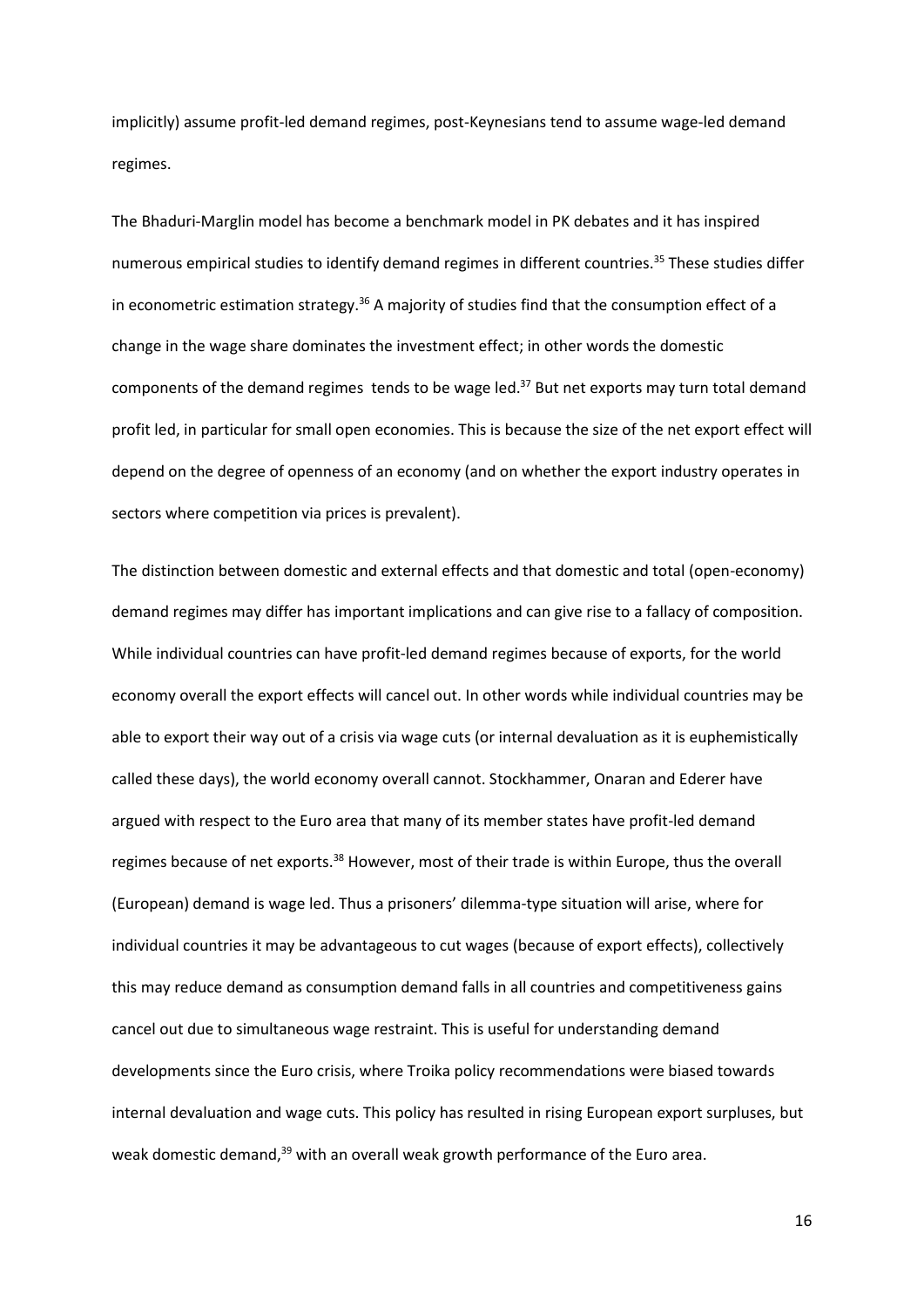How large are these effects? Stockhammer, Onaran and Ederer find, for the Euro area, that a one percentage point increase in the wage share may raise consumption by 0.4% of GDP, reduce investment (if at all) by 0.1% and raise net export by 0.15%. The total effect would be +0.15% of GDP. In other words, these effects are modest in size. Moreover, Stockhammer and Wildauer report that effects of financial variables such as household debt and real estate price have, in the recent past, been orders of magnitude larger.<sup>40</sup> In other words the Bhaduri-Marglin model does not claim that income distribution is the most important determinant of growth. But even a modestly wageled demand regime has important theoretical implications for the labour market equilibrium.<sup>41</sup> If demand is wage led, this means that wage cuts will lead to reduction in consumption demand which dominates the investment effect. This had been discussed by Keynes in chapter 19 of the *General Theory*. <sup>42</sup> Keynes framed his analysis in terms of money wages rather than in terms of the wage share, but the core argument is the same. If wage cuts lower consumption expenditures (and investment is slow to react or insensitive to the wage cut), then a wage cut will *not* stimulate aggregate demand. If aggregate demand is falling, firms will have no reason to hire more workers. This could be offset if the fall in prices (which is likely to come with a fall in wages) has an expansionary effect, but there is no general reason (in a closed economy) to expect deflation to have expansionary effects. In an indebted economy the opposite is likely. Short, *a wage cut in a recession will not lead to an increase in employment.* The labour market will not have the self-healing properties of a stable equilibrium.

The prominence of distributional issues in PKE contrasts with the absence of distribution in the three-equation model. While Hope and Soskice claim that "the three-equation model is perfectly consistent with the income distribution being a determinant of consumer expenditure",<sup>43</sup> this is misleading, since a wage-led demand regime fits uneasily with the three-equation model. The threeequation model assumes a stable equilibrium (given central bank intervention), thus it side steps the destabilising effects of a wage cut (or distributional changes) highlighted by Keynes. Short, the threeequation model is not designed to illustrate Keynes' perverse effects of wage cuts in a recession,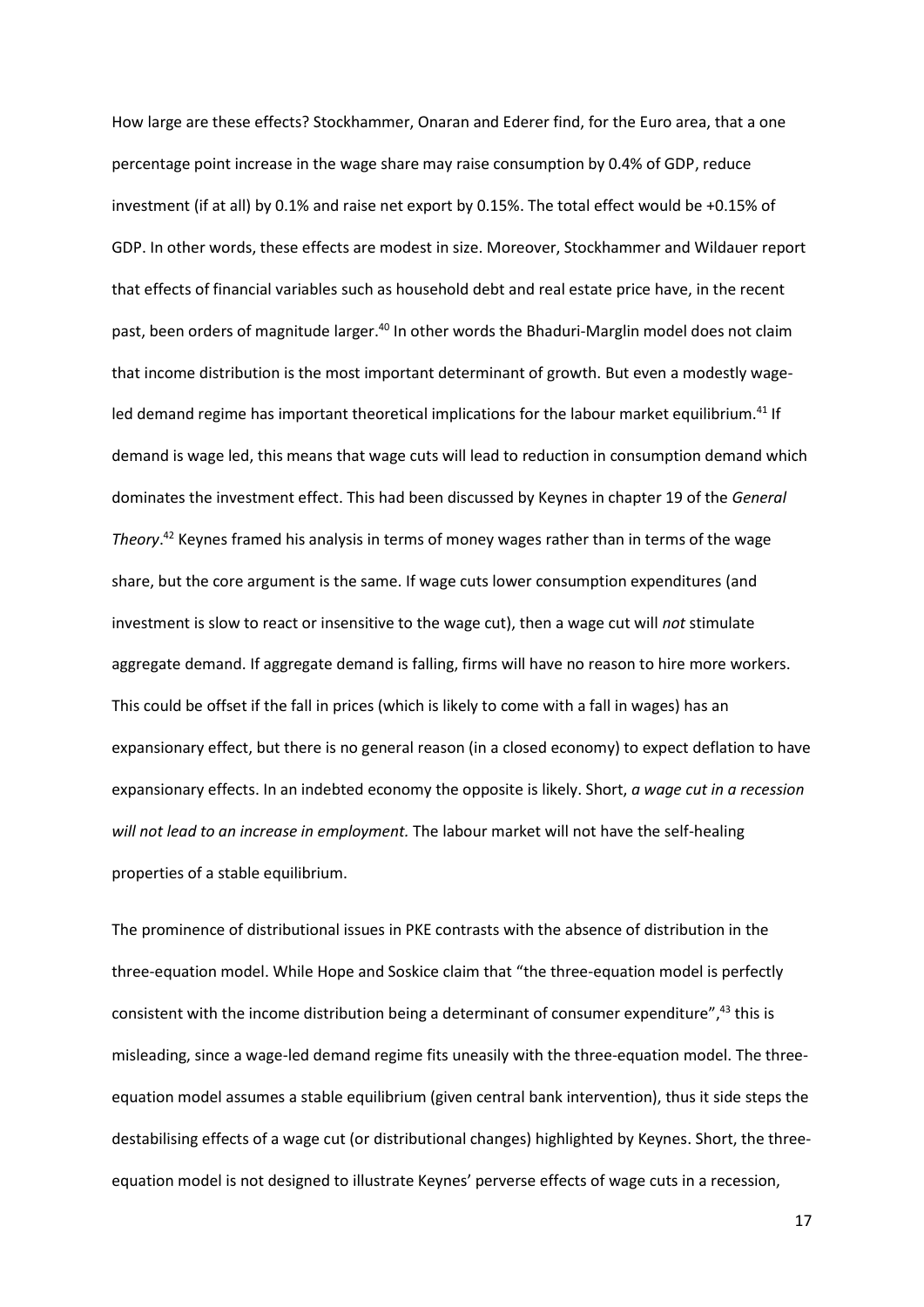whereas the Bhaduri-Marglin model can readily illustrate the contractionary effects of wage cuts in a wage-led economy.

#### **Finance and financial instability**

A second important difference between PKE and the NK three-equation model is with regards to the role of finance. PKE views the financial system as a source of instability. This is for two reasons: first, fundamental uncertainty implies that investors' expectations cannot be fully rational. Expectations about the future are social conventions rather than based on fundamentals as the relevant fundamentals and facts are not yet existing. People will thus resort to simple behavioural rules (heuristics), they will be driven by what Keynes called animal spirits.<sup>44</sup> Importantly these behavioural rules will include social norms and comparisons. This can give rise to herding behaviour as people copy each others' behaviour. One important convention (or heuristic) is extrapolative expectations, i.e. the assumption that the past trends continue. For financial markets that means that if asset price increase this heuristic leads to the expectation of further growth, which can result in a speculative boom. <sup>45</sup> If the bubble gets pricked, prices will fall and uncertainty rise; risky assets will be sold off. As consequence the demand for money (or more generally: liquid and safe assets) will increase sharply. In a financial crisis there will thus be a sudden increase in liquid assets preference and flight to safety.

Second, money is regarded as created endogenously by commercial banks as a side effect of their lending decisions. Therefore, loans create deposits.<sup>46</sup> This gives modern economies a high degree of flexibility as long as banks' animal spirits suggest that it is profitable (and safe) to lend. Investment is thus not constrained by saving, but rather the availability of credit. However, credit for investment (or more broadly: production-related activities) is only one option. Banks can also channel credit towards financial asset and real estate transactions, which can fuel financial bubbles.<sup>47</sup>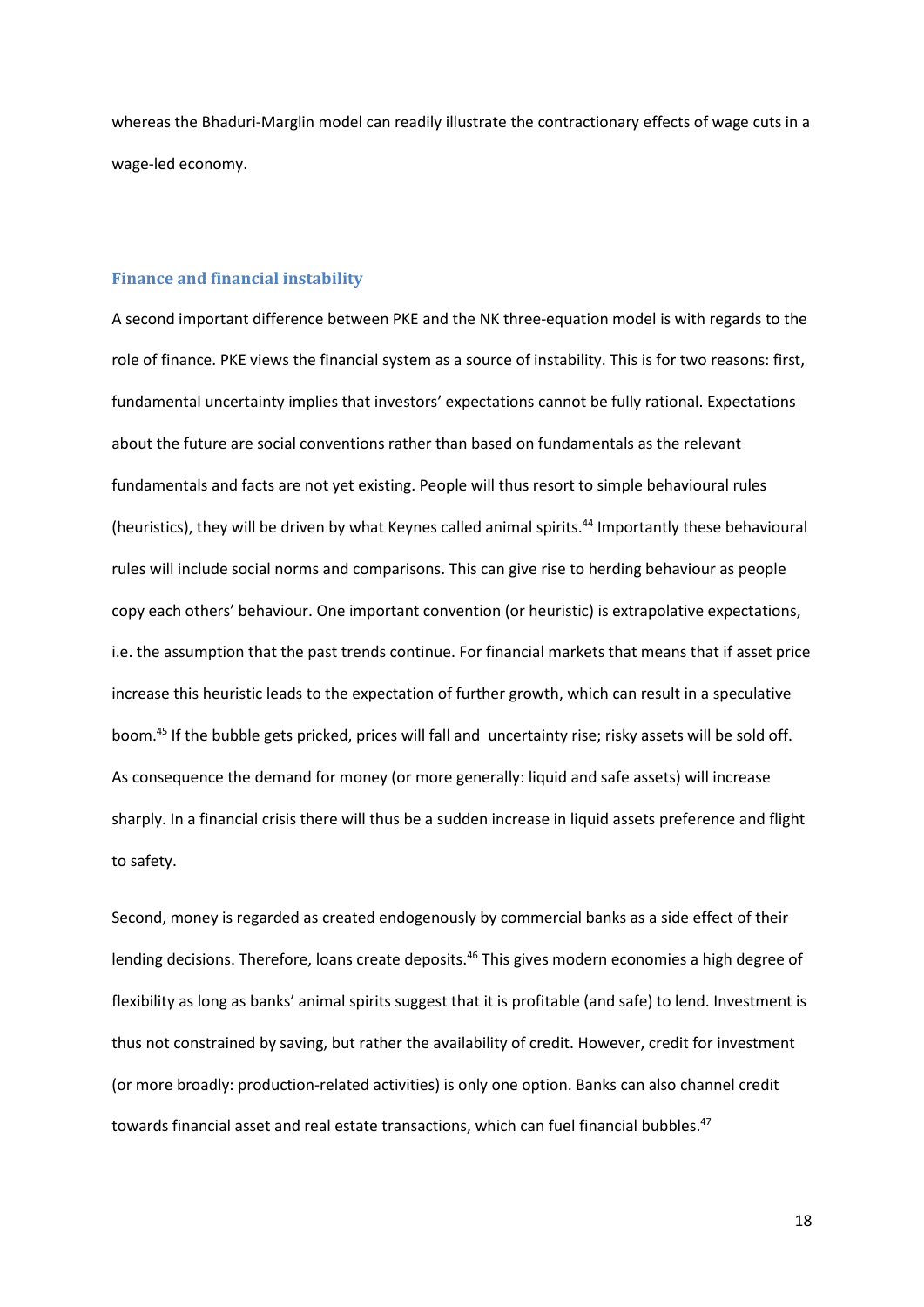PK theory thus regards financial instability and the emergence of financial cycles as a systemic feature of monetary production economies, with Hyman Minsky as the most important pioneer. There are two core mechanisms that can give rise to financial cycles, which will both be in operation in actual economies.<sup>48</sup> First, Minsky's original writing focuses on a debt cycle driven by business investment. In the course of a tranquil period, firms will become more optimistic. They will increase investment and start to accept higher leverage. In Minsky's terminology an increasing number of firms move from hedge to speculative financial structures. As debt has to be serviced out of the current cash flow this increases the fragility of the economy. Demand shocks that impact on firms' cashflows or increases in the interest rate may push firms towards bankruptcy. At the core the cycle mechanism consists of a procyclical leverage and a debt-burdened demand regime: during a boom firms need more external finance, but the resulting higher leverage leads to a negative effect of debt on demand; the interaction of the two effects can give rise to endogenous cycles. Note that this cycle mechanism puts non-financial businesses and their debt at the centre of the story. A second mechanism, more recently developed, is based on asset prices and speculative behaviour on financial markets. As investors follow simple behavioural rules (as global optimisation is not feasible in an uncertain world), some investors, often called momentum traders or chartists, will form expectations about future asset price and capital gains based on past performance, setting in motion bubble dynamics. During a boom these investors will make higher profits than more conservative (fundamentalist) investors, which encourages emulation by other investors. An asset price boom will thus lead to a recomposition of portfolios towards risky assets (liquidity preference and the demand for money declines), which puts a downward pressure on interest rates. The asset price boom, however, is fragile as it is built on the expectation of further capital gains and comes with riskier portfolios and higher leverage. Once the bubble bursts there will be a flight to liquidity, i.e. an abrupt increase in the demand for money and safe assets, which drives up interest rates. These boom-bust dynamics are often discussed with respect to stock markets, but arguably the same mechanisms operate on housing markets, which have a larger macroeconomic impact.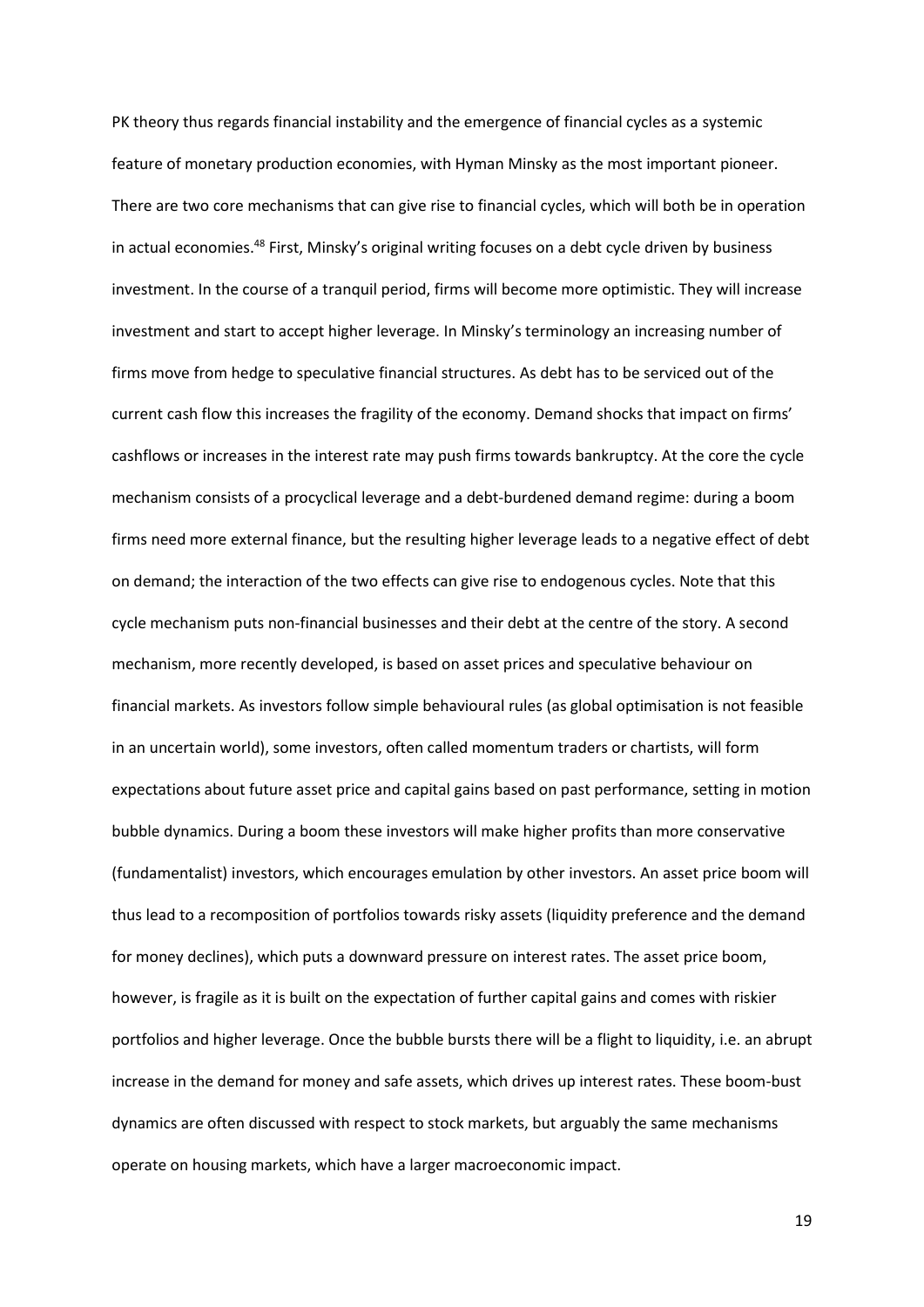These two financial cycle mechanisms differ in that the debt cycle are about business investment and expected future cash flows, whereas the speculative cycles are about financial asset prices and expected capital gains. Importantly, both mechanisms, which are complementary, share that they conceive of financial cycles as endogenous cycles that emerge spontaneously without the need for an exogenous shocks. Similar mechanisms have also been discussed by New Keynesians in the 1980s, in noise trader models.<sup>49</sup> But they are not part of three-equation model or standard NK models, which treat financial bubbles, as the outcome of exogenous shocks. Since the global financial crisis, various NK authors have tried to analyse why the self-healing properties of the market system seems paralyzed. Key to that has been the notion of the zero lower bound, i.e. that the central bank cannot set nominal interest rate below zero.<sup>50</sup> However, from our perspective the key question is whether financial crisis are due to exogenous and thus unforeseeable shocks or whether they are, as Minsky claims, systemic features. This issue has a direct policy correspondence in the question whether financial crises are predictable (from the point of view of policy makers). In fact, leading crisis indicators, in particular bank capital ratios, liquidity ratios and house price growth, did predict the 2008 crisis.<sup>51</sup>

#### **The supply side: path dependence and unemployment hysteresis**

A key feature of the three-equation model and indeed of all neoclassical theories is that it is rooted in a supply-side determined long-run equilibrium. PKE has a very different view of long-run growth in that it asserts that demand factors, in particular animal spirits and social norms affecting business investment, also play an important role in a growth context. Supply constraints matter but supply is elastic and will adjust to demand pressures to some extent. <sup>52</sup> There are two channels to ensure this: First, the available technology and machinery is not simply taken as given, but responds to demand and output developments. In particular productivity growth is not only determined by exogenous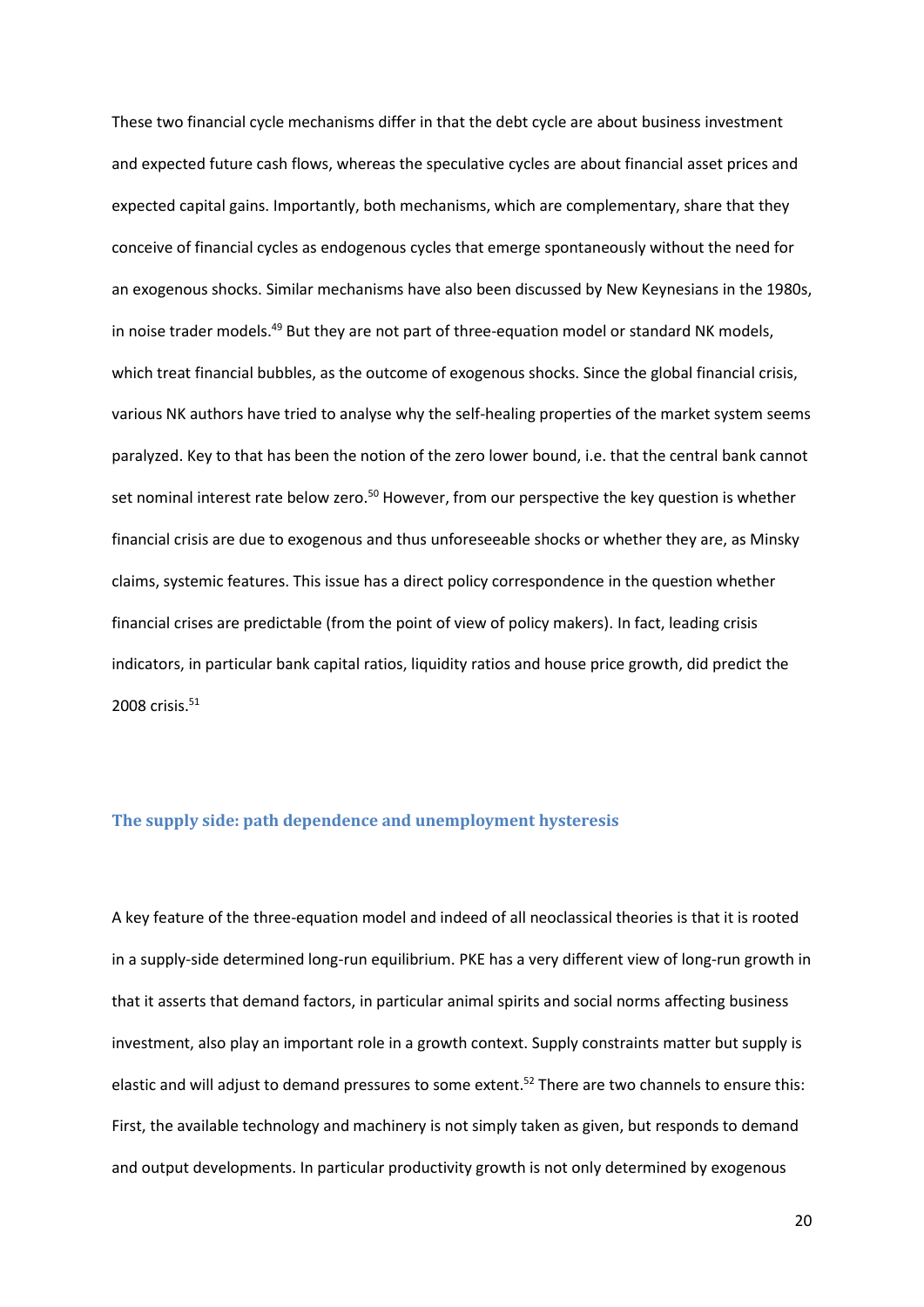factors (such as the extent of research and development activities), but in part driven by demand growth via learning by doing and dynamic returns to scale (the so-called Kaldor-Verdoorn law) and wage growth induces labour productivity growth.<sup>53</sup> Kaldor refers to this as a cumulative growth process where increased demand feeds into increased productivity growth, i.e. shifts supply side constraints. Second, on the labour market, PKs typically accept the existence of a short-run Phillips curve, but regard the NAIRU, i.e. the unemployment rate at which inflation is stable, as endogenous to economic performance. Cyclical unemployment will turn into structural unemployment.<sup>54</sup> As a consequence unemployment hysteresis arises: in a severe recession there will not only be an increase of actual unemployment, but also of the NAIRU. The macroeconomic implication of this is that the system has a memory and demand shocks have a long lasting impact on employment.<sup>55</sup>

PKE thus conceptualises the growth process as path dependent. This notion is also employed by CPE scholars, however, with a somewhat different meaning. CPE scholars often refer to path dependence as institutional persistence. Once established institutions, such as a certain type of welfare state or the bank-based financial systems developed during late industrialisation, become a permanent feature of an economy because they give a rise to political constituency, which supports them and generate constraints on firm behaviour. In PKE path dependence refers to demand shocks having lasting effects, e.g. a severe recession like the one 2008 altering the subsequent growth path and giving way to secular stagnation.

An important consequence of path-dependent growth is that it has strong implications for the ability of the state to shape economic growth, in particular in the face of recessions. In models with a unique supply-side determined equilibrium there is not much fiscal policy can do. However, things are very different in a path-dependent economy. Such an economy will not see a swift return to the original equilibrium but may experience periods of prolong stagnation. A sharp crisis will not be followed by an energetic recovery but by weak growth.<sup>56</sup> One specific issue where this surfaces is the ongoing debate on the size of fiscal multipliers, i.e. the effect of a change government spending on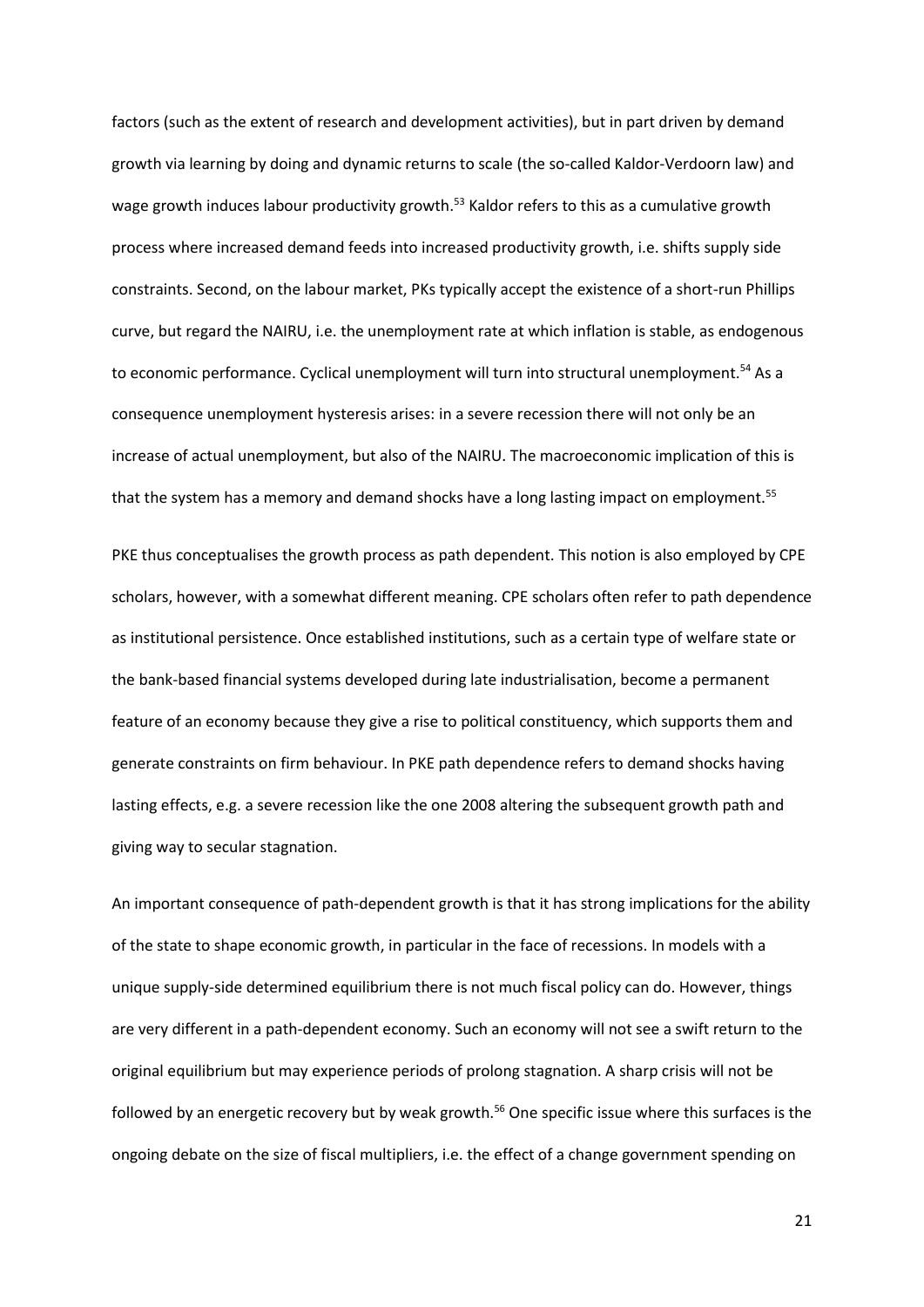GDP, during a crisis. According to NK theory fiscal multipliers are modest (typically below or around one) and short-lived. For a year or two the effects of government spending may be substantial, but beyond that the economy will revert to its supply-side determined natural rate equilibrium. Government expenditures are ineffective over long periods. In the language of macroeconomists, long-run fiscal multipliers are zero. However, if growth is path dependent, this opens the door for government spending (but also various private sector shocks) to have long-lived effects. More specifically, PKE argues that deep recessions, in particular financial crises, will leave lasting scars on the economy. They cause a drop in the level of income, but they will also impact the subsequent growth path as supply adjusts to lower growth. From this perspective the so-called secular stagnation that followed the global financial crisis is not surprising, but an indication that demand shocks have long-lasting effects. The flipside of this is that fiscal policy will be particularly effective during such crises. Indeed there is mounting evidence that fiscal multipliers are substantially larger in times of recession than during the upswing of the economic cycle<sup>57</sup> and the International Monetary Fund famously admitted having underestimated the size of fiscal multipliers during the global financial crisis.<sup>58</sup> As demand stimulation will affect the supply side via unemployment hysteresis and induced productivity growth, the effects of fiscal policy are long lasting.<sup>59</sup> In contrast to NKE thus PKE perceives of government policies not only as cyclical stabilisation, but there is a potential for state-led growth strategies.

Much of PKE is concerned with advanced economies. However, there are also versions of (or close relatives to) PKE that address the developing economies. Latin American structuralism and the balance of payment constraint growth models have a close affinity to PKE.<sup>60</sup> They argue that there are capital and technology constraints in developing economies, in particular capital goods need to be imported. Thus a crucial element of the elastic supply conditions discussed above depends on the ability to import machinery. As consequence the balance of payments often forms a constraint for growth as investment goods need to be imported, which requires access to foreign exchange. The structuralist view of international trade is less benign than the Ricardian view. Developing countries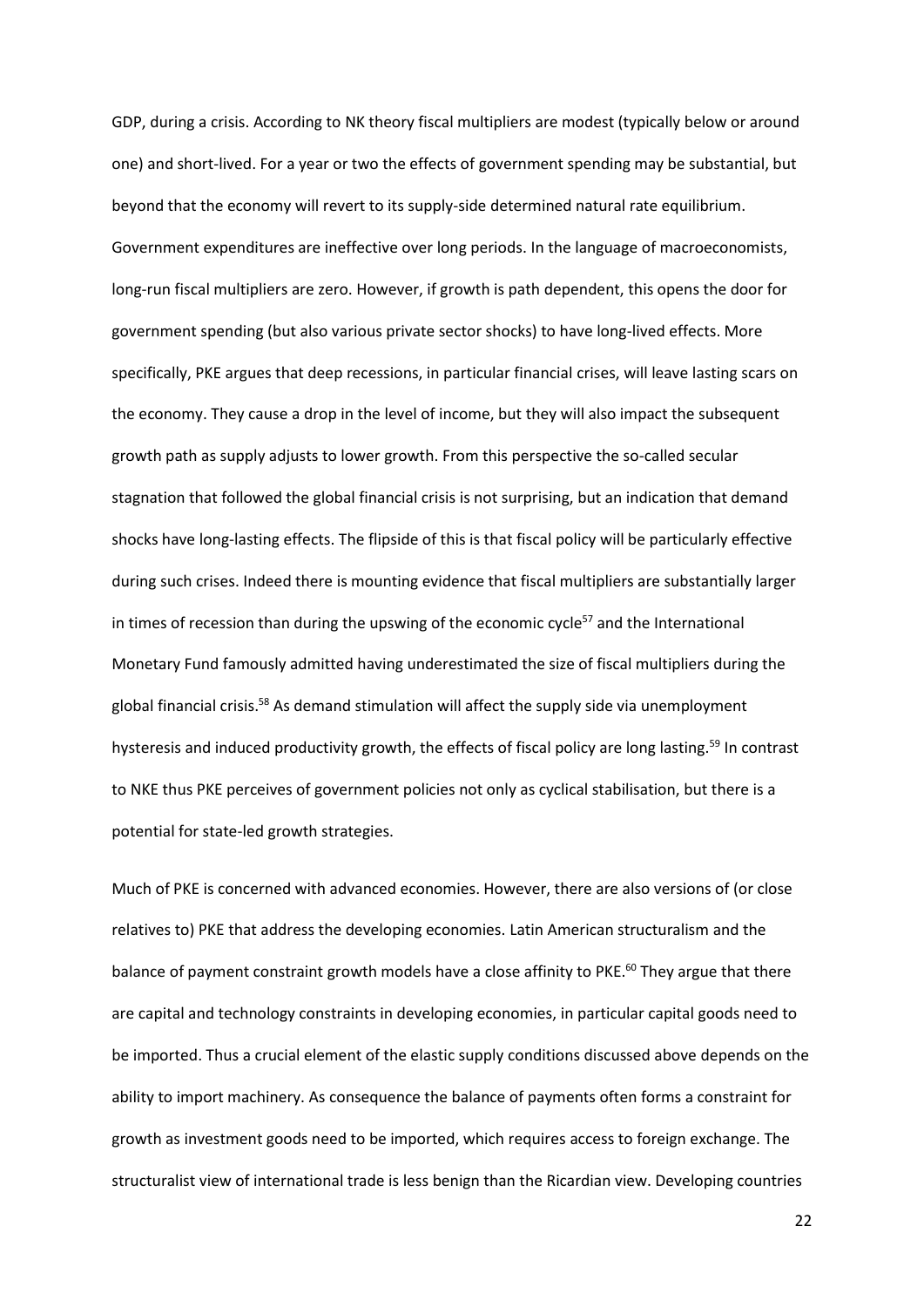mostly export basic goods (agricultural or low-tech manufacturing goods), which tend to have a higher price elasticity and lower income elasticity than the exports of advanced economies. This may trap developing economies in low income equilibria. The market mechanism will not guarantee upgrading of these economies.

Modern versions of structuralism as well as of PK theory further emphasise financial asymmetries between developing and advanced economies. Financial markets are typically less liquid and financial institutions weaker. This means that opening up the capital account can easily result in capital flows that are large relative to domestic finance and subject countries to the international financial cycle.<sup>61</sup> Importantly firms and governments of developing countries often cannot borrow from abroad in their own currency. Thus the Minskyan debt cycle takes a particular twist as debt is foreign currency denominated and (because of international capital inflows) highly procyclical. Thus the currency appreciates during the boom, easing the debt burden, inflating asset prices and encouraging (imported) luxury consumption. The boom gets amplified, but relies on foreign currency debt. Once growth slows down, so do capital inflows and the currency depreciates, increasing the real debt burden. These capital flow reversals have been a reoccurring feature of crises in developing economies, in particular in the East Asian financial crisis. Keynesian liquidity preference suggests a flight to safety during a crisis, which will mean flight to the major international reserve currencies. Thus international capital flows and the associated hierarchy of currencies pose additional constraints on growth and economic policy in developing economies.

# **Contributions of PKE to CPE**

CPE deals with questions of economic performance across countries as well as with institutional diversity across countries and how the two interact. CPE thus needs an understanding how the economy works as well as how institutions work. At the core of our argument is the assertion that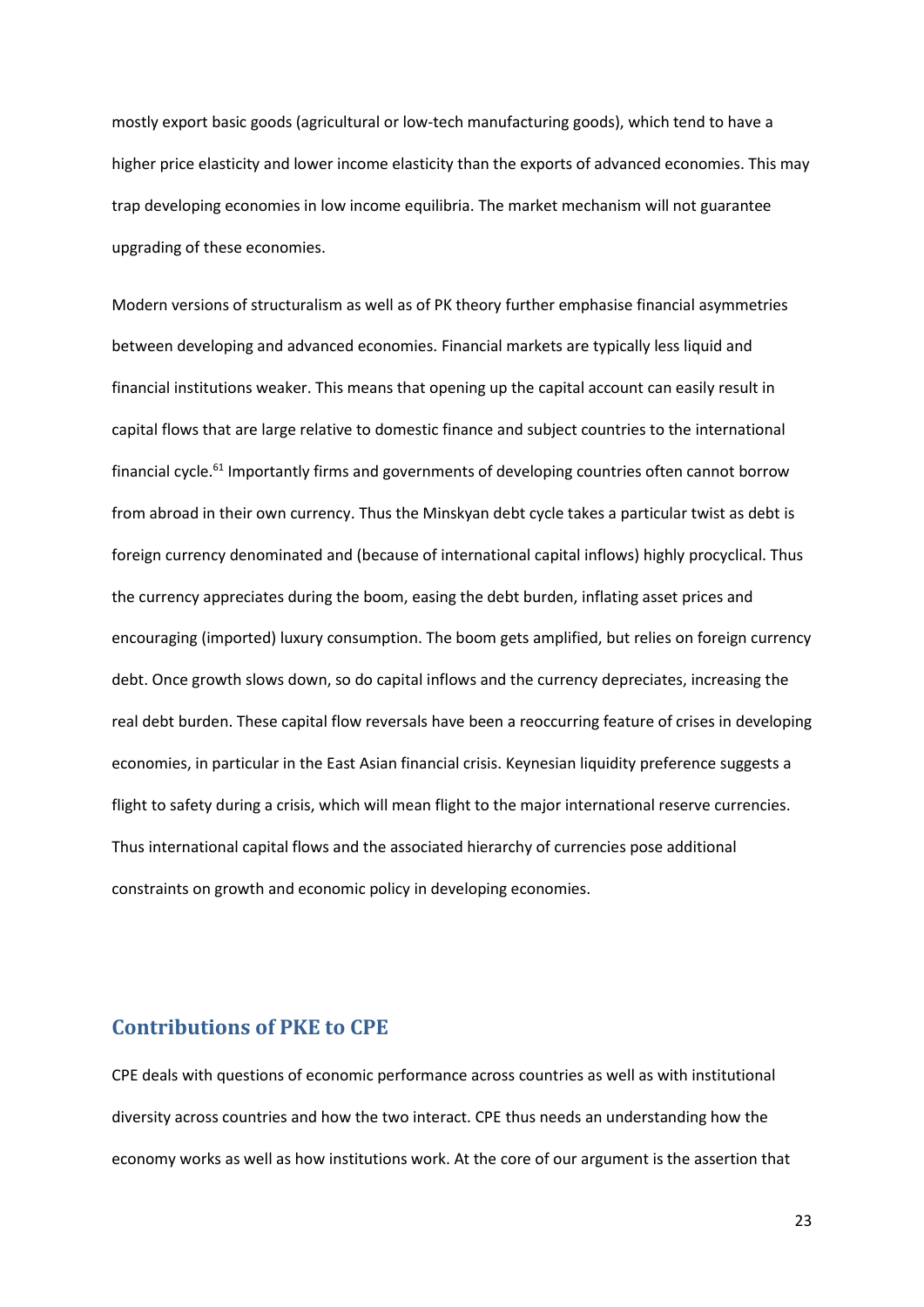CPE, in particular the VoC approach, has based its economic analyses on mainstream economics. This limits the analysis of the relation between distribution and growth and neglects the role that finance plays in modern economies. It overstates the stability of capitalist growth process and understates the potential effectiveness of government interventions. PKE offers an approach that highlights the instability of the growth process and lends itself to an analysis of income distribution and power relations. This section highlights specific areas where PKE can offer valuable insights for debates in CPE.

#### **Financialisation**

Financialisation is one of the major structural changes of capitalist economies over the last decades, and is by now subject of rapidly growing literature across several academic disciplines. I will argue that VoC has structural problems in understanding the changes brought about by financialisation that are linked directly to its theoretical framework, which has the notion of institutional competitive advantage at its core. Its analysis of finance has thus focussed on how businesses finance investment and how financial relations impact on training and labour relations. The core distinction VoC has drawn on is between (arms-length) market-based financial systems and (relationship-based) bank-based financial systems. These correspond to and complement other institutions in the liberal and coordinated market economies, respectively. In particular, the bankbased financial system allows forms of patient finance to firms, which enables them to provide longterm contracts with and training for its workers. In contrast, the market-based financial systems in liberal market economies created finance with shorter time horizons and financial instruments that are frequently valued at markets. Overall this has resulted in a functionalist treatment of finance, in relation to achieving competitiveness rather than a systematic engagement with current activities of financial institutions. Two issues are worth highlighting: first, as a consequence of the functionalist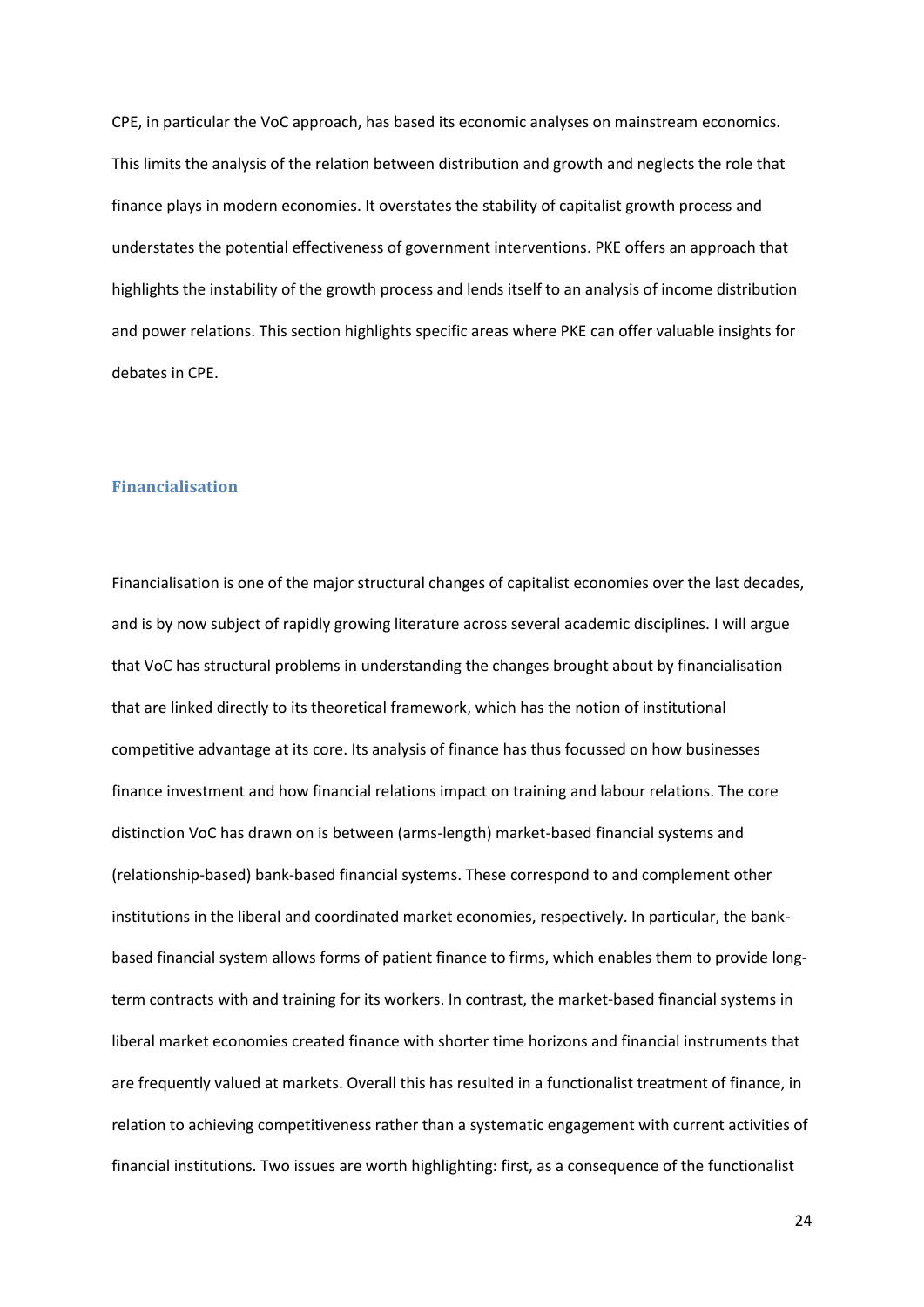corporate finance focus, the analysis of financial instability has long been neglected in VoC analyses.<sup>62</sup> Second, households' financial relations and balance sheets have been sidelined as they do not impact competitiveness directly. The focus on competitiveness has hampered CPE's understanding of the impact of financialisation.

So what were the effects of financialisation? Financialisation has structurally impacted various sectors of the economy and, ultimately, changed macroeconomic dynamics. For businesses it meant shareholder value orientation and came with a shift in the power balance between owner, management and workers (or more generally: stakeholders), which is reflected in changes in corporate governance and increased dividend payments and share buybacks.<sup>63</sup> For households, it came with, in many countries, dynamically increasing household debt, which was driven by mortgage debt and to a growing importance of capital-based pension systems. For the financial sector it led to a shift away from financing business to mortgage finance, a shift towards fee generating activities ('securitisation') and a rise of non-bank financial institutions (shadow banking).<sup>64</sup> This shift from lending to businesses towards mortgage lending and financial engineering (investment banking) is reflected in bank balance sheets.<sup>65</sup> Macroeconomically, it has contributed to rising income inequality and to the return of the financial cycle.

The focus on corporate finance by VoC makes it hard to appreciate a key change in lending practices: banks have moved towards financing of financial asset transactions and real estate transactions rather than financing business. This shift of finance from businesses to households and real estate has powerful social and economic effects. Household debt, which has been found to be linked to the severity of recession,<sup>66</sup> is predominately mortgage debt. Real estate is widely accepted as collateral and thus provides a powerful lever for real estate bubbles and the price growth also leads to credit growth. But housing also has an important ideological function.<sup>67</sup> Not all of CPE follows VoC closely, but analyses remain partial. Seabrooke and Schwartz propose an analysis of varieties of residential capitalism where they highlight links between political preferences around housing and social policy.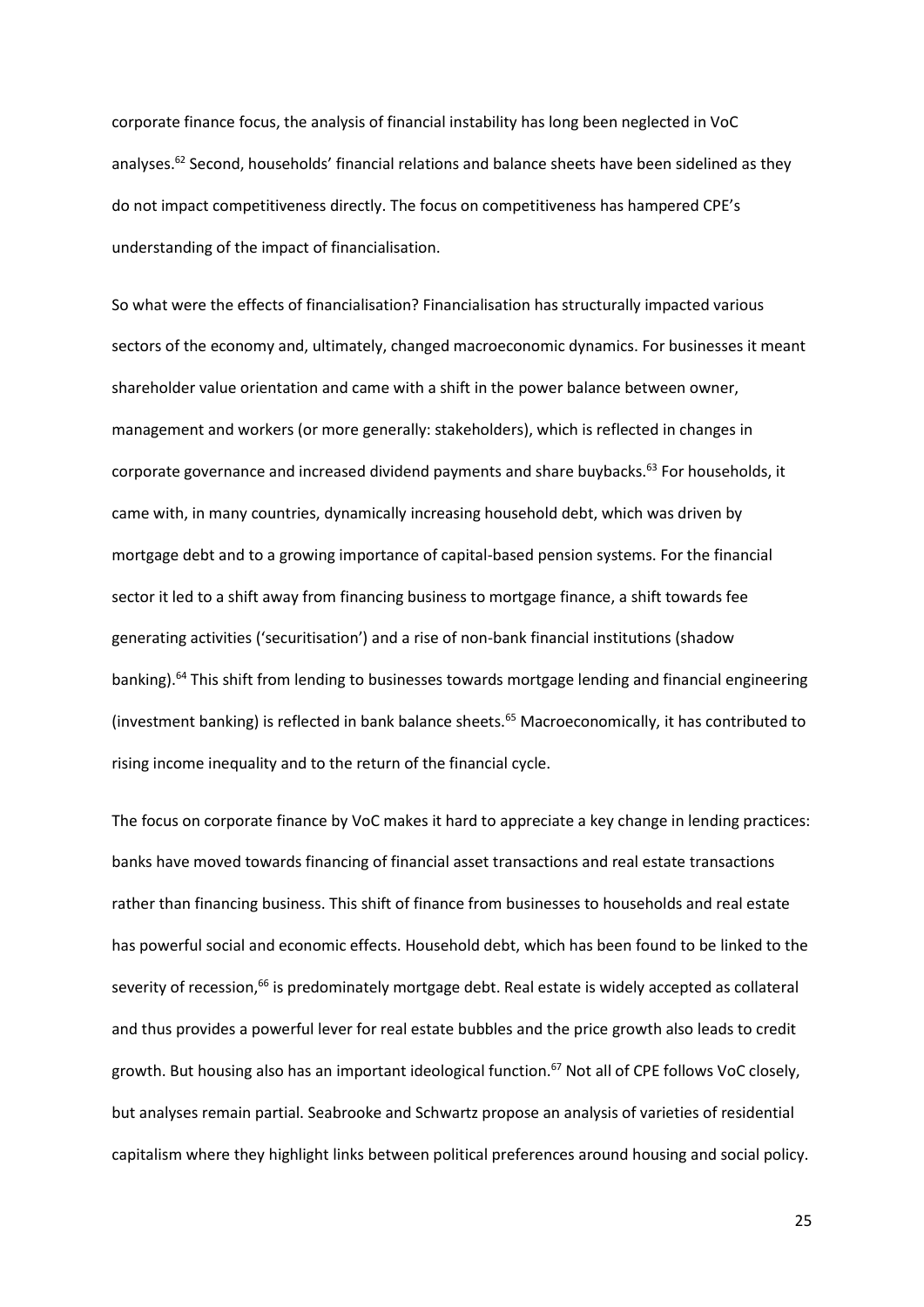They offer a richer institutional typology of countries based on homeownership and housing finance, but their analysis describes institutional outcomes and they do not analyse the macroeconomic implications of the central role of housing and boom bust cycles.<sup>68</sup> Johnston and Regan offer an analysis of the determinants of house prices that emphasises the impact of wage bargaining coordination and the wage pressures that emanate from non-tradable sectors on house prices.<sup>69</sup> The macroeconomic effects of financialisation, in particular house price cycles, are not part of these analyses.

PKE have made major contribution to the analysis of financialisation. First, PK economists have been at the forefront of analysing the impact of financialisation on income distribution, this fits with the emphasis of the distributional dimension of finance in PKE. Hein gives an PK analytical framework for the analysis of financialisation and distribution. Dunhaupt provides econometric evidence for the impact of financialisation on the wage share. Kohler, Guschanski and Stockhammer disentangle different dimensions of financialisation and find that financial liberalisation and rentier payments by non-financial business have had the strongest impact on the wage share.<sup>70</sup> Second, they have analysed the impact of financialisation and shareholder value orientation on business investment. Stockhammer provides evidence for the negative impact of shareholder value orientation on macroeconomic investment for major economies. Orhangazi and Tori and Onaran provide firm-level evidence of that effect for US and European firms respectively.<sup>71</sup> Third, PKE offers a framework to analyse the macroeconomic impact of financialisation. These include a return of financial cycles and, once we consider the impact of financialisation in conjunction with rising income inequality, the emergence of two neoliberal growth models.

#### **The return of financial cycles and the debt driven growth model**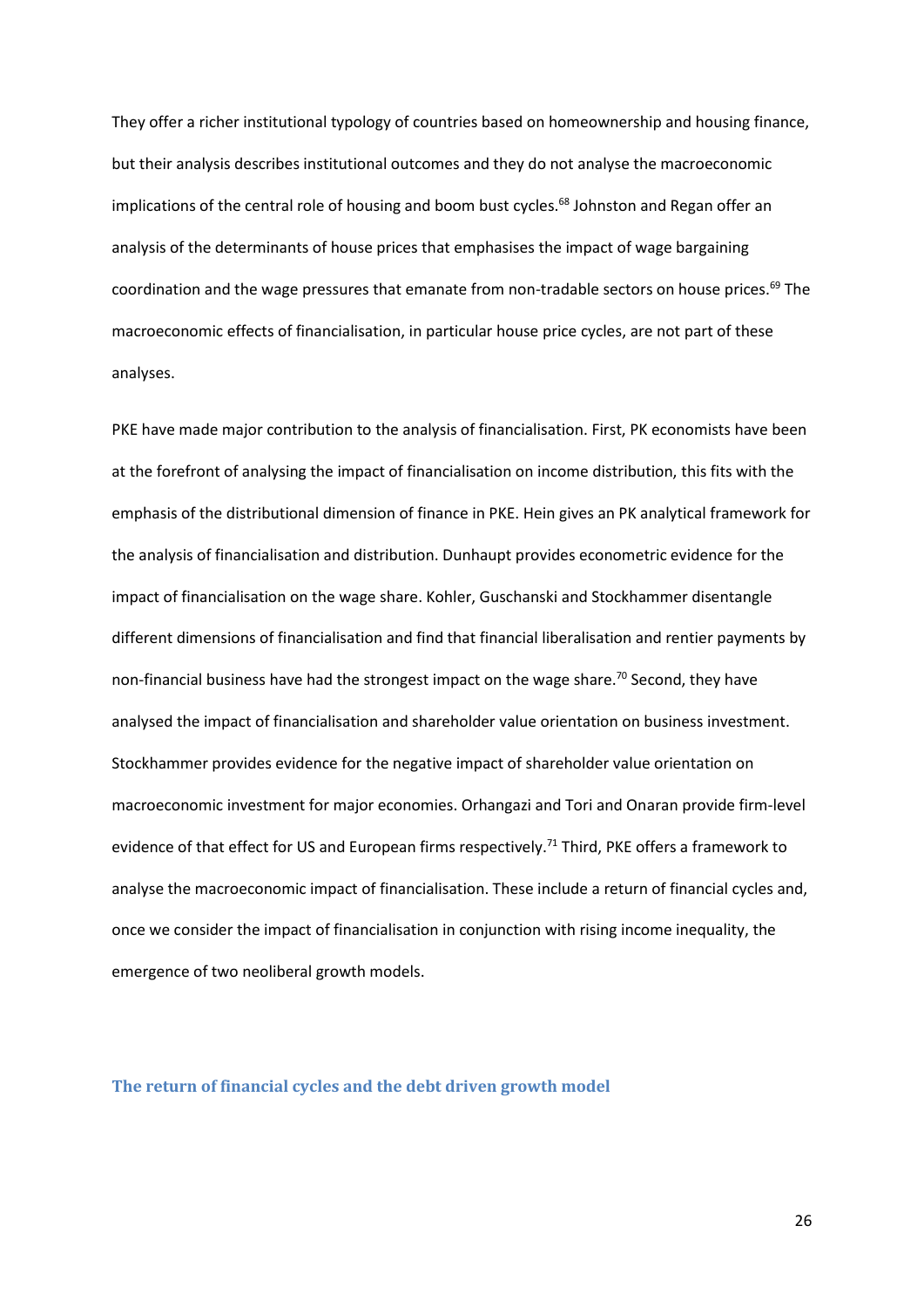Baccaro and Pontusson have pioneered the use of growth models in CPE debates. They argue that under the influence of VoC CPE has given excessive weight to questions of institutional configurations and supply-side phenomena. In contrast Baccaro and Pontusson focus on the demand side of the economy and, drawing on PK macroeconomics highlight the impact of the distribution of income between capital and labour on demand. They apply their analysis to the cases of Germany, Sweden, Italy and the UK. All four of these, they argue, had a wage-led growth model in the postwar era, but responded differently to distributional changes since 1980. Germany pursued wage suppression to further its competitiveness and thus embarked on an export-led growth model; the UK followed a consumption-led growth model, which was fuelled by rising household debt. Sweden, with its importance of knowledge-based sectors, was able to pursue a balanced growth path with both consumption and exports growing, whereas Italy is interpreted as case that was unable to find a new growth driver and they hypothesize that this related to the Euro membership, which has led to an 'equilibrium of fear' that renders Italian exports uncompetitive but there are substantial sectoral interests against leaving the Euro. From a PK perspective this is a welcome application of demand regimes to CPE, but we note two analytical shortcomings, one related to the treatment of the finance-led growth models, the other related to the impact of income distribution (to be discussed in the following section)

Baccaro and Pontusson analyse the UK as a 'consumption-led growth model' fuelled by credit growth. This recognises the importance of credit to households, but they fail to explain why credit to households has grown. Conceptually they treat household debt as *consumer debt*, but in fact most of household debt (typically 90% in advanced economies) is *mortgage debt*. Thus most household debt is *not* taken out to finance consumption but for housing transactions. Nor would banks be likely to lend to households to the extent that they have done purely based on the households desire to consume more. Banks lend based on collateral and expected repayment. As real estate is accepted as collateral banks will lend in times of rising house prices. Thus to understand household debt dynamics, it is key to understand house prices.<sup>72</sup> Baccaro and Pontusson move away from the VoC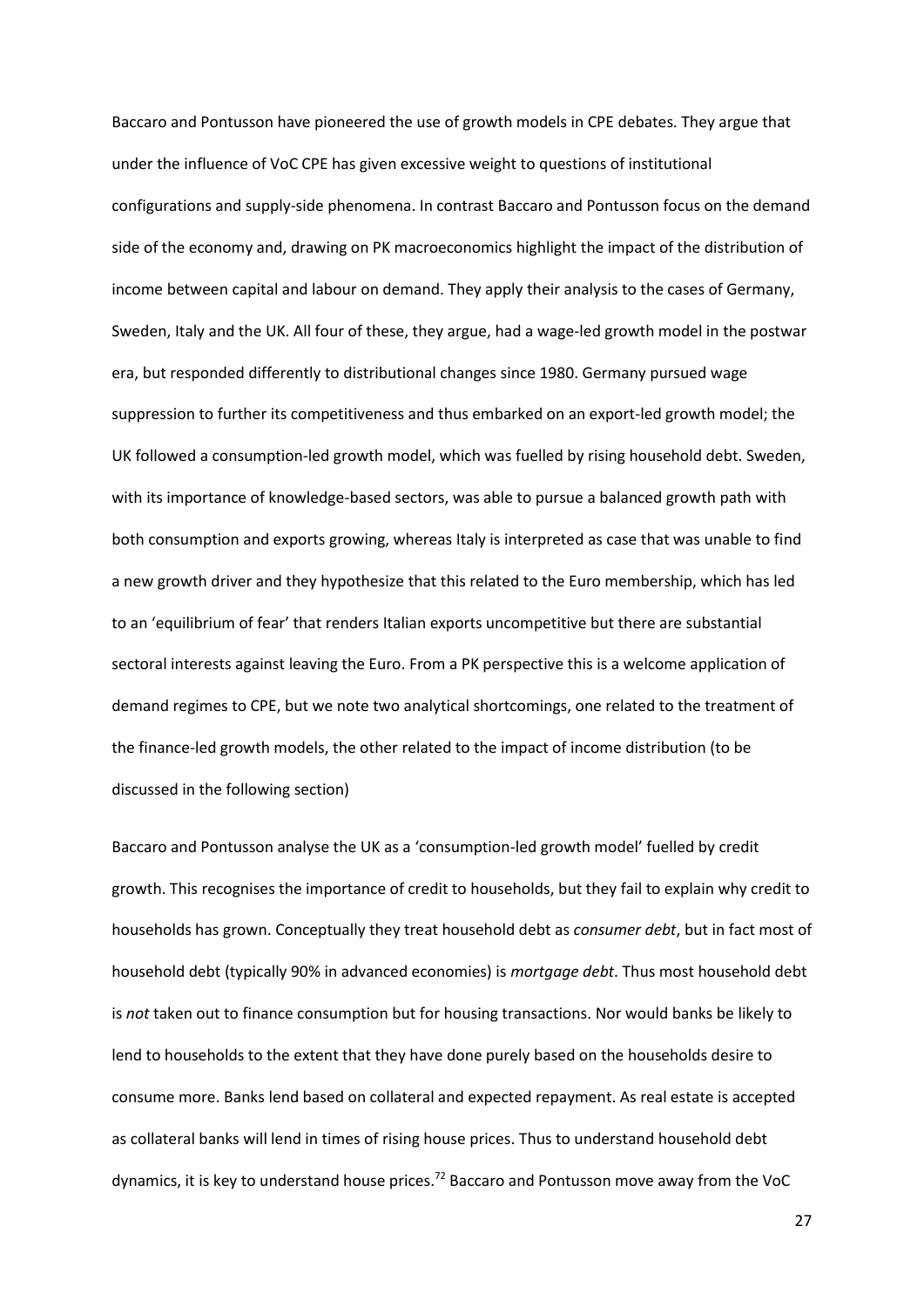focus on corporate finance, acknowledge the role of household debt, but have little to say about its drivers and therefore fail to offer a general account of financial instability.

PKE provides a systematic theory of endogenous (re-occuring) financial instability. Historically financial cycles have played an important role for economic stability and the Keynesian/Fordist period of tight financial regulation has been rather exceptional in that financial crises (banking crises and exchange rate crises) have been rare.<sup>73</sup> The era of financial deregulation has resulted in a return of financial crises. Mainstream economics (including the New Keynesian three-equation model) regards these as the results as (unforeseeable) exogenous shocks. In contrast Minsky and the PKs interpret them as a re-occuring systemic feature. Since the global financial crisis there is a growing (mainstream as well as PK) literature that empirically substantiates the view that financial crises are indeed part of regular cycles. Claudio Borio notes that private credit growth and real estate prices are the two key financial variables correlated with the financial cycle and notes that financial cycles tend to be longer than regular business cycles.<sup>74</sup> Glaeser surveys house price bubbles in the USA.<sup>75</sup> Mian, Sufi and Verner provide evidence that increases in household debt leads to positive growth effects in the short run, but after three years these effects turn negative.<sup>76</sup> All of this is suggestive of cyclical dynamics.

From a Minskyan perspective the USA and UK experienced a house price cycle, which was facilitated as is often the case during financial booms by financial innovation, in particular mortgage securitisation.<sup>77</sup> Real estate price cycles can arise when households and developers (and their banks) form extrapolative expectations. <sup>78</sup> During the boom an increasing number of households and their banks will adopt the conventional assumption that house prices keep increasing. As real estate is accepted as collateral the rising house prices also come with rising household debt levels, a small, but macroeconomically important part of this rising household debt will feed into consumption expenditures and residential investment, thus driving a boom in real growth. In the run up of the global financial crisis this was amplified, in particular in the USA, by securitisation of mortgage and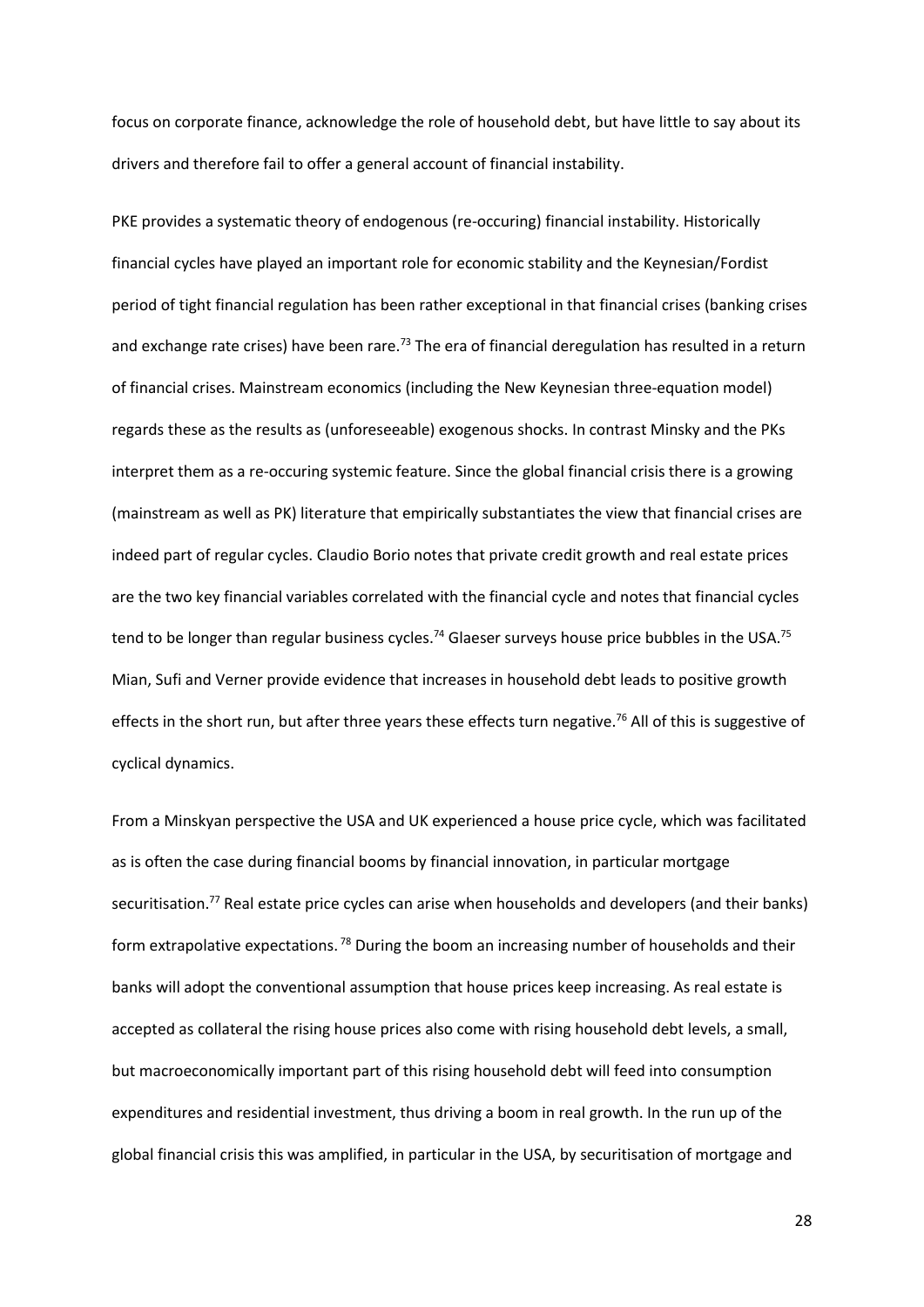moving them off balance sheets. During the boom financial fragility of households is increasing and rising consumption will start to depend on rising house prices. Once house price growth flattens the boom collapses. Effectively, households during the boom had been acting as speculators, who took out loans in expectation of future capital gains (i.e. house price increases), even if households typically have a different self-perception and consider their investment in real estate assets as safe. Once real estate prices start to fall and credits standards tightens, households have to engage in a lengthy and painful deleveraging process that requires them to reduce consumption expenditures (and in many cases default on their mortgage payments).

#### **The interpretation of neoliberalism growth models**

Baccaro and Pontusson build on PK macroeconomics and the Bhaduri Marglin model, but they take some analytical shortcuts. PKE distinguishes between demand regimes and growth models, whereas Baccaro and Pontusson conflate the two. Demand regimes describe the effects of a change in income distribution on demand (and its components consumption, investment and net exports).<sup>79</sup> If an increase in the wage share leads to an increase in demand the regime is called wage led. The definition of this regime is independent of the actual change in the wage share. A growth model is defined with respect to the main driver of growth, e.g. a debt-driven growth model is one where changes in debt actually contributed substantively to actual growth outcomes. Baccaro and Pontusson collapse the two concepts and refer to the Fordist period as a wage-led growth model, which went into crisis in the 1970s. By implication, they conceive of neoliberalism as a shift to a profit-led growth model. Specifically they state "Some heterodox economists use "financialization" as an umbrella term for institutional or regulatory changes that have moved advanced capitalist economies onto a profit-led growth path".<sup>80</sup> However, this is misleading. In fact most PK economists argue that demand regimes in most major economies remain wage led in the neoliberal era.<sup>81</sup> The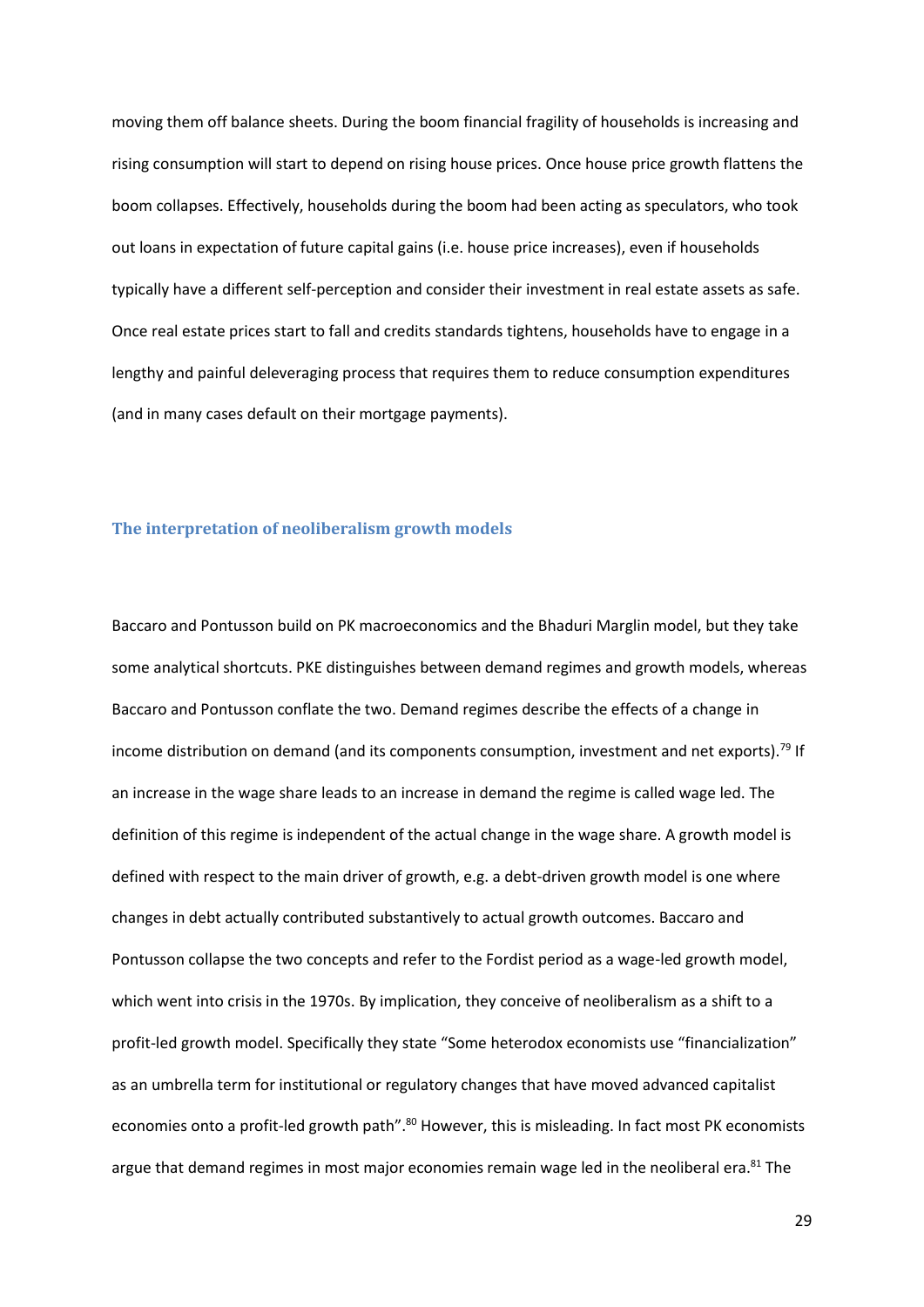emergence of debt-driven growth models is understood as a demand stimulation within a wage-led demand regime due to rising real estate prices. While neoliberalism and financialisation have changed the growth model, they have not changed the demand regime.

This may seem like a pedantic distinction, but it has material implications for the interpretation of neoliberalism and for economic policy. If neoliberal economies were indeed profit led, then a wage cut in a recession would have positive effects on demand and, presumably, on employment. If demand is wage led, then the wage cut in a recession will contribute to a prolonged stagnation. Thus the Troika's strategy of internal devaluation via wage restraint will be assessed differently. But it also leads to different interpretations of the performance of countries. If Germany had a profit-led demand regime in the last decades (as Baccaro and Pontusson assert), then the Hartz reforms, which contributed to weak wage growth, would have stimulated the economy. If it was wage-led (as Stockhammer, Hein and Grafl claim) then the Hartz reforms help to explain why Germany had one of the weakest growth performances of the Euro area (prior to 2008).<sup>82</sup> Most PKs interpret neoliberal growth models as debt-driven or export-driven within a wage-led demand regime. This amplifies potential instabilities of the regimes in the face of crisies and downward wage pressure and raises fallacy of composition problems for national wage policies.

PKE offers an analysis of the impact of financialisation and inequality on growth models that differs from Baccaro and Pontusson's. Lavoie and Stockhammer emphasise that both the export-driven and debt-driven growth models are based on financialisation and they are both unstable. This is straightforward for the debt-driven growth model which relies on domestic financialisation in the form of real estate booms and the causal mechanisms described above. An important implication of this is that the downturn of the cycle and the stagnation with the deleveraging should be interpreted as part of the debt-driven growth model. Debt-driven growth and debt-driven stagnation are two sides of the same coin. But also the seemingly more industrial export-driven growth models rely on financialisation. The flip side of the growing current account surpluses of export-driven growth is the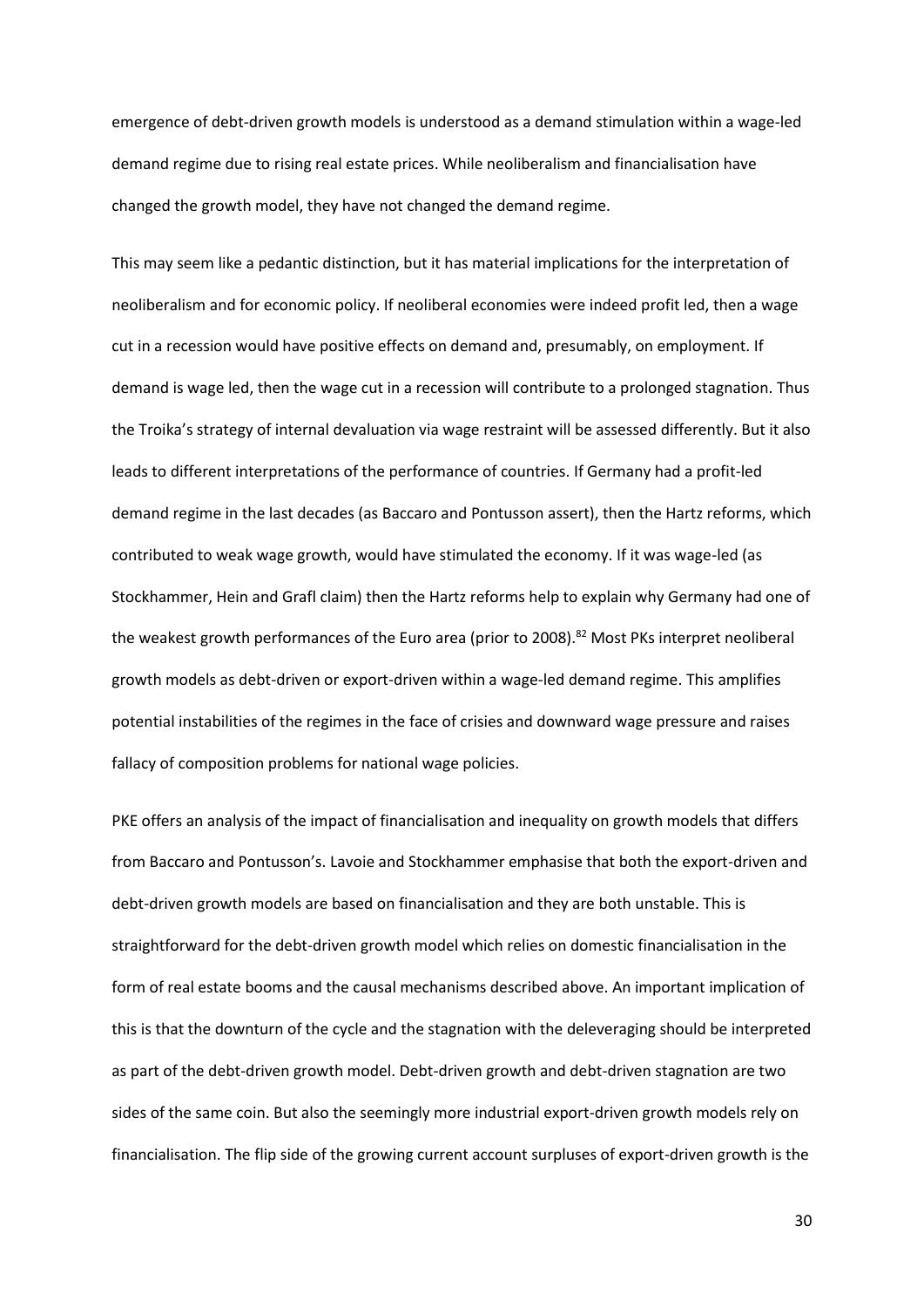rising external debt of their trade partners. While the periodic exchange rate realignments during the Bretton Woods system put a limit on the extent of international trade imbalances, in the era of neoliberalism, the limit becomes the ability of the debt-driven economies to mobilise credit. In other words, external financialisation (the liberalisation of international financial flows) is a precondition for export-driven growth. There is an important asymmetry in the instability that the two growth models generate. While the debt-driven growth model relies on growing household debt within its own national economy, the export-driven growth model generates trade imbalances that rely on growing foreign liabilities of their trade partners. In other words, the instability is to some extent externalised.

#### **Central bank policy and the political economy of money**

PK theory of financial instability also has important implications for the role of central banks. Central bank policy and its interaction with wage bargaining structures has featured prominently in CPE debates in the 1990s. This was in response to shifts in mainstream economics and policy making that regarded price stability as the primary objective of the central bank and argued that independent central banks were best suited to fight inflation. They could use monetary policy, i.e. interest rates, to counter inflationary pressures without regards to the short-term social costs. As monetary policy was neutral with respect to output over the longer period, this would help create a low inflation environment without damaging long-term growth. CPE analyses highlighted the central role of wage bargaining institutions and qualified the claim that monetary policy was always neutral with respect to long-term growth. Peter Hall and Robert Franzese argued the effectiveness of central bank signalling depended on wage bargaining institutions.<sup>83</sup> That is because in coordinated bargaining systems unions would internalise wage restraint as they anticipate central bank reactions to high wage demands. European unification would effectively lead to decentralisation of wage bargaining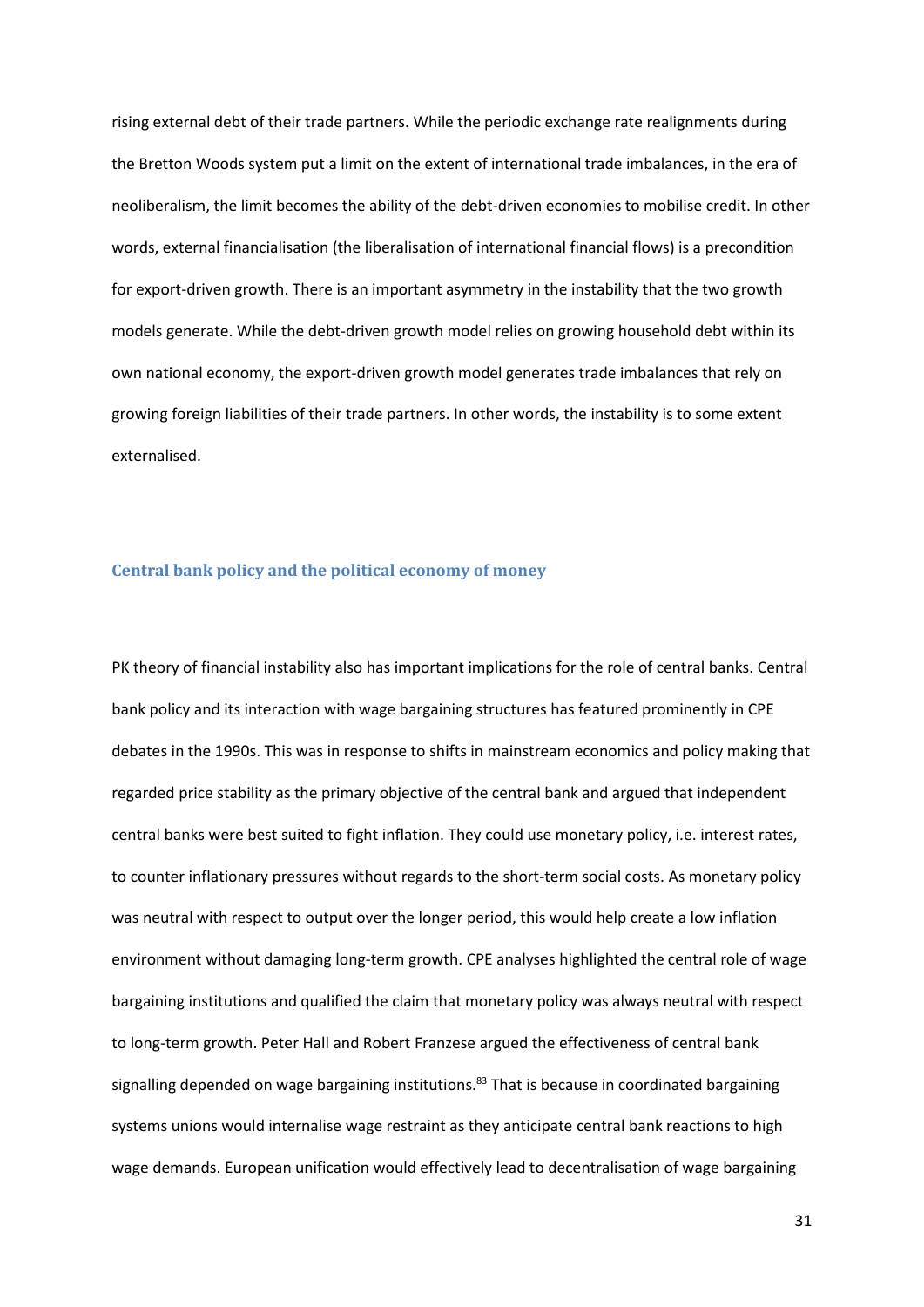and thus undermined central bank effectiveness. Torben Iversen develops a non-linear model of the interaction of central bank policy and wage bargaining system and argues that non-accommodating (conservative) monetary policy would result in higher unemployment under medium degrees of bargaining centralisation.<sup>84</sup> He concludes that central bank policy does have real effects. CPE contributions have added institutional detail to mainstream macroeconomic analysis and thereby modified some key conclusions.

While the nuanced analysis of the impact of wage bargaining is welcome, these CPE analyses accept the premises of mainstream economics and take a narrow view of the role of central banks. Price stability rather than financial stability is put to centre stage. With the benefit of hindsight it is telling that concerns about cross-border financial flows and instability on sovereign debt markets (as they erupted in the Euro crisis) did not feature in Hall and Franzese's and Iversen's analyses of European monetary integration. They take as starting point that the purpose of the central bank is to ensure price stability, thus downplay their role in ensuring financial stability. It either presupposes that financial markets are intrinsically stable or that any potential instability can be taken care of by microprudential regulation. Consequently the political economy of the central bank lender of last resort function is not discussed. This downplays the range of instruments that central banks have but also understates the power they possess.

PKE offers an analysis of money as created by lending decisions of banks. This statement presupposes the existence of a monetary system. PKs endorse a credit view of money, but several post-Keynesians have also contributed to (chartalist) state theories of money that emphasise that money is not a private institution, but issuing money is part of state authority. <sup>85</sup> While historically this was closely tied to imposing tax liabilities and with them a currency in which they have to be paid as well, in today's economy the dialectic between state authority and banking interests shape the financial system. Which institutions are allowed to offer deposits, to what extent they are part of deposit insurance schemes, whether they are allowed to borrow from the central bank, short to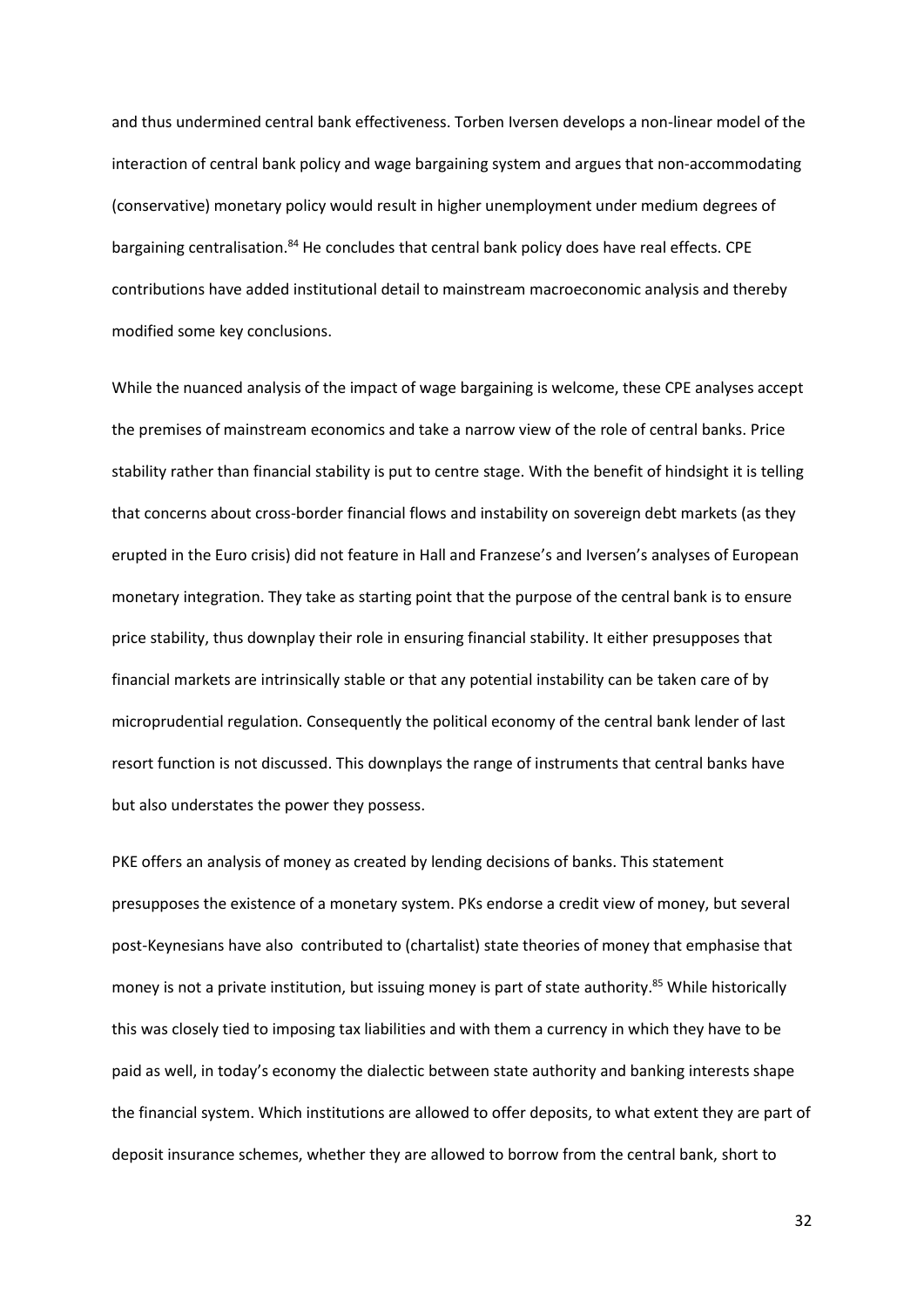what extent a financial institution's liabilities are guaranteed as substitutes to central bank money depends on state policies. This has surfaced in 2008 when the Federal Reserve decided to extend the range of institutions which can access emergency liquidity. Financial institutions will issue different forms of assets and liabilities. The central bank sits at the apex of the hierarchy of monies and decides where on the hierarchy different private institutions (or their assets) are.<sup>86</sup>

Periodically reoccurring financial crises have important implications for both the range of policy instruments of a central bank but also for its position of power. Katharina Pistor highlights in her Legal Theory of Finance<sup>87</sup> that while during normal (non-crisis) times debt commitments have to be honoured, in times of crisis the enforcement of all legal obligations may result in the self destruction of the financial system. Thus central banks often act as lender of last resort and thereby suspend normal market rules. In 2008 Lehman Brothers were allowed to go bankrupt, with devastating effects. Thereafter western governments and central banks were committed to the survival of systemically important financial institutions. If in times of acute crisis part of the rules get suspended, the question is: for whom exactly? At this point the hierarchical structure of finance and the power relations underlying monetary authority become apparent. In times of crises the law is enforced asymmetrically (some financial institutions are bailed out, others forced into bankruptcy). It is national sovereigns (and their central banks) which, in times of crisis, have the power to issue money and thus save (or not) different institutions and actors. Short, the lender of last resort role is not only an issue for financial stability, but also a power relation.

These power relations are about the stratifications of different players within private financial actors, but it also applies to states. Central banks are now routinely acting as lenders of last resort for private financial institutions. However, historically, they had been founded as funders of the governments.<sup>88</sup> Much of modern macroeconomics is built on the assumption that monetary and fiscal policy can and should be strictly separated. A part of this is ruling out direct government financing by the central bank (as this would create moral hazard problems and anyways be unable to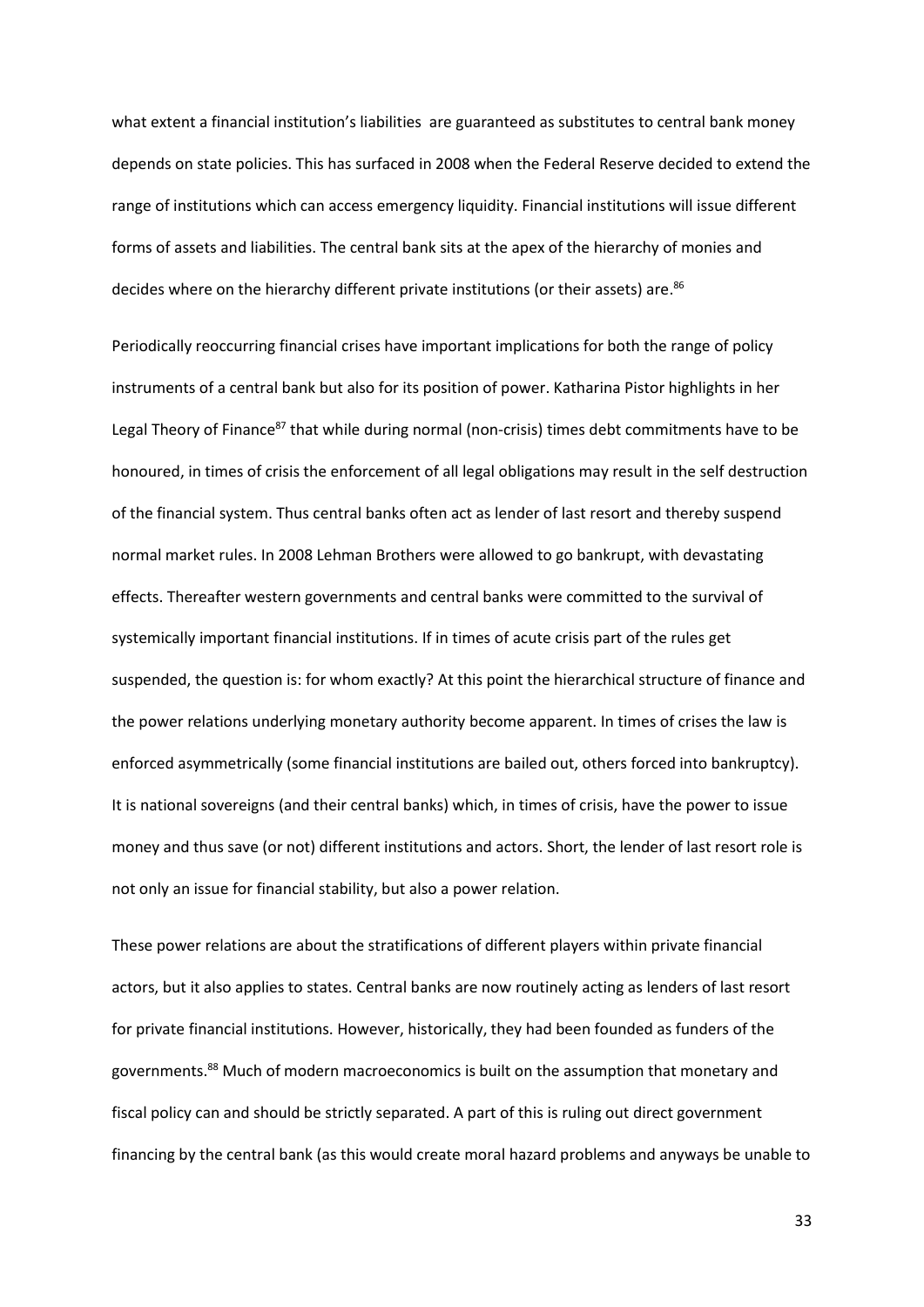generate growth in the medium term). The importance of this can hardly be overstated in context of the Euro crisis. While the Fed and the BoE used Quantitative Easing to indirectly finance government expenditures, the ECB initially refused to play this role. It relied on (private) ratings of government bonds and threatened not to accept some member states' debt. This arguably explains the escalation of Euro crisis. Among the advanced economies, the Euro area was unique in that the financial crisis turned into a sovereign debt crisis.<sup>89</sup> This created a situation where southern European governments had to submit to the Troika rescue packages and impose austerity on economies in recession. The sovereign debt crisis ended after the ECB committed to 'doing whatever it takes', i.e. buying government debt from states under pressure. There is little in the threeequation model to help understand the centrality of the readiness of central banks to commit to buying government debt.

From a policy perspective the CPE of central banking understates the range of policy instruments that central banks have. Since around 1980 the set of policy instruments has been purposefully restricted and central banks have tried to influence credit volumes through open market transactions. However, historically credit guidance and banking regulation have been used to steer the economy and since the crisis central banks have re-discovered instruments to counteract financial bubbles and lending booms. Specifically, it downplays the significance of the central bank balance sheet. The central bank is a bank and as such it can lend and it can buy financial assets. Since 2008 Quantitative Easing has effectively been used to indirectly finance governments as most of the assets acquired are government bonds (these are bought on the secondary market, thus it does not constitute direct government financing). Central banks could also be used to, say, finance direct transfers to households ("QE for the people"), to directly finance government expenditures (say government investment) or financing a National Investment Bank.

Short, CPE has so far failed to fully appreciate the impact of financialisation and in particular the significance of financial instability. The VoC approach, analytically centred around the concept of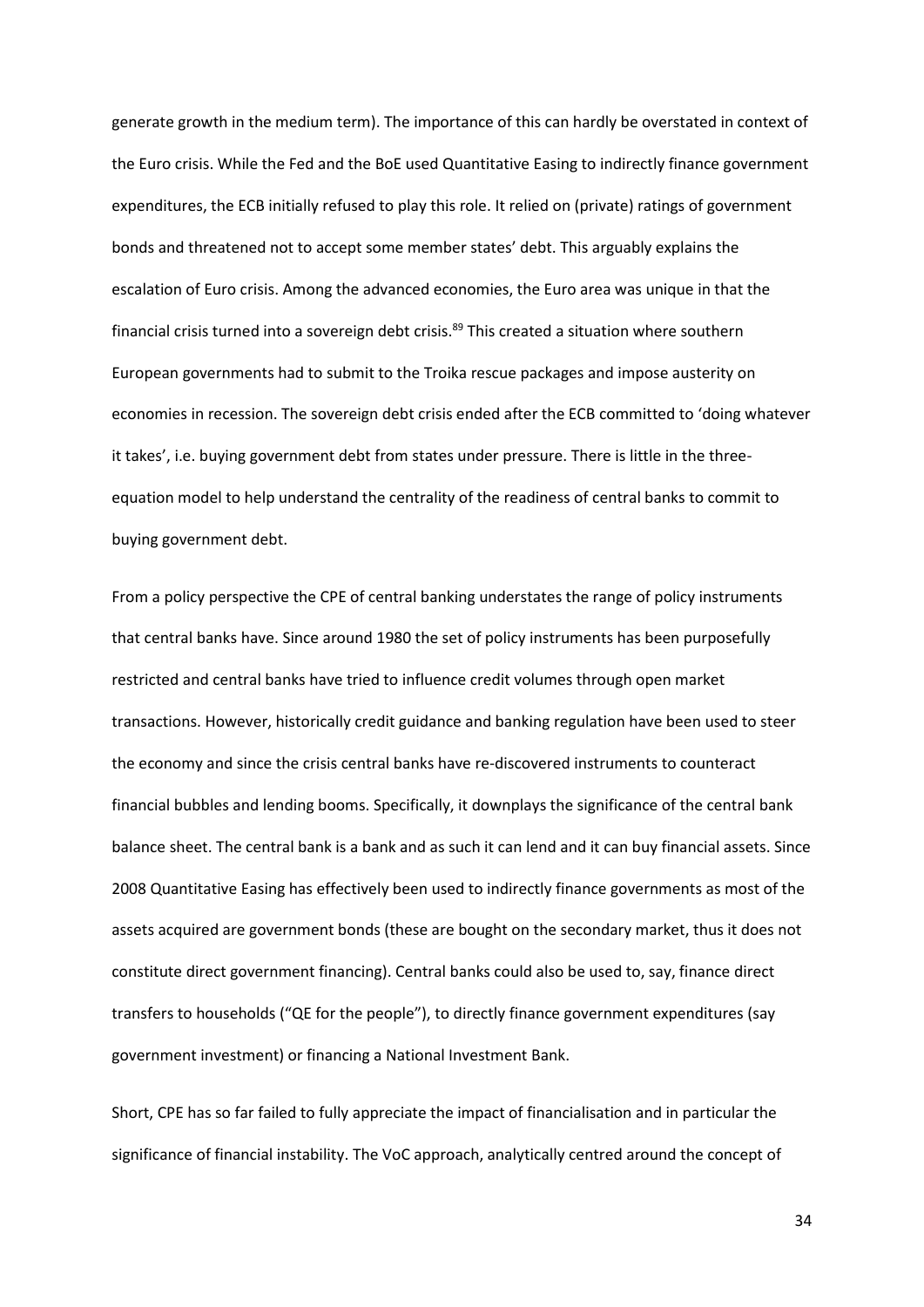competitiveness, has conceptual blind spots as regards household debt and the dysfunctional aspects of finance. The shift to lending to households and the return of financial crises thus has been underappreciated. Baccaro and Pontusson go part of the way of reconceptualising comparative capitalism in terms of growth models and incorporate debt-led growth, but without a systematic analysis of housing and financial cycles. I have argued that PKE offers a useful starting point for the macroeconomic analysis for that because if offers both financial instability and a framework to analyse neoliberal growth models. PKE theory of money and finance highlights systemic instability as well as power relations which arise from the fact that the central sits at the apex of a hierarchy of money. Central banks act as lenders of last resort, both for private banks and for state, but who they lend to, as revealed in the Euro crisis, is a power relation as well as a key macroeconomic role.

## **Conclusion**

CPE is the study of institutions and economic performance across countries. It requires a theory of the economy as well as a theory of politics and institutions. Much of current CPE, in particular the VoC approach, rely explicitly or implicitly on mainstream economics. This paper has argued that this leads to an overstatement of the stability of the market systems and fails to appreciate the changes brought about by financialisation, namely the return of financial cycles. PKE is proposed as an alternative economic grounding of CPE. It offers, first, a theory of demand regimes that allows for wage-led as well as profit-led demand regimes, which has been extended to analyse debt-driven and export-driven growth models. This aspect has already been recognized by CPE research, in particular through the work of Baccaro and Pontusson. However, their approach lacks an analysis of financialisation and financial instability. PK theory of finance is based credit-created money and atheory of endogenous financial cycles. It thus offers an enhanced understanding of the process of financialisation like the shift to financial asset transactions and the return of financial cycles. Finally, PKE is based on the concept of fundamental uncertainty and pursues a class-analytic approach that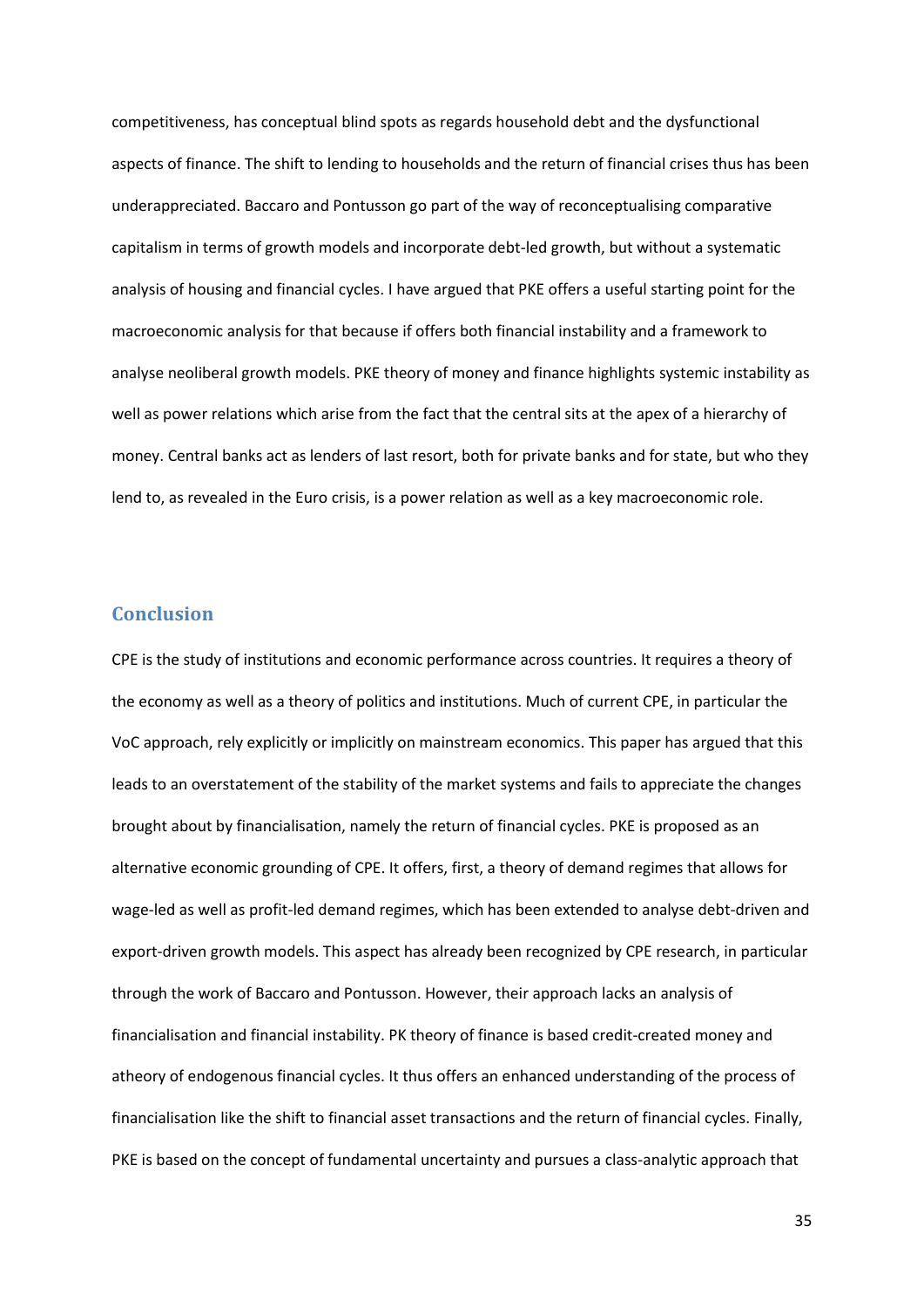regards income distribution as the outcome of power relations, but also its theory of finance and central banking incorporate power relations.

The overall vision of capitalism that emerges from the PK approach is one of a dynamic system in an uncertain world. The growth path is not anchored in an institutional equilibrium, but rather one where growth dynamics, financial structures, power relations, institutions and state interventions co-evolve. Demand regimes may generate periods of growth as well as systemic instability. Political coalitions will form around growth models and states that stabilise an unstable economy. The growth path is temporarily stabilised by institutions and state interventions, but these serve many purposes, in particular crystallising power relations and enabling class compromise, they will not always be conducive to growth over longer periods. A key source of instability is the financial sector. Asset prices and credit volumes, in an uncertain world, are guided by expectations and social conventions, which will often lead to overreactions and speculative bubbles. Financial instability thus is a pervasive feature of capitalism, but they are more than merely cyclical effects. First, financial crises leave long lasting scars on the economy because of hysteresis effects. Second, in times of acute crisis states often intervene and thereby critically shape the distribution of costs of recessions and the path to recovery or stagnation. States also mediate distributional conflicts (or reinforce social domination) and they can shape the sectoral composition of the economy.

This paper has emphasised the analytical contributions of PKE relative to NKE and tried to illustrate how it can help illuminate areas where CPE has deficiencies in explanation. However what is at stake her is not merely a matter of academic elegance and explanatory power. Ultimately, the choice of macroeconomic theory allows to interpret economic and social problems and therebe frame policy interventions. In a time of secular stagnation with slow-growing economies, a large debt-hangover and persistent income inequality the question is what CPE has to offer in terms of policy analysis and advise. Orthodox economic policies have arguably exacerbated these social crises, e.g. in the Euro crisis. While NKE offers a vision of limited but targeted intervention,<sup>90</sup> it remains wedded to a vision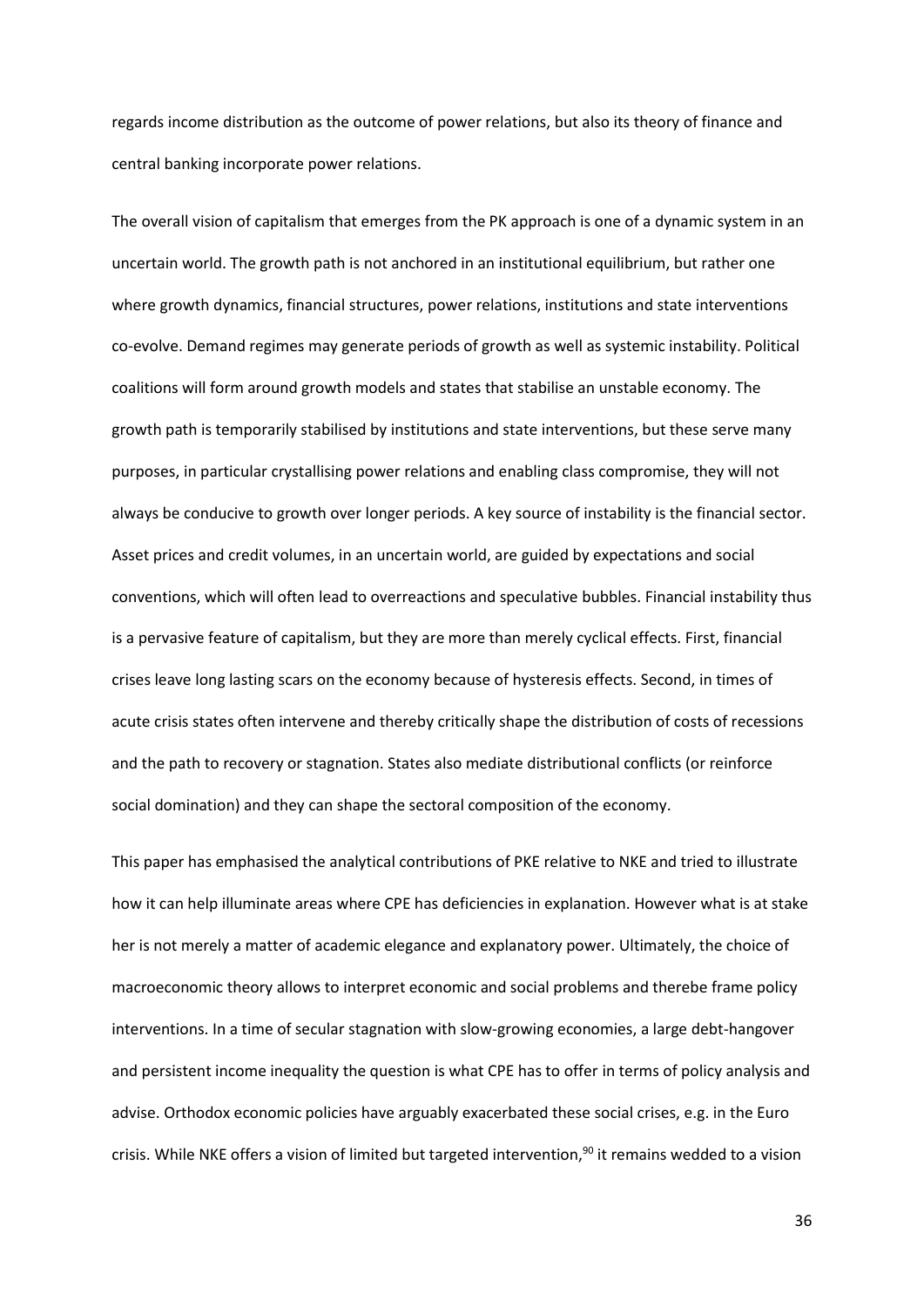of market efficiency that discourages radical policies. The PK focus on financial instability, persistent involuntary unemployment and the possibility of wage-led growth allows a broader set of policy proposals that may include QE for the people, growth via public development banks, job guarantee programs, substantive redistribution and state-led innovation and decarbonisation policies. In short,PK macroeconomic analysis not only offers a richer understanding of macrodynamics than NKE it also enables CPE to develop a richer set of policy interventions.

<sup>4</sup> Natascha van Zwan, "Making sense of financialization", *Socio-Economic Review*, 12, 1 (2014), pp. 99-129 <sup>5</sup> The classical statement is Raul Prebisch, *The Economic Development of Latin America and its Principal Problems*, (New York, United Nations 1950); a modern macroeconomic formulation is Mario Cimoli and Gabriel Porcile, [Technology, structural change and BOP-constrained growth: a structuralist toolbox.](https://ideas.repec.org/a/oup/cambje/v38y2014i1p215-237..html) *[Cambridge](https://ideas.repec.org/s/oup/cambje.html)  [Journal of Economics](https://ideas.repec.org/s/oup/cambje.html)*, 38, no. 1 (2014), 215-23

6 For currency hierarchies see E.g. Luiz Fernando de Paula, Barbara Fritz and Daniela M. Prates, "Keynes at the periphery: Currency hierarchy and challenges for economic policy in emerging economies," *Journal of Post Keynesian Economics*, 40, no.2 (2017)), 183-202; for a Minskyan discussion of the East Asian financial crisis see Philip Arestis and Murray Glickman, Financial crisis in Southeast Asia: dispelling illusion the Minskyan way," *Cambridge Journal of Economics* 26, No. 2 ( 2002), pp. 237-260

<sup>7</sup> Ben Clift, *Comparative Political Economy. States, Markets and Global Capitalism*. (London: Palgrave MacMillan, 2014) chap. 1

<sup>8</sup> Clift, *Comparative Political Economy*

<sup>1</sup> Herman Schwartz and Bent Tranoy, "Thinking about thinking about Comparative Political Economy: From macro to micro and back," *Politics and Society* 47, no. 1 (2019): 23–54

<sup>&</sup>lt;sup>2</sup> Lucio Baccaro and Jonas Pontusson," Rethinking Comparative Political Economy: the growth model perspective," *Politics and Society* 44, no. 2 (2016): 175-207

<sup>3</sup> David Hope and David Soskice, "Growth models, Varieties of Capitalism, and macroeconomics," *Politics and Society* 44 2 (2016): 209–226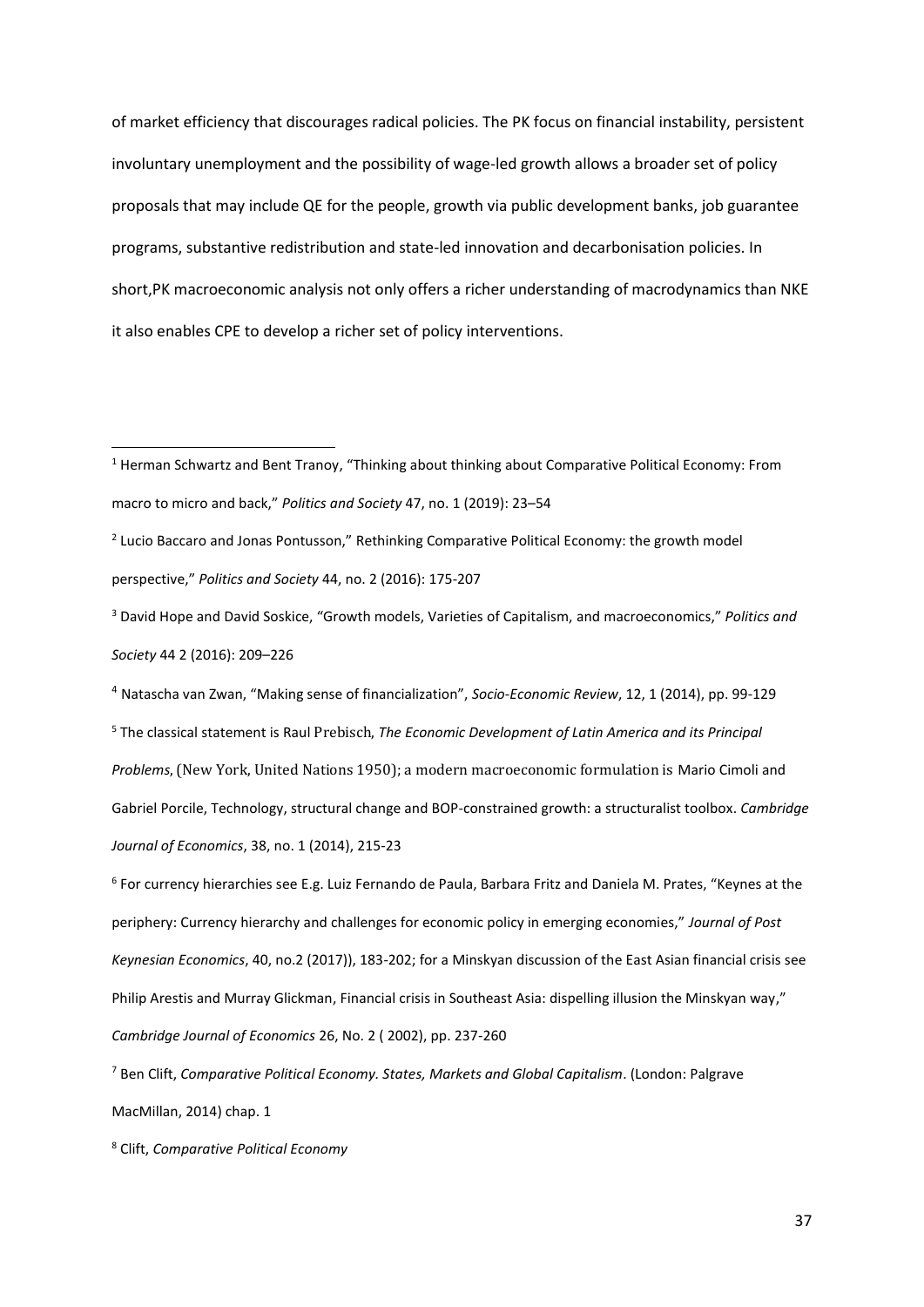<sup>9</sup> Mark Blyth and Matthias Matthijs, "Black Swans, Lame Ducks, and the mystery of IPE's missing macroeconomy, " *Review of International Political Eco*nomy, 24, no. 2 (2017), 203-231

<sup>10</sup> Blyth and Matthijs, Black Swans, p. 208

<sup>11</sup> Andrew Shonfield, *Modern Capitalism. The Changing Balance of Public and Private Power*, (Oxford, OUP

1965); Peter Hall, Governing the Economy, (Oxford, OUP 1986)

<sup>12</sup> Schwartz and Tarnoy, "Thinking about thinking about Comparative Political Economy"

<sup>13</sup> Peter Hall and David Soskice, An introduction to Varieties of Capitalism, in: Peter Hall and David Soskice

(eds), *Varieties of Capitalism*, (Oxford: Oxford University Press 2001), pp 1-68

<sup>14</sup> Baccaro and Pontusson "Rethinking Comparative Political Economy"

<sup>15</sup> Baccaro and Pontusson "Rethinking Comparative Political Economy", 176

<sup>16</sup> Carlin and Soskice *Macroeconomics and the Wage Bargain. A Modern Approach to Employment, Inflation and the Exchange Rate*. (Oxford: Oxford University Press 1990) Wendy Carlin and David Soskice, *Macroeconomics. Imperfections, Institutions and Policies*. (Oxford: Oxford University Press 2006)

<sup>17</sup> Colin Crouch, Privatised Keynesianism: an unacknowledged policy regime. *British Journal of Politics and International Relations* 11 (2009), 382-99; Colin Hay, Pathology without crisis? The strange demise of the Anglo-liberal growth model. *Government and Opposition* 46, no. 1 (2011), 1-31. See also Jason Heyes, Paul Lewis and Ian Clark, Varieties of capitalism, neoliberalism and the economic crisis of 2008-? *Industrial Relations Journal*, 43, no. 3 (2012): 222-241.

<sup>18</sup> Andreas Nölke, "Economic causes of the Eurozone crisis. The analytical contributions of Comparative Capitalism', *Socio-Economic Review* 14, no. 1 (2016): 141-61 and Magnus Ryner, Europe's ordoliberal iron cage: critical political economy, the euro area crisis and its management, *Journal of European Public Policy*, 22, no. 2 (2015):275-294

<sup>19</sup> John Maynard Keynes, *The General Theory of Employment, Interest and Money. The Collected Writings of John Maynard Keynes, Volume VII*. (Cambridge: Macmillan, 1973).

<sup>20</sup> John Hicks, Mr Keynes and the Classics: A Suggested Interpretation. *Econometrica* 5 (1937): 147-59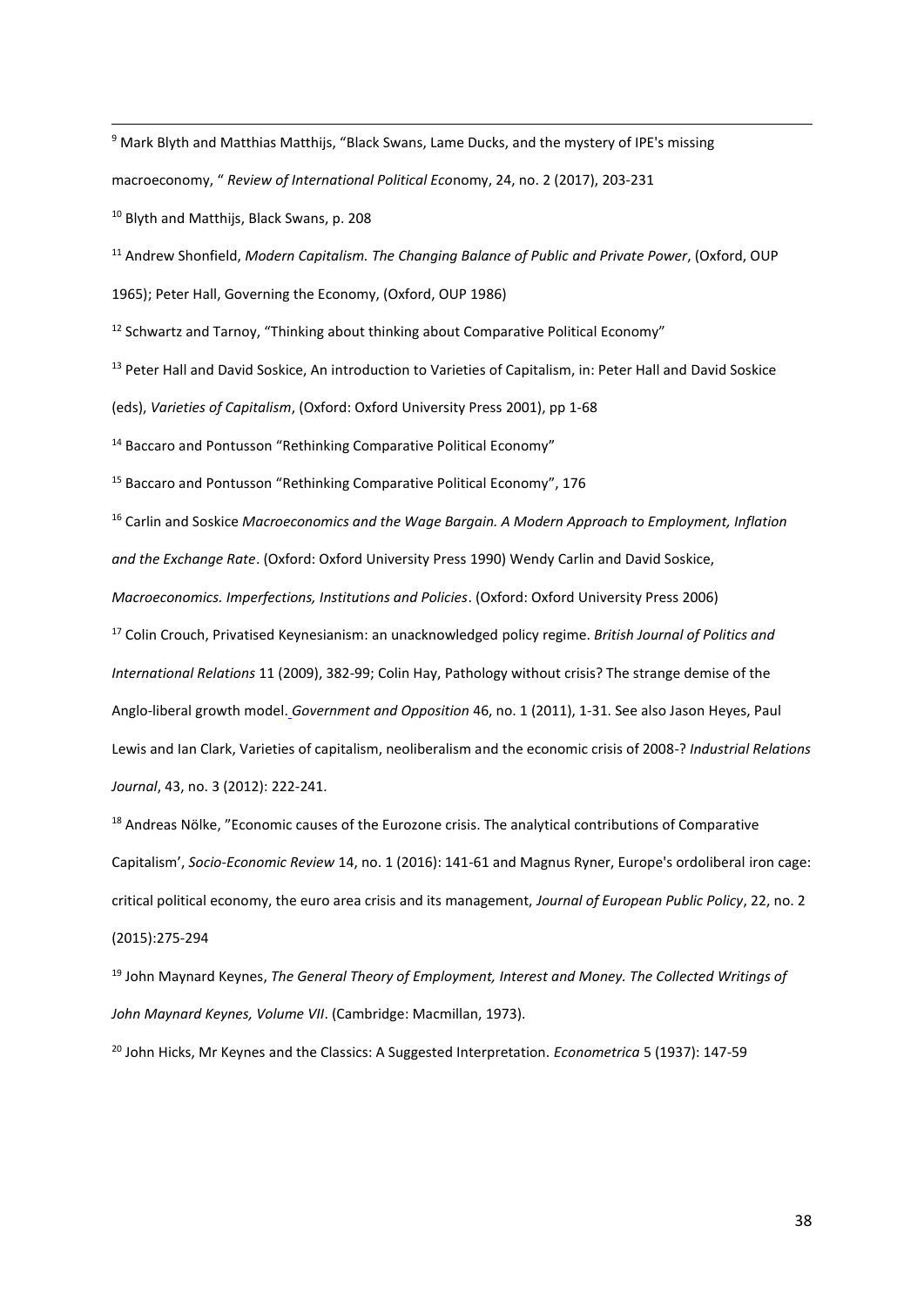<sup>21</sup> Gregory Mankiw and David Romer, *New Keynesian Economics.*2 vols. (Cambridge: MIT Press, 1991) and B. Snowden, H. Vane, and P. Wynarczyk. *A Modern Guide to Macroeconomics: An Introduction to Competing Schools of Thought*. (Northampton, MA: Edward Elgar 1994)

<sup>22</sup> Hope and Soskice, Growth Models, p. 219

<sup>23</sup> OECD, *The OECD Jobs Study*. (Paris: OECD 1994); Paul, Krugman, "Past and Prospective Causes of High Unemployment," In: Federal Reserve Bank of Kansas City (ed): Reducing Unemployment: Current Issues and Policy Options. (Kansas City: Federal Reserve Kansas City 1994. ) ; Horst Siebert, "Labor Market Rigidities: At the Root of Unemployment in Europe," *Journal of Economic Perspectives* 11, 3 (1997): 37-54

<sup>24</sup> Wendy Carlin and David Soskice, *Macroeconomics. Imperfections, Institutions and Policies*. (Oxford: Oxford University Press 2006),

<sup>25</sup> Section 3.1.5 of Carlin and Soskice, *Macroeconomics*. Of a total of 800 pages two pages are devoted to issues of financial instability.

 $26$  The index of the book has an entry for 'financial bubble' (referring to section 3.1.5), but none for financial crisis. For debt the only entry in the index is 'debt, government', but there is no entry for private debt or debt cycles. There is no reference to Minsky. Wendy Carlin and David Soskice, *Macroeconomics. Institutions, Instability, and the Financial System*. (Oxford: Oxford University Press, 2015) post-crisis textbook, which features instability and the financial system in the title (aimed at a more undergrad audience than the 2006 textbook), devotes three full chapters to the financial sector and financial instability and summarises the recent New Keynesian literature on financial instability, briefly mentioning Minsky (but no other post-Keynesians). These chapters cover the importance of investment banking and mortgage lending, and they highlight momentum trading and the financial accelerator as key mechanisms. They claim that those financial mechanisms can readily be integrated into the three equation model. However, in fact they represented as exogenous shifts of the demand curve and the model does nothing to elucidate these mechanisms. <sup>27</sup> Philip Arestis, *The Post-Keynesian Approach to Economics: An Alternative Analysis of Economic Theory and Policy*. (Cheltenham: Edward Elgar 1992) Marc Lavoie, Foundations of Post-Keynesian Economic Analysis. (Aldershot: Edward Elgar 1992); Thomas Palley, *Post Keynesian Economics. Debt, Distribution and the Macro Economy*. (London: Macmillan1996); Marc Lavoie, *Introduction to Post Keynesian Economics*. (New York: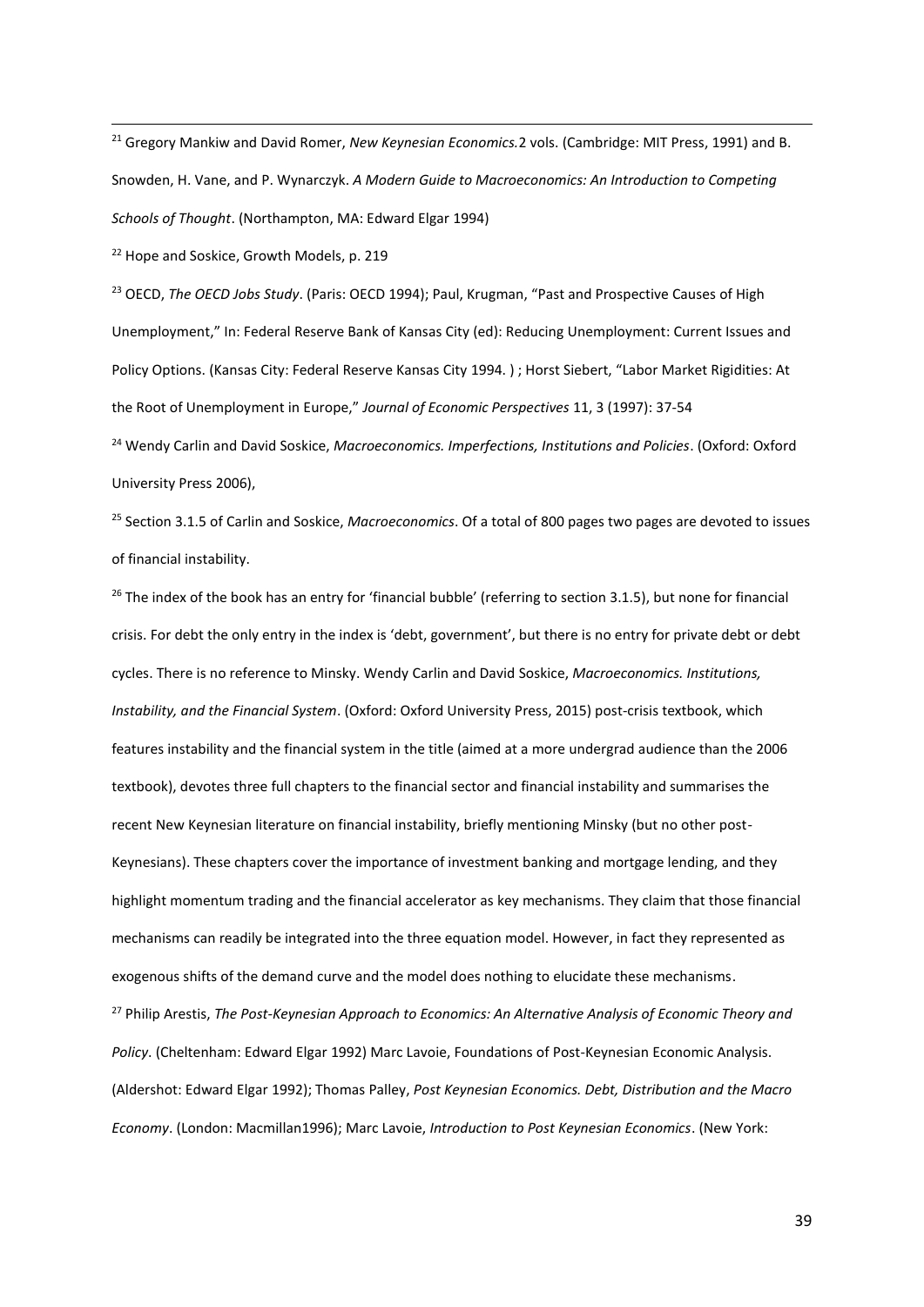Palgrave Macmillan 2009); Eckhard Hein and Engelbert Stockhammer (eds). *A Modern Guide to Keynesian Economics and Economic Policies*, (Cheltenham: Edward Elgar 2011); Eckhard Hein, *Distribution and Growth After Keynes. A Post-Keynesian Guide*. (Edward Elgar: Cheltenham 2014)

<sup>28</sup> Michal, Kalecki, *Theory of Economic Dynamics*. (New York: Monthly Review Press, 1965)

<sup>29</sup> Scott Moss, The end of orthodox capital theory. In: Edward Nell (ed): *Growth, Profits and Property. Essays in the Revival of Political Economy*. (Cambridge: Cambridge University Press 1980) pp. 64-79, John King, *A History of Post Keynesian Economics since 1936*. (Edward Elgar 2002), chap. 4

<sup>30</sup> John King, *A History of Post Keynesian Economics since 1936* (Cheltenham Edward Elgar 2002).

<sup>31</sup> PK discussions of the three-equation model include: Alfonso Palacio-Vera, The 'modern' view of macroeconomics: some critical reflections. *Cambridge Journal of Economic*s 29, no. 5 (2005), 747-767; Philip Arestis and Malcolm Sawyer. A critical reconsideration of the foundations of monetary policy in the new consensus macroeconomics framework*, Cambridge Journal of Economics*, 32, no. 5 (2008), 761-779; Giuseppe Fontana and Mark Setterfield (eds): *Macroeconomic Theory and Macroeconomic Pedagogy*. (Palgrave 2009); Marc Lavoie, Book review: Carlin, Wendy and David Soskice (2015): Macroeconomics: Institutions, Instability, and the Financial System. *European Journal of Economics and Economic Policies: Intervention* 12, no. 1 (2015): 135-42

<sup>32</sup> Many PK arguments can also be formulated in a NKE framework. PKE and NKE are estranged cousins in that they both descend from the Keynesian revolution. The main theoretical dividing line is that NKE accepts that macroeconomics be based on rational behaviour microfoundations, whereas PKE has institutional foundations. In the aftermath of the global financial crisis issues of financial instability have featured prominently in NKE and the issue of hysteresis has also received renewed attention. For example Olivier Blanchard, Eugenio Cerutti, and Lawrence Summers, Inflation and activity–Two explorations and their monetary policy implications. NBER Working Paper No. 21726 (2015) come very close to PK positions on hysteresis and path dependence. However these features are not part of three-equation model which is rooted in a pre-crisis NK world, which is anchored in supply-side equilibrium and analyses financial crises as exogenous shocks. It is thus not a satisfactory macroeconomic basis for an analysis of post-Fordist economic dynamics.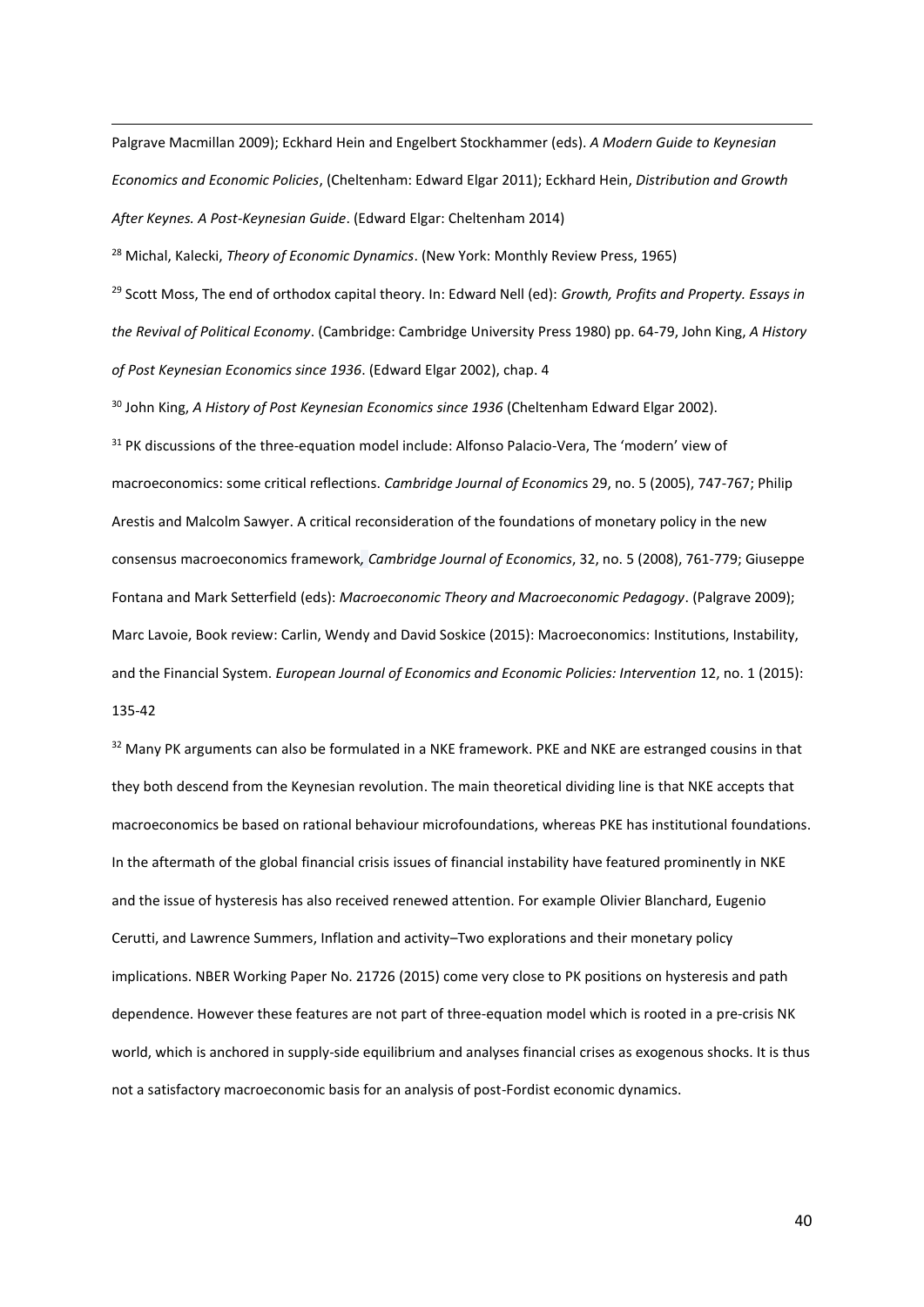<sup>33</sup> Most of the discussion of demand regimes focuses on the distribution between capital and labour. However, there are also extensions that consider gender pay differentials and the paid and un-paid care economy See Elissa Braunstein, Irene van Staveren and Daniele Tavani, "Embedding care and unpaid work in macroeconomic modelling: a structuralist approach,". *Feminist Economics* 17, no. 4 (2011): 5-31; Özlem Onaran, Cem Oyvat, and Evrydice. Fotopoulou, "The effects of gender inequality, wages, wealth concentration and fiscal policy on macroeconomic performance", Greenwich Papers in Political Economy 71 (2019)

<sup>34</sup> Amit Bhaduri and Stephen Marglin, "Unemployment and the real wage: the economic basis for contesting political ideologies," *Cambridge Journal of Economics*, 14 no. 4 (1990): 375-93

<sup>35</sup> For example: Engelbert Stockhammer, Özlem Onaran, and Stefan Ederer, "Functional income distribution and aggregate demand in the Euro area," *Cambridge Journal of Economics*, 33, no. 1 (2009): 139-159; Servaas Storm and C. W. M. Naastepad, *Macroeconomics Beyond the NAIRU*. (Harvard: Harvard University Press 2012); Özlem Onaran and Giorgos Galanis, "Income distribution and growth: a global model," *Environment and Planning*, 46*, no.*10 (2014): 2489-2513.

<sup>36</sup> Robert Blecker, "Wage-led versus profit-led demand regimes: the long and the short of it," *Review of Keynesian Economics*, 4, *no.* 4 (2016), 373–390; Engelbert Stockhammer, "Wage-led versus profit-led demand: what have we learned? A Kalecki-Minsky view," *Review of Keynesian Economics* 5, no. 1 (2017): 25-42

<sup>37</sup> There is mixed evidence for the demand regime of the USA, with some studies, in particular those employing reduced form demand equations, reporting profit led demand regime.

<sup>38</sup> Engelbert Stockhammer, Özlem Onaran, and Stefan Ederer, "Functional income distribution and aggregate demand in the Euro area". *Cambridge Journal of Economics*, 33, 1 (2009): 139-159 (2009)

<sup>39</sup> Engelbert Stockhammer, "Neoliberal growth models, monetary union and the Euro Crisis. A post-Keynesian perspective". *New Political Economy* 21, no. 4 (2016.): 365-79

<sup>40</sup> Engelbert Stockhammer and Rafael Wildauer, "[Debt-driven growth?](https://ideas.repec.org/p/ris/kngedp/2015_002.html) ,"

<sup>41</sup> Engelbert, Stockhammer, "Is there an equilibrium rate of unemployment in the long run*?," Review of Political Economy* 16 , no. 1 (2004), pp. 59-77; Christian R. Proano, Peter Flaschel, Hans-Martin Krolzig and Mamadou Bobo Diallo Monetary policy and macroeconomic stability under alternative demand regimes," *Cambridge Journal of Economics*, Vol. 35, no. 3 (2011), pp. 569–585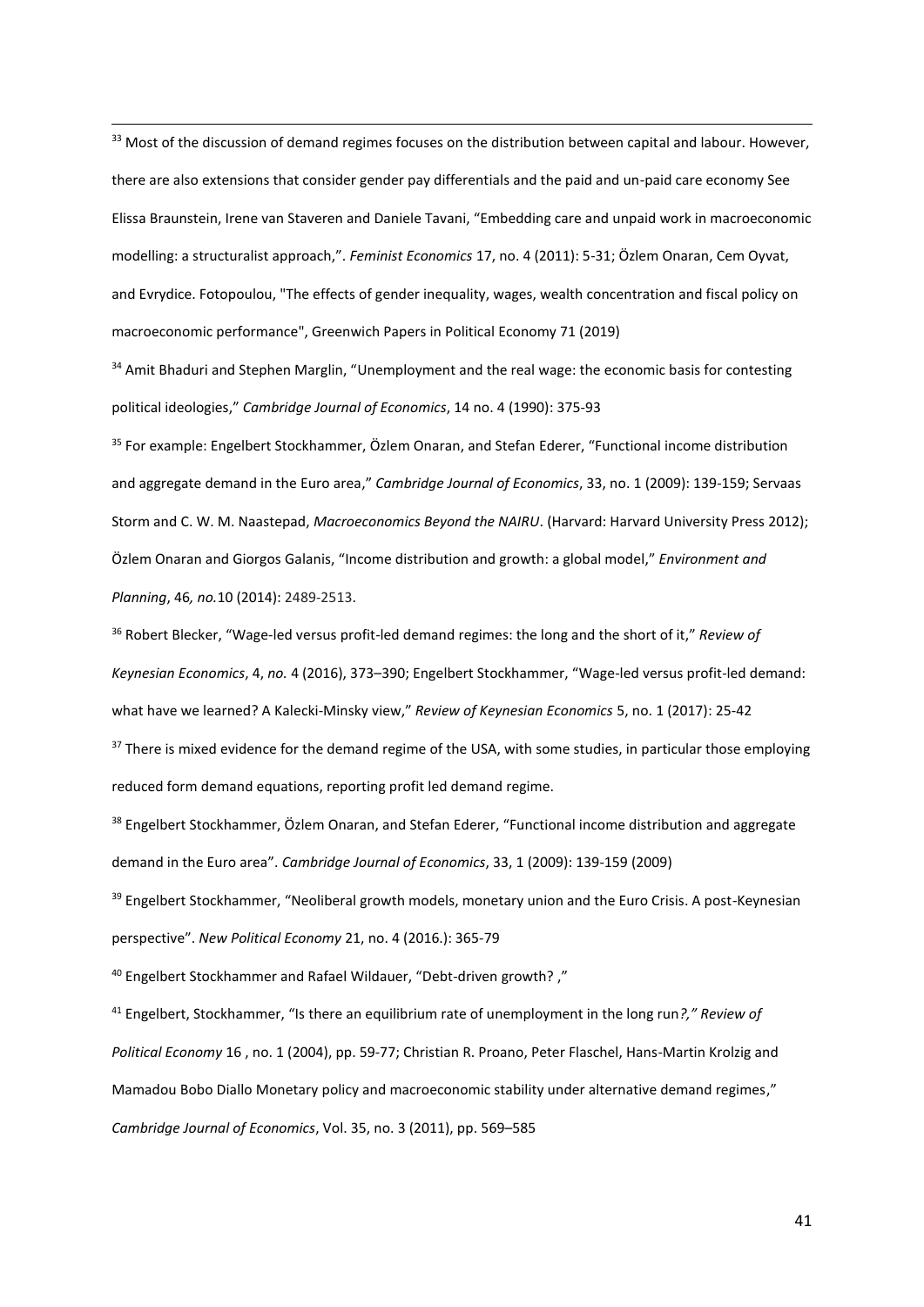<sup>42</sup> Keynes discussed changes in nominal wages whereas Bhaduri and Marglin analyse changes in the wage share; John Maynard Keynes, *General Theory*.

43 Hope and Soskice, "Growth models", p. 219

<sup>44</sup> There are similarities and differences between a PK understanding of animal spirits and that of behavioural economics. For example George Akerlof and Robert Shiller, *Animal Spirits. How Human Psychology Drives the Economy and Why It Matters for Global Capitalism*. (Princeton: Princeton University Press, 2009) prominently feature animal spirits. They use the term to describe waves of synchronised irrational (e.g. exuberant) behaviour. Rational behaviour serves as the yardstick. In contrast, PKE rational behaviour is regarded as impossible as probability distributions for future outcomes are not known. Thus non-rational (rather than irrational) behaviour is pervasive..

45 See Reiner Franke and Frank Westerhoff, Taking stock: rigorous modeling of animal spirits in macroeconomics. *Journal of Economic Surveys* 31, no. 5(2017): 1152–1182 for a survey of analytical models of animal spirits.

<sup>46</sup> This view is in contrast to Monetarism, which argued that deposits create loans. While central banks initially endorsed Monetarism, many, for example the Bank of England, now do accept endogenous money creation; see Michael McLeay, Amar Radia and Ryland Thomas, **"**Money creation in the modern Economy," *BoE Quarterly Bulletin* 54, no. 1 (2015): 14-27.

<sup>47</sup> Dirk Bezemer, "Schumpeter might be right again: the functional differentiation of credit," *Journal of Evolutionary Economics 24,* 5 (2014): 935–950

<sup>48</sup> See Maria Nikolaidi and Engelbert Stockhammer, "Minsky models. A structured review", *Journal of Economic Surveys* 31, 5 (2017): 1304-31 for a survey of Minsky models)

<sup>49</sup> Andrej Shleifer and Lawrence Summers, "The Noise Trader Approach to Finance," *Journal of Economic Perspectives* 4, 2 (1990): 19-34; De Grauwe, who sits somewhere between New Keynesian models and Behavioural Economics, has developed speculative models in a series of papers. Paul De Grauwe and C. Macchiarelli, "Animal spirits and credit cycles," *Journal of Economic Dynamics & Control* 59 (2015): 95–117 model animal spirits as self-fulfilling movements of optimism and pessimism in a heterogeneous agent setting include a banking sector and debt. They do not refer to Minsky.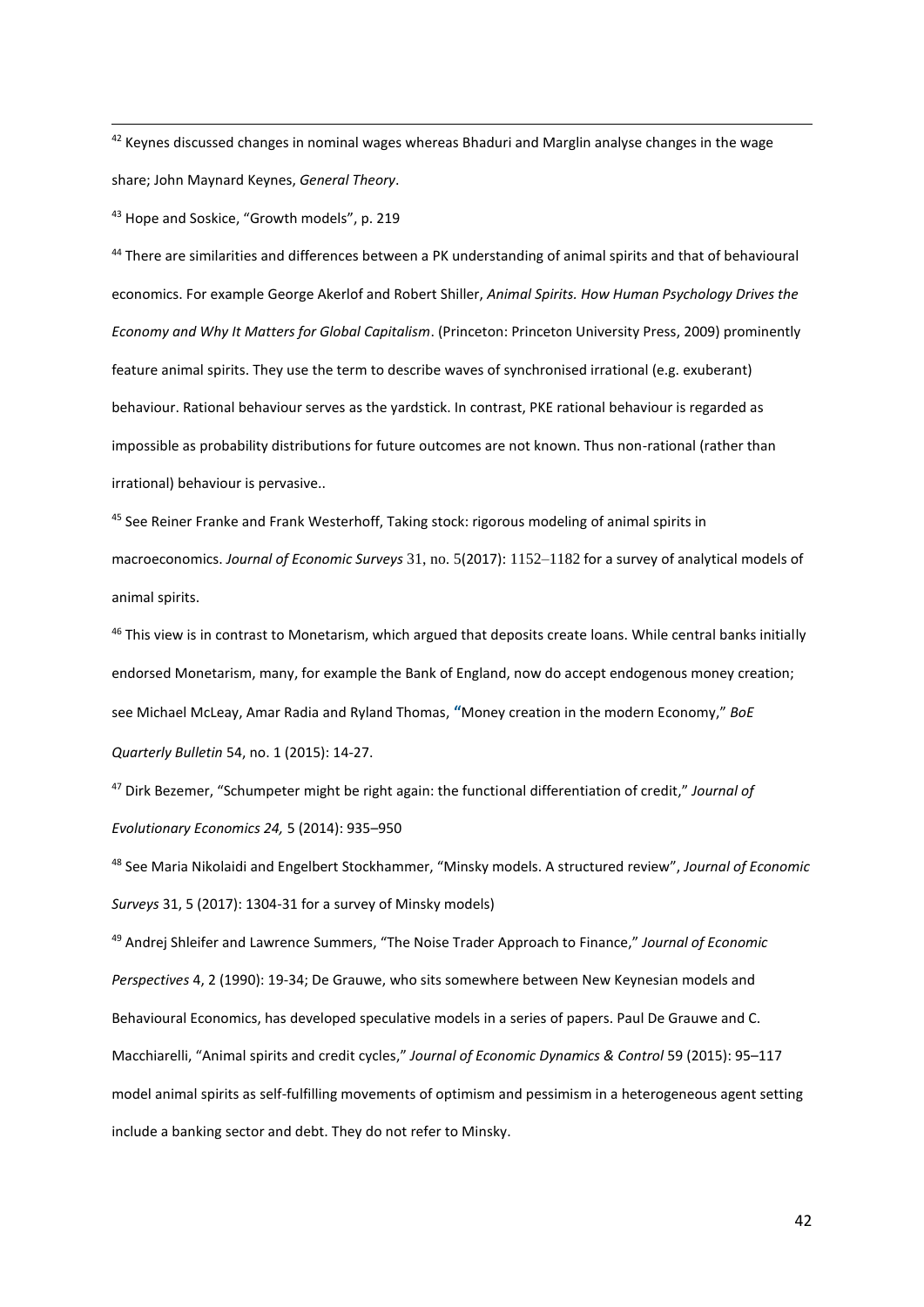<sup>50</sup> Brad DeLong and Lawrence Summers, "Fiscal policy in a depressed economy," *Brookings Papers on Economic Activity*, 44, no. 1 (2012):33-297 and Wendy Carlin and David Soskice, "Stagnant productivity and low unemployment: stuck in a Keynesian equilibrium," *Oxford Review of Economic Policy*, 34, 1–2 (2018), 169–194. <sup>51</sup> Ray Barrell, Philip Davis, Dilruba Karim, and Iana Liadze, Bank regulation, property prices and early warning [systems for banking crises in OECD countries,](http://ideas.repec.org/a/eee/jbfina/v34y2010i9p2255-2264.html) *Journal of Banking & Finance*, 34, no. 9 (2010), 2255-2264 <sup>52</sup> Steven Fazzari, Piero Ferri. and Anna Maria Variato (2020): 'Demand-led growth and accommodating supply', *Cambridge Journal of Economics*, 44, no. 3, 583–605

53 Servaas Storm and C.W.M. Naastepad, "Wage-led or profit-led supply: wages, productivity and investment" In: Marc Lavoie and Engelbert Stockhammer, (eds): *Wage-led growth. An Equitable Strategy for Economic Recovery*, London: Palgrave Macmillan, 2013), pp. 100-124; R. Vergeer and A. Kleinknecht, 'The impact of labor market deregulation on productivity: A panel data analysis of 19 OECD countries (1960-2004)', *Journal of Post-Keynesian Economics*, 33, no. 2 (2011), p. 369-404

<sup>54</sup> In a simple NAIRU model, the NAIRU will depend on the autonomous wage and profit claims of labour and capital. If those wage or profit claims change in response to changes in the actual wage, this is sufficient for the NAIRU to be endogenous.

<sup>55</sup> In the NK NAIRU theory unemployment hysteresis results only in the extreme case where the long-term unemployed have no effect on wages at all (Stephen Nickell, "Unemployment: Questions and Some Answers," *Economic Journal* 108 (1998): 802-816). In this case a change in actual unemployment corresponds to a change in the NAIRU. In contrast, the PK wage norm argument implies hysteresis as a pervasive feature and there will be different degrees of hysteresis depending on the adjustment speed of the wage norm and the duration of the demand shock (Peter Skott, Fairness as a source of hysteresis in employment and relative wages. *Journal of Economic Behavior and Organization* 57 (2005), 305-31; Engelbert Stockhammer, "Is the NAIRU a Monetarist, New Keynesian, Post Keynesian or Marxist theory?" *Metroeconomica* 59, no.4 (2008), 479-510; Engelbert Stockhammer, "Wage norms, capital accumulation and unemployment. A Post Keynesian view," *Oxford Review of Economic Policy* 27, 2(2011), 295–311 and Thomas Michl, "Hysteresis in a Three-Equation Model," *Eastern Economic Journal*, 44, 2(2016), pp. 1-18.).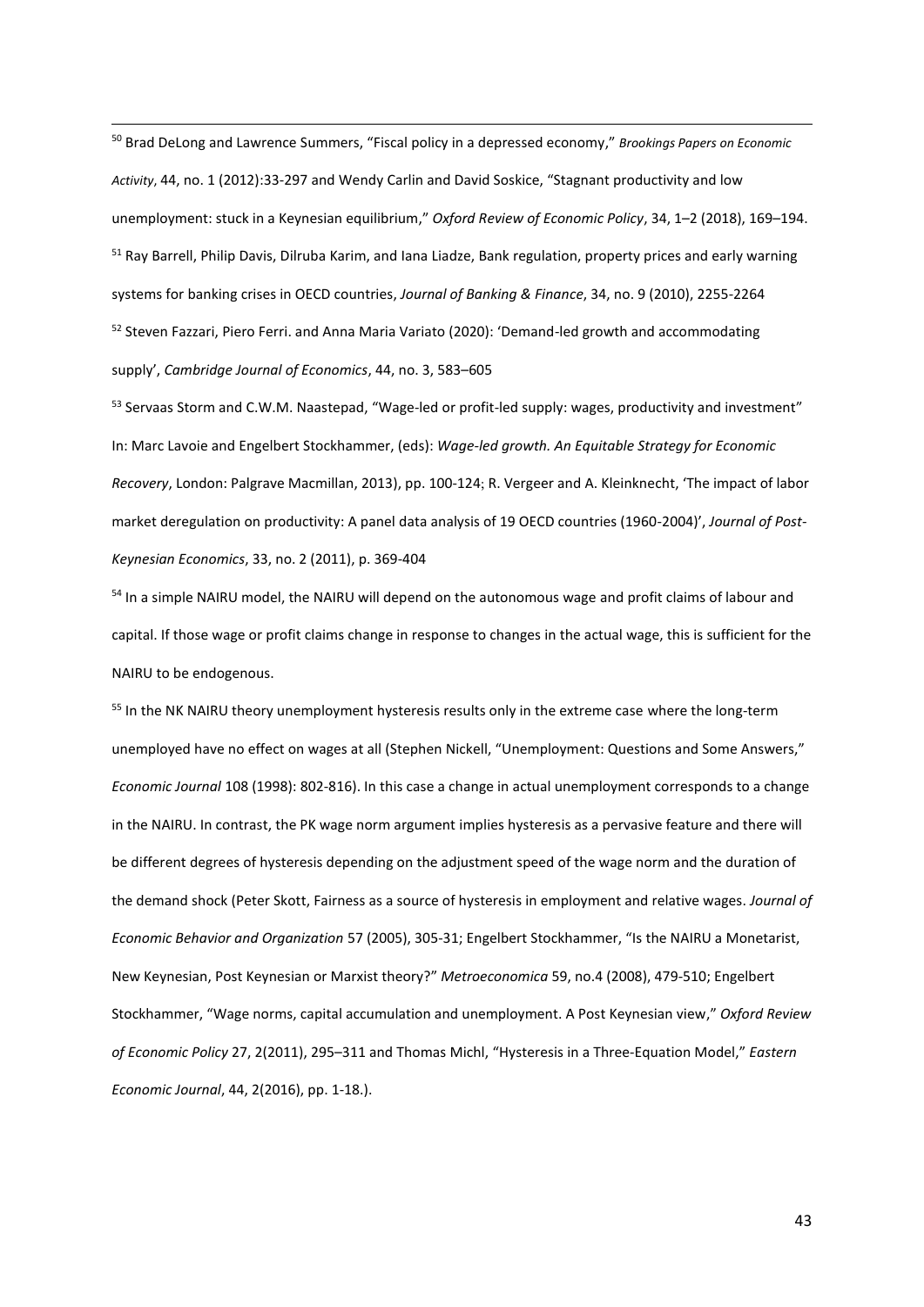<sup>56</sup> Valerie Cerra and Sweta Saxena, "Growth dynamics: The myth of economic recovery," *American Economic Review*  98, no 1 (2008), 439–457.

<sup>57</sup> Alen Auerbach, and Yuriy Gorodnichenko, 'Fiscal Multipliers in Recession and Expansion', in Fiscal Policy after the Financial Crisis, edited by Alberto Alesina and Francesco Giavazzi (Chicago: University of Chicago Press 2013)

<sup>58</sup> Olivier Blanchard and David Leigh "Growth Forecast Errors and Fiscal Multipliers," International Monetary Fund Working Paper WP13/1 (2013)

<sup>59</sup> Bradford DeLong and Lawrence Summers , "Fiscal policy in a depressed economy*," Brookings Papers on Economic Activity*, 44, 1 (2012), 33-297

 $60$  e.g. M. Cimoli, and G. Porcile, "Technology, structural change and BOP-constrained growth: a structuralist [toolbox](https://ideas.repec.org/a/oup/cambje/v38y2014i1p215-237..html)," *[Cambridge Journal of Economics](https://ideas.repec.org/s/oup/cambje.html)*, 38, no. 1 (2014), 215-23; José Antonio Ocampo, Codrina Rada, and Lance Taylor, *Growth and Policy in Developing Countries. A Structuralist Approach*. (New York: Columbia University Press 2009. )

<sup>61</sup> Anina Kaltenbrunner, Bruno Bonizzi and Raquel Almeida Ramos (eds): *Emerging Economies and the Global Financial System: Post-Keynesian Analysis*. (Routledge, forthcoming)

 $62$  Bob Hancké, Martin Rhodes, and Mark Thatcher, (2009) Beyond Varieties of Capitalism. In: Bob Hancké (ed). *Debating Varieties of Capitalism. A Reader*. (Oxford University Press, 2009), pp 273-300, give a twelve item list of shortcomings of VoC, but the treatment of the financial sector and the absence of financial instability concerns is not mentioned.

 $63$  William Lazonick, and Mary O'Sullivan, Maximizing shareholder value: a new ideology for corporate governance. Economy and Society 29, no. 1 (2000), 13-35

<sup>64</sup> [Eugenio Caverzasi,](https://academic.oup.com/cje/search-results?f_Authors=Eugenio+Caverzasi) [Alberto Botta](https://academic.oup.com/cje/search-results?f_Authors=Alberto+Botta) and [Clara Capelli](https://academic.oup.com/cje/search-results?f_Authors=Clara+Capelli) "[Shadow banking and the financial side of](https://academic.oup.com/cje/article/43/4/1029/5498000)  [financialisation](https://academic.oup.com/cje/article/43/4/1029/5498000)," *Cambridge Journal of Economics*, vol 43, no. 4 (2019), pp. 1029–1051

<sup>65</sup> Ismail Ertürk and Stefano Solari, "Banks as Continuous Reinvention," *New Political Economy*, 12, no. 3 (2007). 369-88; for a longer perspective see Oscar Jordá, Moritz Schularick and A M Taylor "The great mortgaging: housing finance, crises and business cycles," *Economic Policy* 31, 85 (2016): 107-52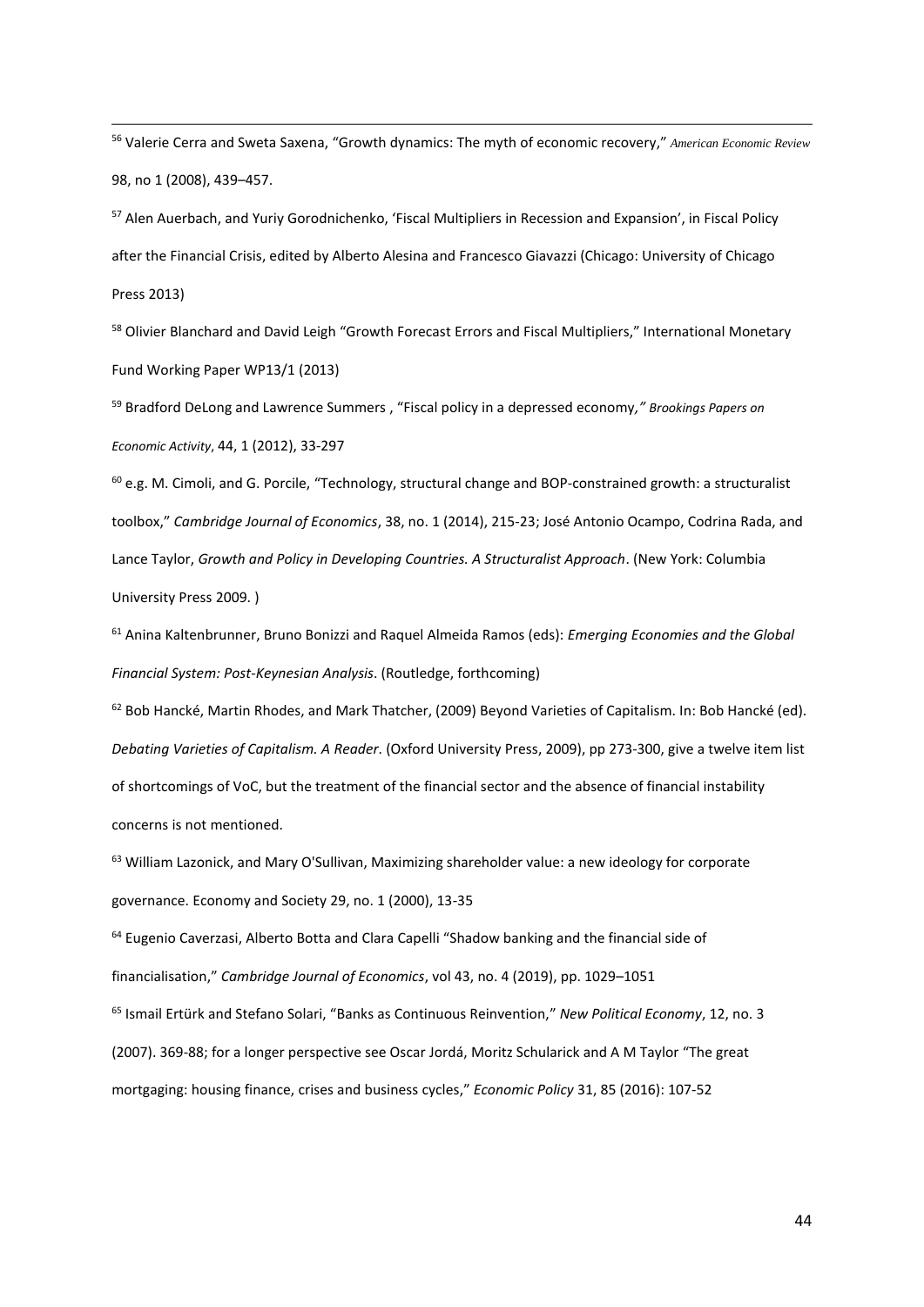<sup>66</sup> Atif Mian, Amir Sufi, A. and Emil Verner *Household Debt and Business Cycles Worldwide*, Working Paper 21581, (National Bureau of Economic Research 2015)

 $67$  Matthew Watson, "House price Keynesianism and the contradictions of the modern investor subject," *Housing Studies* 25, no. 3 (2010): 413-26; James Wood, The integrating role of private homeownership and mortgage credit in British neoliberalism. *Housing Studies*, 33, no. 7 (2018): 993-1013 2010, Wood 2018) <sup>68</sup> Herman Schwartz and Len Seabrooke, "Varieties of residential capitalism in the International Political Economy: Old welfare states and the new politics of housing," *Comparative European Politics*, 6 (2008), 237– 261

 $69$  Alison Johnston and Aidan Regan. "Global finance, labor politics, and the political economy of housing prices," Politics and Society 45, no. 3 (2017), 327-5.

 $^{70}$  Eckhard, Hein, "Finance-dominated capitalism and re-distribution of income: a Kaleckian perspective," *Cambridge Journal of Economics*, 39, no. 3 (2015), 907-934; Petra Dünhaupt, P. 'The effect of financialization on labor's share of income' *Cambridge Journal of Economics* 41, no. 1 (2017), 283-306; Engelbert Stockhammer, *"*Determinants of the wage share. A panel analysis of advanced and developing economies," *British Journal of Industrial Relations* 55, no. 1 (2017), 3-33; Karsten Kohler, Alexander Guschanski, and Engelbert Stockhammer, "How does financialisation affect functional income distribution? A theoretical clarification and empirical assessment," *Cambridge Journal of Economics* 43, no. 4 (2019), 937-74 <sup>71</sup> Engelbert Stockhammer, "Financialization and the slowdown of accumulation," *Cambridge Journal of Economics* 28, no. 5 (2004), 719-41; Özgür Orhangazi, "Financialisation and capital accumulation in the nonfinancial corporate sector: A theoretical and empirical investigation on the US economy: 1973–2003," *Cambridge Journal of Economics* 32 (2008), 863–886; Daniele Tori and Özlem Onaran, "The effect of financialization and financial development on investment. Evidence from firm-level data for Europe," *Cambridge Journal of Economics* 42, no. 5 (2018), 1393–1416;

<sup>72</sup> Engelbert Stockhammer and Rafael Wildauer, "Expenditure Cascades, Low Interest Rates or Property Booms? Determinants of Household Debt in OECD Countries", *Review of Behavioral Economics* 5, no. 2 (2018), 85-121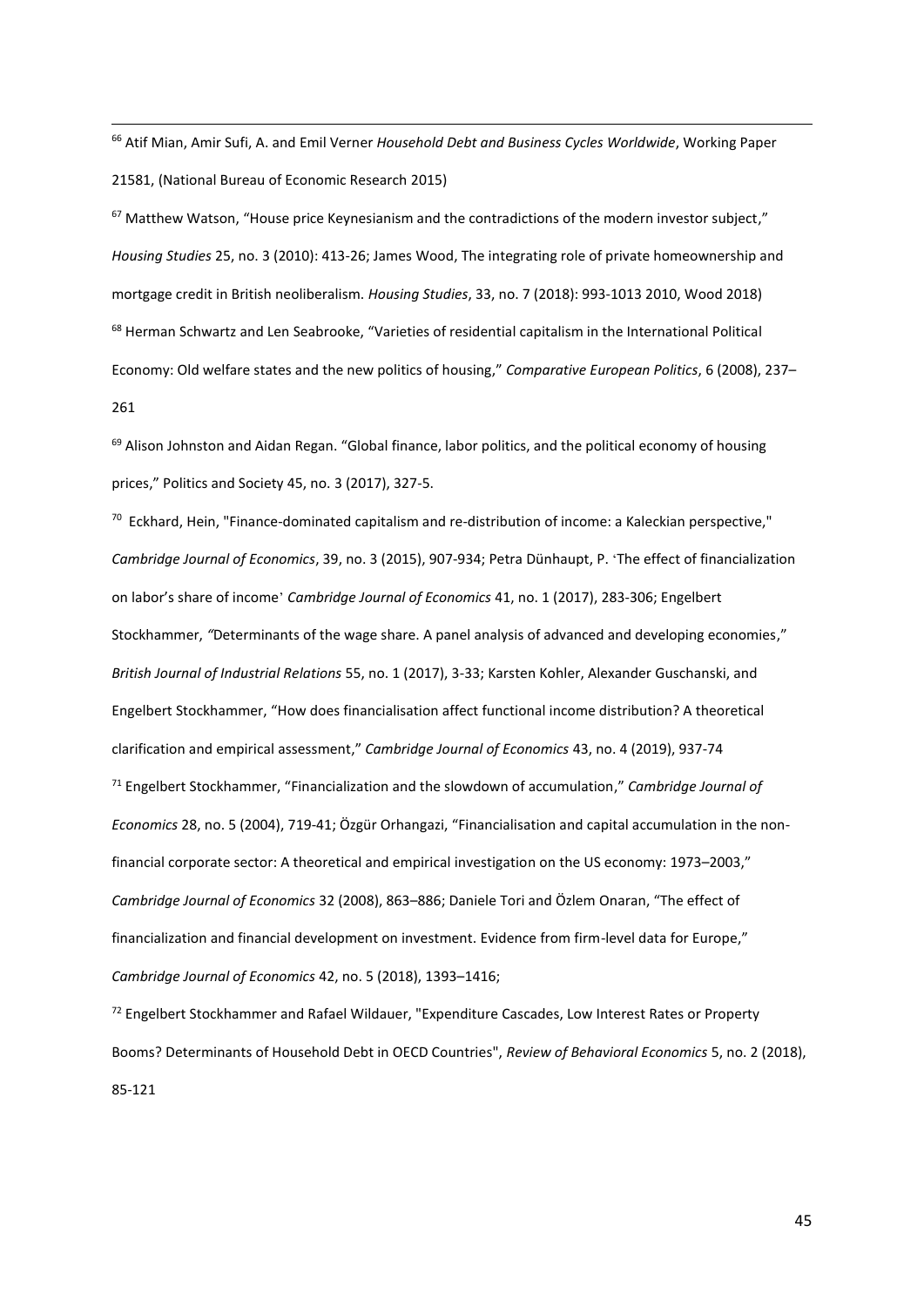<sup>73</sup> Charles P. Kindleberger, *Manias, Panics, and Crashes: A History of Financial Crises*. (New York: Basic Books 1978), C., Reinhart, and K. Rogoff. *This Time is Different: Eight Centuries of Financial Folly*. (Princeton, NJ: Princeton University Press 2009), Charles Goodhart, Financial crises. In: D. Chambers and E. Dimson, (eds): *Financial Market History: Reflections on the Past for Investors Today*. (CFA Institute Research Foundation, 2016). Pp. 187–2042016)

<sup>74</sup> Claudio Borio, The financial cycle and macroeconomics: what have we learnt? BIS Working Papers 395 (Geneva: Bank for International Settlements 2012)

<sup>75</sup> Edward Glaeser, "A nation of gamblers: real estate speculation and American history," *American Economic Review: Papers & Proceedings* 103 no.3 (2013): 1–42

<sup>76</sup> Atif Mian, Amir Sufi, A. and Emil Verner *Household Debt and Business Cycles Worldwide*, Working Paper 21581, (National Bureau of Economic Research 2015)

 $77$  James Crotty, "Structural causes of the global financial crisis: a critical assessment of the 'new financial architecture'", *Cambridge Journal of Economics* 33 (2009), 563–580

 $78$  More technically, the condition for reoccurring asset price cycle requires the interaction of fundamentalist traders and extrapolative expectations traders. Roberto Dieci and Frank Westerhoff. "A Simple Model of a Speculative Housing Market," *Journal of Evolutionary Economics* 22, no. 2 (2012): 303–29. Soon Ryoo, "Household Debt and Housing Bubbles: A Minskian Approach to Boom-Bust Cycles," *Journal of Evolutionary Economics* 26, no. 5 (2016): 971–1006 gives a full PK macro model with real estate cycles; Engelbert Stockhammer and Christina Wolf "Building blocks for the macroeconomics and political economy of housing," *Japanese Political Economy* 45, 1-2 (2019), 43-67.

 $79$  We focus here on demand regimes with respect to income distribution. However, demand regimes can also be defined with respect to other variables, in particular, there is a distinction between debt-led and and debtburdened demand regimes, depending on whether changes in debt have a positive or negative effect on GDP. See also Eckhard Hein, Walter Paternesi Meloni and Pasquale Tridico, 2020. "Welfare models and demand-led growth regimes before and after the financial and economic crisis," *[Review of International Political Economy](https://www.tandfonline.com/toc/rrip20/current)* https://doi.org/10.1080/09692290.2020.1744178

<sup>80</sup> Baccaro and Pontusson "Rethinking Comparative Political Economy", 186.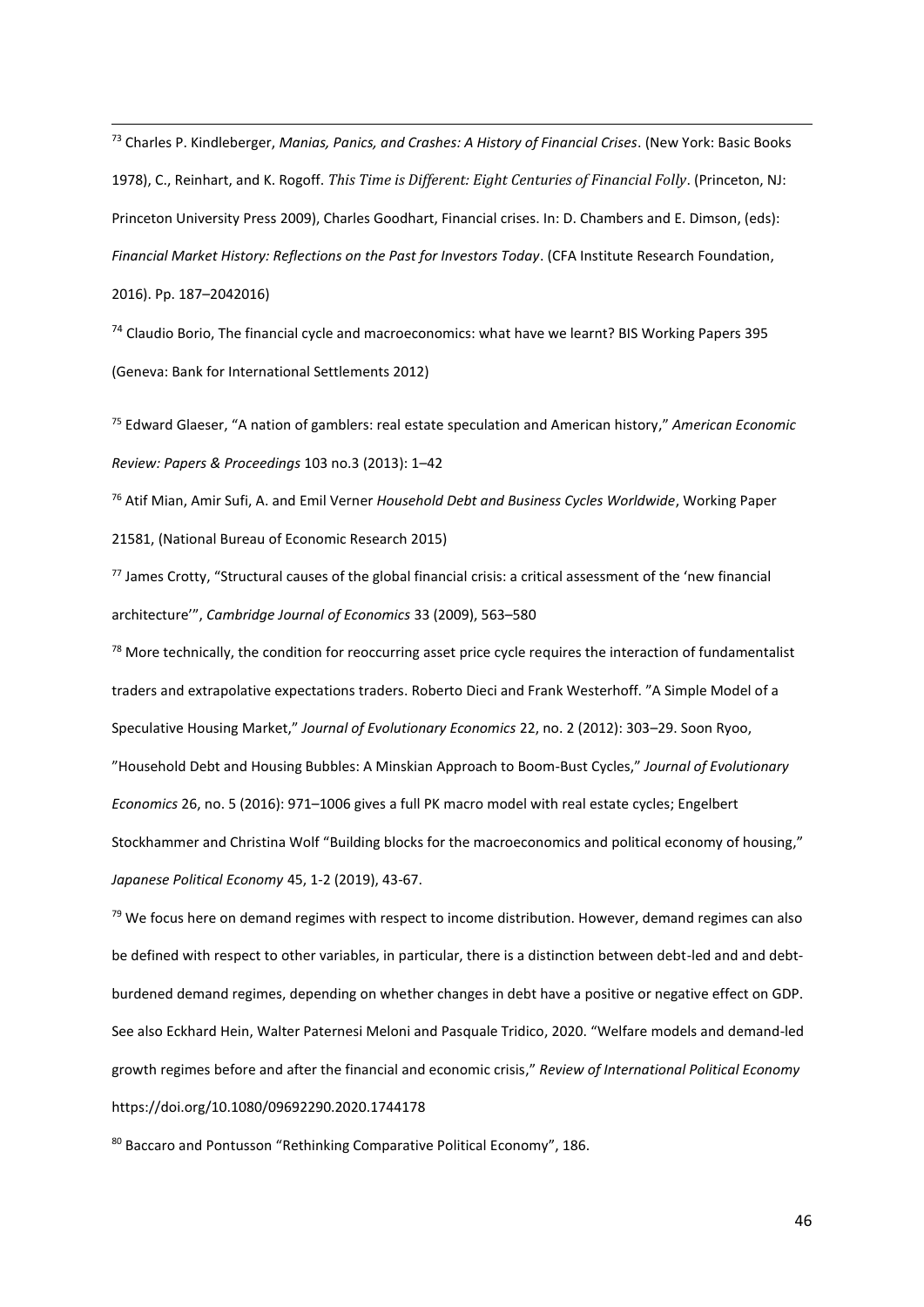81 Marc Lavoie and Engelbert Stockhammer, "Wage-led growth: concept, theories and policies," In: Marc Lavoie and Engelbert Stockhammer (eds): *Wage-led growth. An Equitable Strategy for Economic Recovery*, (London: Palgrave Macmillan 2013), pp. 13-39; Eckhard Hein, and M Mundt, 2013. Financialisation, the financial and economic crisis, and the requirements and potentials for wage-led recovery. In: Marc Lavoie and Engelbert Stockhammer (eds), *Wage-led growth. An Equitable Strategy for Economic Recovery*, London: Palgrave Macmillan, pp. 153-186; Özlem Onaran and Giorgos Galanis, "Income Distribution and Growth". 82 Engelbert Stockhammer, Eckhard Hein, and Lucas Grafl, "Globalization and the effects of changes in functional income distribution on aggregate demand in Germany," *International Review of Applied Economics*  25 1 (2011): 1-23. A fuller discussion of the political economy of European growth models can be found in: Engelbert Stockhammer, Cedric Durand and Ludwig List, "European growth models and working class restructuring before the crisis. An International post-Keynesian Political Economy Approach," *Environment and Planning A* 48, no. 9 (2016): 1804–1828

83 Peter Hall, and Robert Franzese, "Mixed Signals: Central Bank Independence, Coordinated Bargaining, and European Monetary Union", *International Organization* 52, no. 3 (1998): 505-35

84 Torben Iversen, "Wage Bargaining, Central Bank Independence, and the Real Effects of Money", International Organisation 52, no. 3 (1998): 469-504

<sup>85</sup> L. Randall Wray, *Credit and State Theories of Money: The Contributions of A. Mitchell Innes*. (Cheltenham: Edward Elgar, 2004). See also Geoffrey Ingham, *The Nature of Money*. (Cambridge: Polity Press, 2004), chapter 2

<sup>86</sup> Stephanie Bell, "The role of the state and the hierarchy of money," *Cambridge Journal of Economics*, 25, no. 2 (2001), 149–163. Peter Mehrling, The inherent hierarchy of money. In Lance Taylor, Armon Rezai and Tom Michl (eds), *Social Fairness and Economics. Economic Essays in the Spirit of Duncan Foley*. (Routledge 2013) <sup>87</sup> Katharine Pistor, "A legal theory of finance," *Journal of Comparative Economics* 41, no. 2 (2013): 315-330 <sup>88</sup> Charles Goodhart, *The Evolution of Central Banks*. (Cambridge, MA: MIT Press, 1988) <sup>89</sup> Paul De Grauwe, "The European Central Bank: Lender of Last Resort in the Government Bond Markets?", *CESifo Working Paper*, No. 3569 (2011); Stockhammer "Neoliberal growth models, monetary union and the

Euro Crisis".